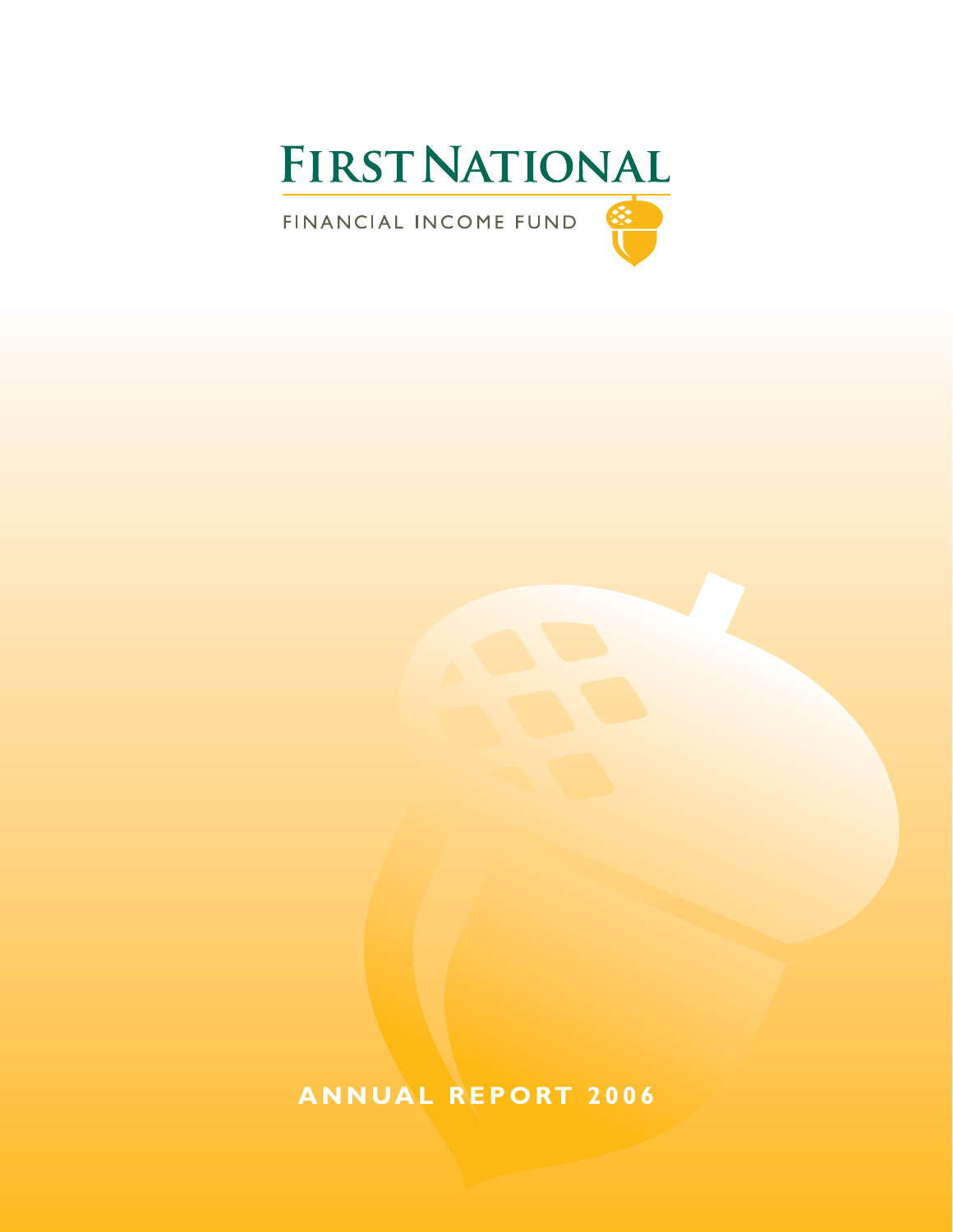**First National Financial Income Fund (TSX: FN.UN) owns a 19.97% interest in First National Financial LP, a Canadian-based originator, underwriter and servicer of predominantly prime residential (single-family and multi-unit) and commercial mortgages. With more than \$24 billion in mortgages under administration, First National is Canada's largest non-bank originator and underwriter of residential mortgages and is among the top three in market share in the growing mortgage broker distribution channel.**



| Investment Highlights                                               |                 |
|---------------------------------------------------------------------|-----------------|
| Our Business Model                                                  | C.              |
| Our Revenue Model                                                   | 3               |
| Letter From the President                                           | 4               |
| Corporate Governance                                                | 6               |
| <b>Board Members</b>                                                | 8               |
| Management's Discussion and Analysis                                | $\overline{10}$ |
| First National Financial Income Fund<br><b>Financial Statements</b> | 27              |
| First National Financial LP<br><b>Financial Statements</b>          | -34             |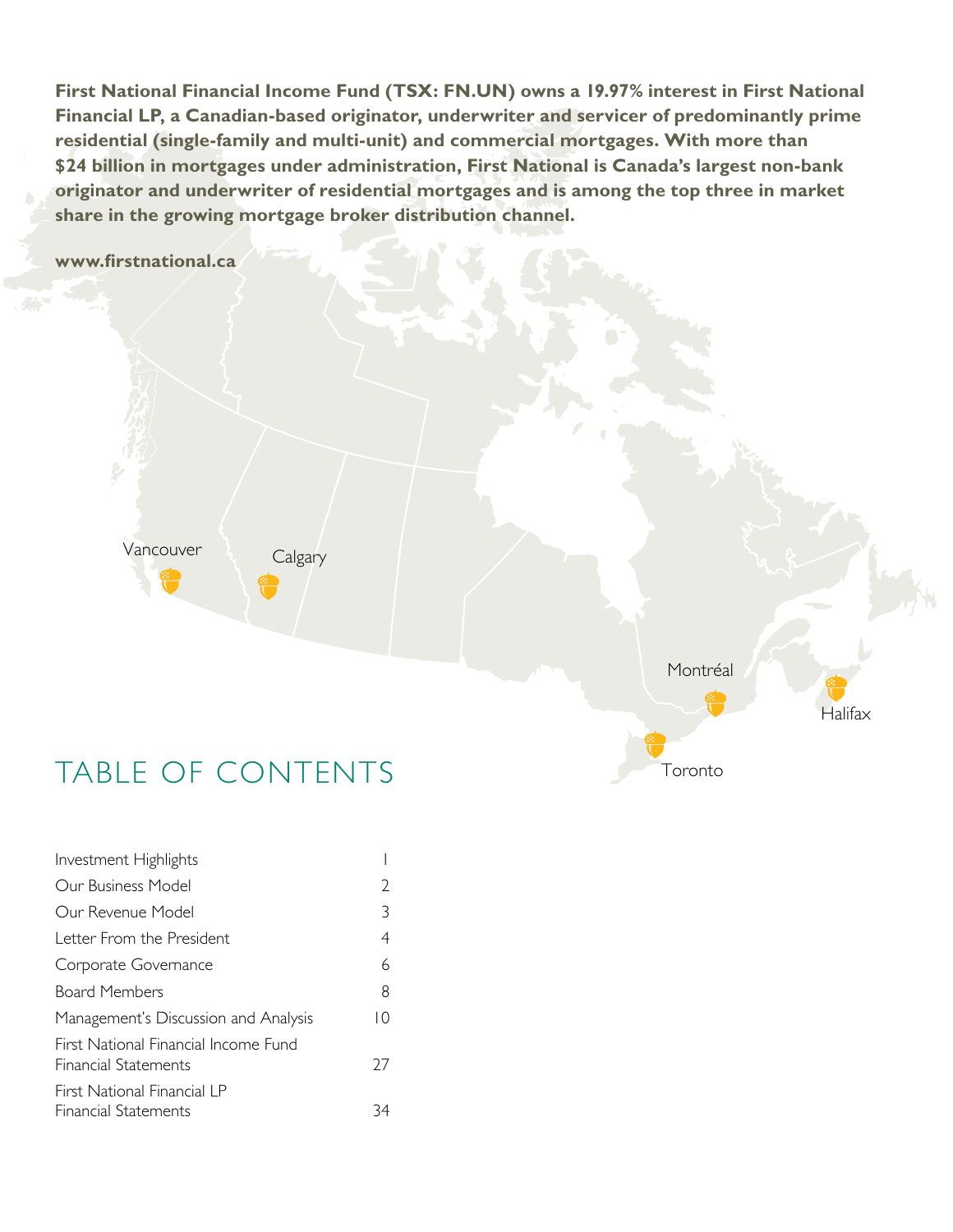## INVESTMENT HIGHLIGHTS

## *First National's strength is based on our commitment to service, product development, and prudent risk management.*

Our long-term growth strategy is focused on four key objectives:

- providing a complete range of mortgage products; •
- increasing mortgages under administration; •
- lowering costs through efficient processes; and •
- maintaining a conservative risk profile. •

We are achieving this by leveraging our leadership position with mortgage brokers and by continually innovating our products and operations.



Year-to-date results for the period ended December 31, 2006 represent a combined nine-month period, which includes the activities of First National Financial Income Fund and First National Financial LP (FNLP) from June 15 through December 31, 2006, together with the activities of First National Financial Corporation (FNFC) from April 1 through June 14, 2006.

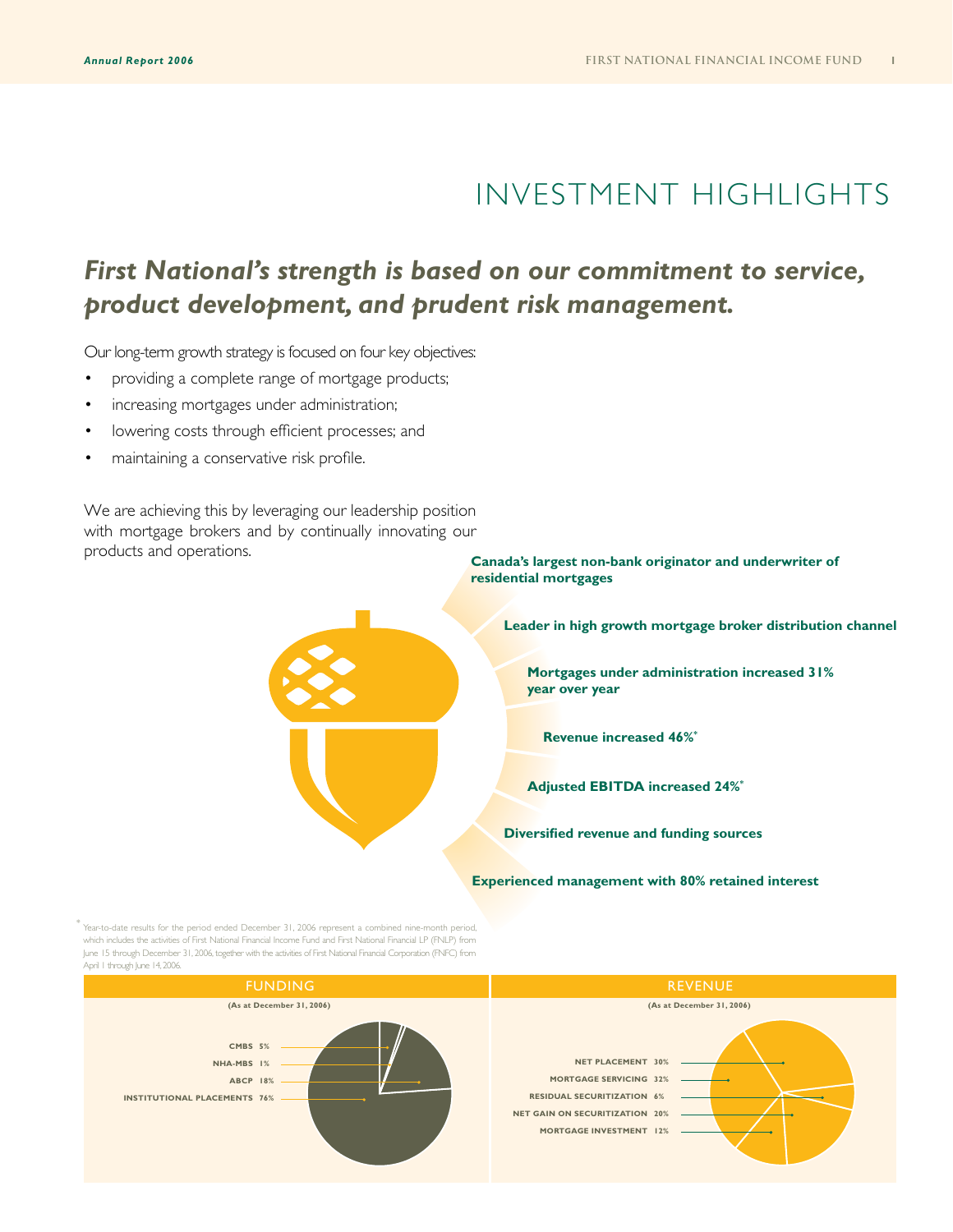## *Our Business Model*

## **MORTGAGES**

**Single-family Residential** Prime Alt-A

**Multi-Unit Residential & Commercial**  Large Conventional CMHC Insured Small Conventional Bridge Lending The Communication of the Underwriting

# **FIRST NATIONAL**

FINANCIAL INCOME FUND

Placement Securitization Servicing

**SOURCES OF FUNDING**

**Institutional Placement** Banks Life Insurers Trust Companies Pension Funds

**Securitization Conduits** ABCP **CMBS** NHA-MBS Canada Mortgage Bond

*First National's business model is simple: we originate, underwrite and service mortgages.* 

We offer a full range of mortgage products for both the residential and commercial markets. Our service process offers a complete end-to-end solution for the client. Most of our single-family mortgages are originated through the residential mortgage broker channel while our multi-unit and commercial mortgages are originated through an experienced group of in-house underwriters.

Our mortgages are funded through a diversified mix of both institutional placements and securitization conduits. This gives us flexibility to finance and manage our mortgages in a low risk and cost effective manner.

We service virtually all the mortgages we originate which creates stable, consistent and predictable cash flows.







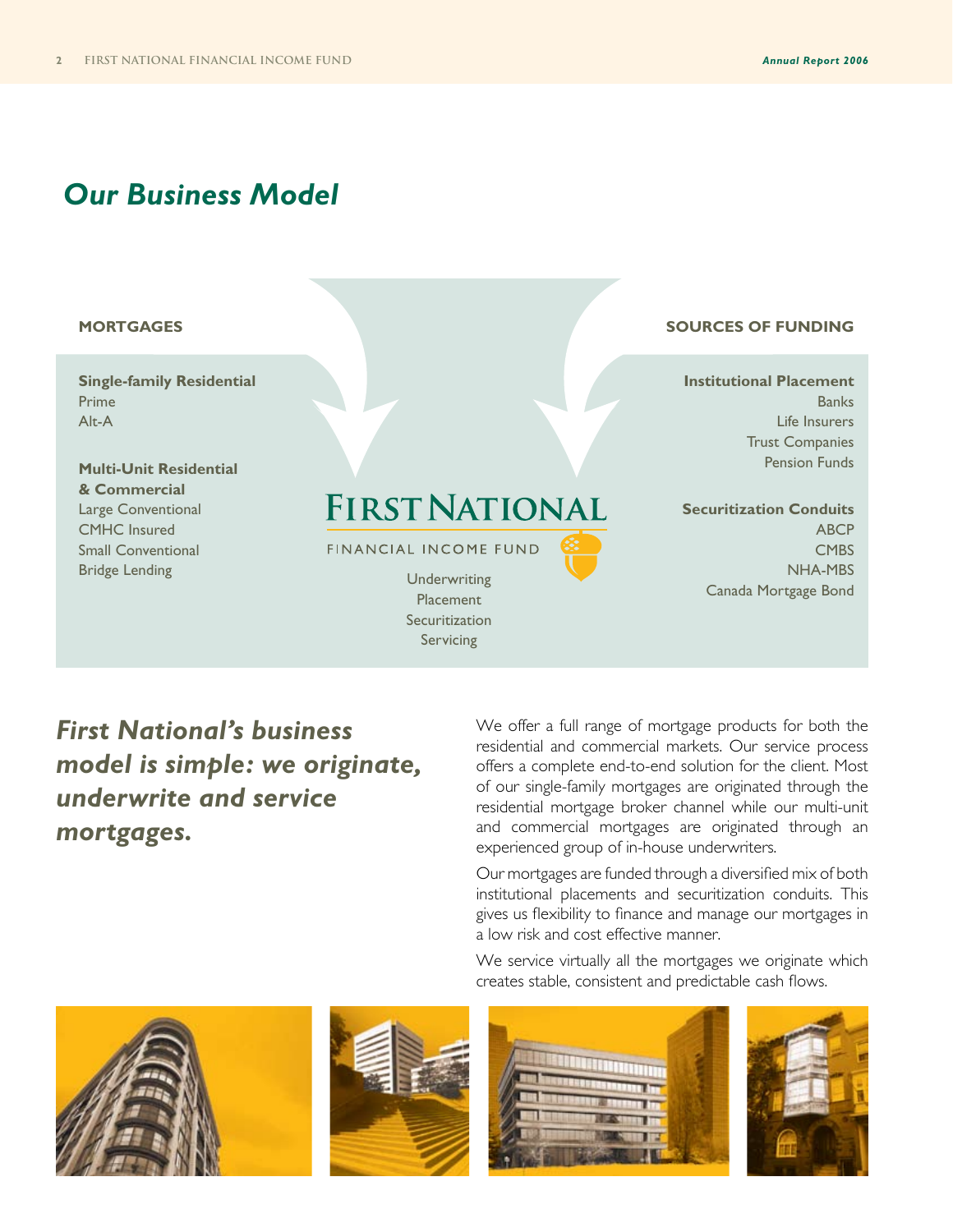## *Our Revenue Model*



*First National has three revenue sources: origination, servicing & administration, and investment.* 

Mortgage originations generate revenues at the time they are placed with institutional investors or sold to securitization conduits. This revenue is recorded as either placement fees or gain on securitization. Additional revenue earned on our securitization conduits is recognized as residual securitization income over the term of the mortgage.

Recurring revenue is also earned from servicing our mortgage portfolio.

Another important source is mortgage investment income derived from interest earned on securitization receivables and other mortgage-related assets such as mortgage and loan investments, servicing rights and mortgages accumulated for sale.

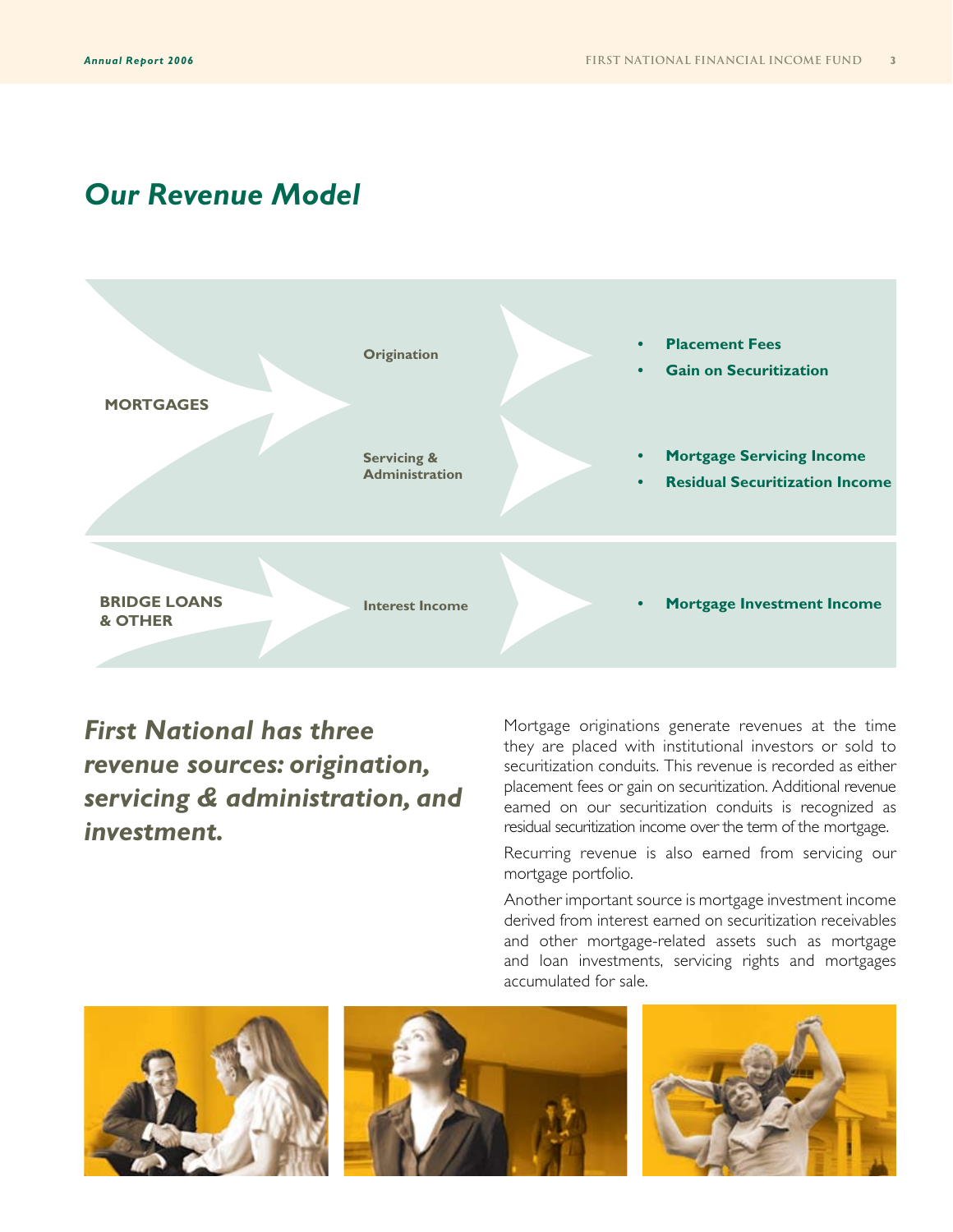# LETTER FROM THE PRESIDENT



### *Fellow Unitholders,*

On behalf of management and the Board of Directors, I am pleased to report First National Financial Income Fund's results for fiscal 2006.

The Fund commenced operations upon completion of its initial public offering (IPO) on June 15, 2006 and has a 19.97% indirect interest in First National Financial LP (FNLP).

Moray Tawse and I co-founded First National in 1988 and are very proud of its success. The value of mortgages under administration has grown steadily to more than \$24 billion at the end of fiscal 2006 from \$835 million in 1997. This represents a 10-year compound annual growth rate of 41%. FNLP is currently Canada's largest non-bank originator and underwriter of residential mortgages and is among the top three in market share in the high-growth mortgage broker distribution channel.

In 2006, we continued to build on our success and enjoyed one of the busiest and most rewarding years in the history of First National.

## Key Events of 2006

Our IPO, the most significant event of the year, marked an important step in our strategic evolution. This has created a strong public platform that will provide us with greater opportunities for growth.

In keeping with our strategy of expanding our breadth of mortgage products, FNLP became one of the first Canadian lenders to offer the Canada Mortgage and Housing Corporation (CMHC) insured Interest Only Mortgage, a new mortgage concept that helps qualified homebuyers lower their monthly mortgage payments and improve their cash flow flexibility.

First National's Alt-A product evolution strategy also progressed well in 2006. Alt-A mortgage products are ideal for customers with strong credit histories, who may not be able to verify income in the traditional manner, and those who require more flexible underwriting. We recently completed a multi-city seminar series to build broker awareness for Excalibur, the First National Alt-A mortgage solution, and the opportunities within the Alt-A market. Our marketing efforts have been very well-received, positioning us to capture market share gains in this high growth segment.

We, like you, were surprised by the government's October 31, 2006 announcement regarding proposed tax changes for income trusts. More clarity was provided on this matter in December, and we continue to review the proposed changes to assess their potential impact on the Fund. While we were pleased with the guidance from the government on income trust expansion restrictions, we are still awaiting the passing of the proposed changes into legislation. Until then, we expect to continue to operate as an income trust for the next four years. With a favourable business environment and sound business strategy, we are confident that we can enhance long-term unitholder value.

## Evidence of Success

Growth in First National's key metrics provide sound evidence of the strength of our business model.

- Mortgages under administration (MUA) were \$24.4 billion as at December 31, 2006, an increase of 31% over 2005. •
- Revenue for the nine-month period was up 46% to \$156.4 million.\* •
- Adjusted EBITDA for the nine-month period increased 24% to \$51.3 million.\* •

These excellent results were driven by a combination of successful strategies.

## Growth in Single-family Mortgage Origination

Prime single-family residential originations for the ninemonth period, which accounted for the majority of the origination volume, were \$4.7 billion, up 37% compared to the same period in 2005. This significant growth was primarily due to two factors: the posting of very competitive prime single-family mortgage rates, and our growing market share in the mortgage broker distribution channel. We originate virtually all of our residential mortgages through independent mortgage brokers — the fastest growing distribution channel in Canada.

Year-to-date results for the period ended December 31, 2006 represent a combined nine-month period, which includes the activities of First National Financial Income Fund and FNLP from June 15 through December 31, 2006, together with the activities of First National Financial Corporation (FNFC) from April 1 through June 14, 2006.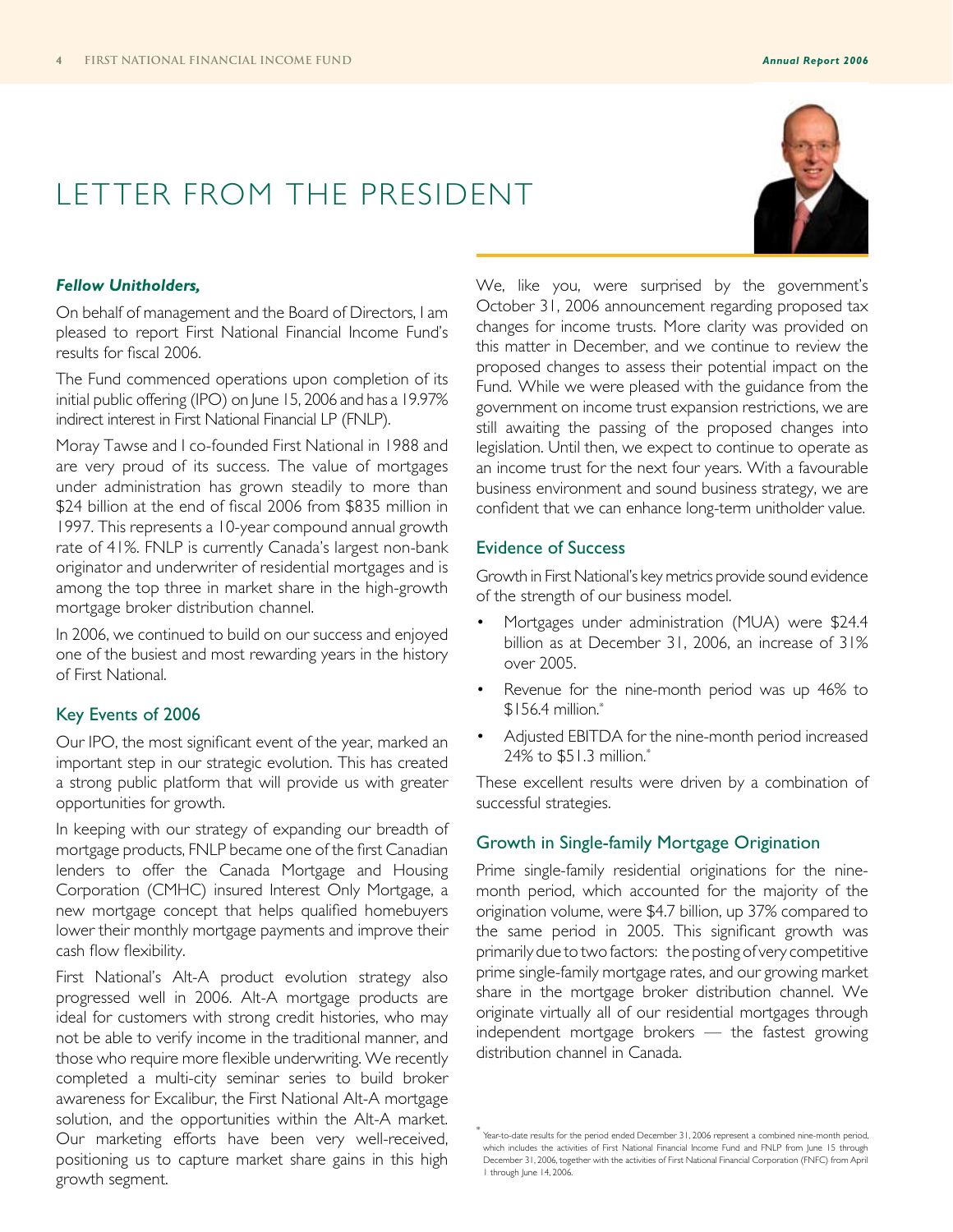### Growth in Higher Margin Mortgage Origination

While our main focus has historically been on the prime single-family mortgage market, First National has been pursuing strategies to increase volumes in both the Alt-A and commercial mortgage backed securities (CMBS) markets by leveraging on existing infrastructure and distribution channels. These markets are typically more profitable than conventional mortgage lending markets and add to economies of scale by further increasing MUA. We have been successful in increasing volume for both of these products this year, originating \$432 million of Alt-A mortgages and \$285 million of CMBS mortgages, compared to \$151 million and \$224 million respectively in 2005.

## Canada Mortgage Bond: Revenue Enhancing Initiative

Another revenue enhancing initiative involves the Canada Mortgage Bond (CMB). The CMB is an initiative of the Canada Housing Trust, a trust created by CMHC which is designed to offer mortgage backed securities to the investment community in the form of semi-annual interest yielding five year bonds. This agreement has given us access to lower costs of funds on single-family mortgage securitizations.

As a result of this exceptional performance, we have consistently delivered on our commitment to paying stable distributions to unitholders. The Fund's distributable cash for the period June 15 (the IPO date) to December 31, 2006 was \$7.9 million or \$0.68 per unit. Since the IPO, distributions declared have totalled \$6.1 million or \$0.52 per unit which translates to a payout ratio of 76%. These monthly distributions represent an annualized distribution of \$0.95 per unit, which is consistent with management's expectation at the time of the IPO.

### **Outlook**

Based on the strength of our fundamentals and the current market conditions, we are optimistic about the year ahead. The Canadian economy as a whole, the principal driver of the single-family residential housing market, continues to show strength despite some weakness in Ontario.

From an interest rate perspective, housing continues to be affordable by historical standards. We see numerous opportunities arising in Western Canada due to the strong regional economy. The mortgage broker market should continue to grow rapidly as the distribution channel of choice in the mortgage industry.

## Growth Strategy

Moray Tawse and I have retained an 80% interest in FNLP and, along with you, we are committed to its long-term growth and success.

There are four primary goals that form the basis for our growth strategy:

- providing a complete range of mortgage products; •
- increasing mortgages under administration; •
- lowering costs through efficient processes; and •
- maintaining a conservative risk profile. •

To realize these goals, we will leverage our leadership position with mortgage brokers and continue to innovate our operations and products to create efficiencies. One particular growth initiative for 2007 is the launch of single-family mortgages in Quebec.

### Acknowledgements

I would like to recognize all the key players in First National's success this year. To our employees, I thank you for your ongoing commitment. I acknowledge my fellow board members for providing valued guidance and dedication to our unitholders. I extend gratitude to our mortgage brokers and customers for your support and feedback, which helps us develop innovative products to serve your evolving needs.

Finally, I offer a sincere thank you to our unitholders for entrusting us with your investment. We look forward to earning your trust again in the years ahead.

Yours truly,

Stephen Smith

Stephen Smith *President and Chairman*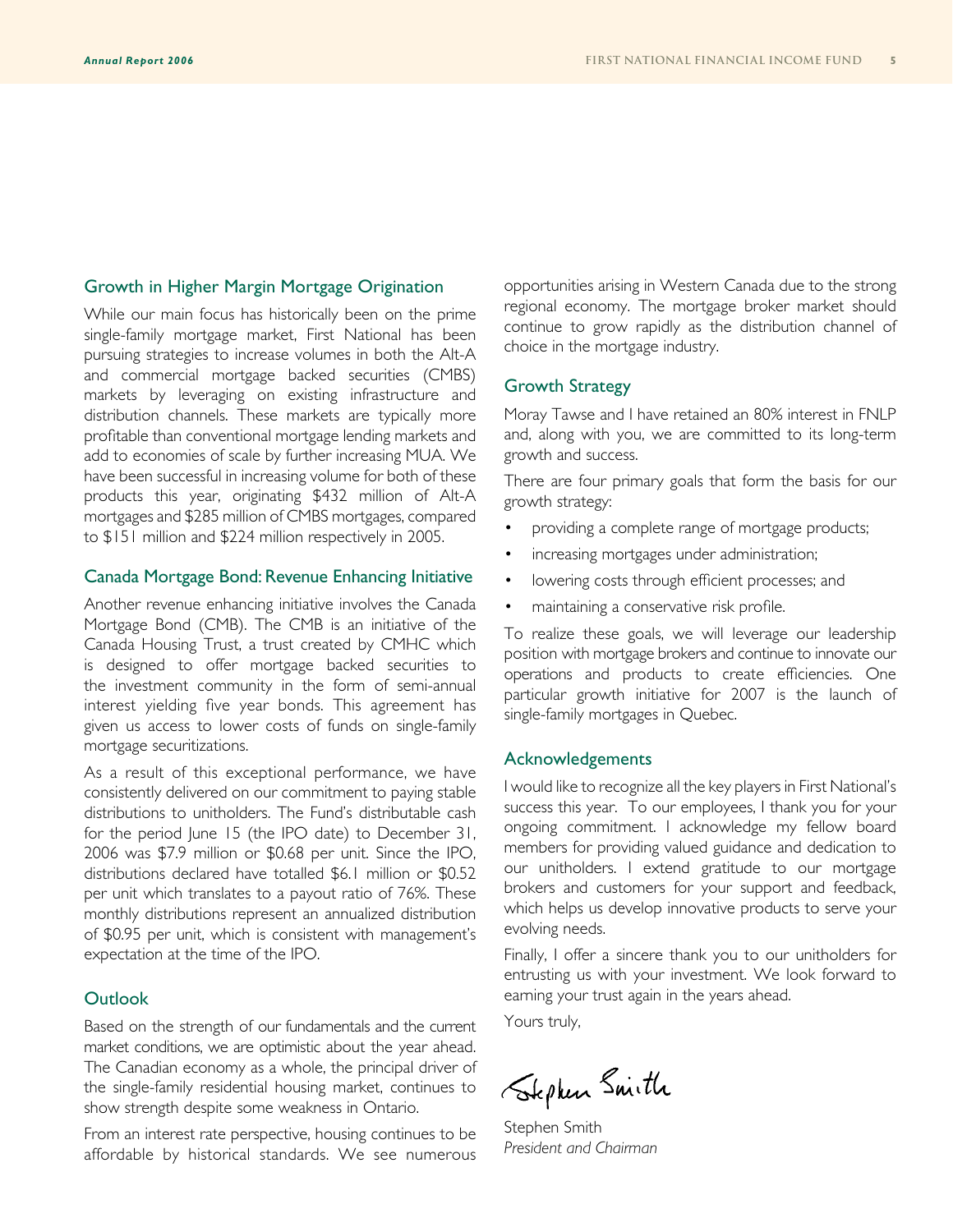## CORPORATE GOVERNANCE



BACK ROW: Stanley Beck, Robert Mitchell, Stephen Smith, Robert Courteau, John Harris FRONT ROW: John Brough, Moray Tawse, Duncan Jackman

*First National believes that investor trust and confidence comes from straightforward and transparent governance from its Board of Directors.*

To properly guide the Fund towards ongoing success, management and the Board are committed to the highest standards of integrity. As such, the Board of Directors' role is clear and focused: to serve the long-term interests of our unitholders.

## Policies

The Board has adopted several policies which reflect best practices in governance and disclosure. These include a Disclosure Policy, a Code of Business Conduct, a Whistleblower Policy and an Insider Trading Policy.

As a newly listed public company, the Board continues to develop and implement appropriate governance policies and practices.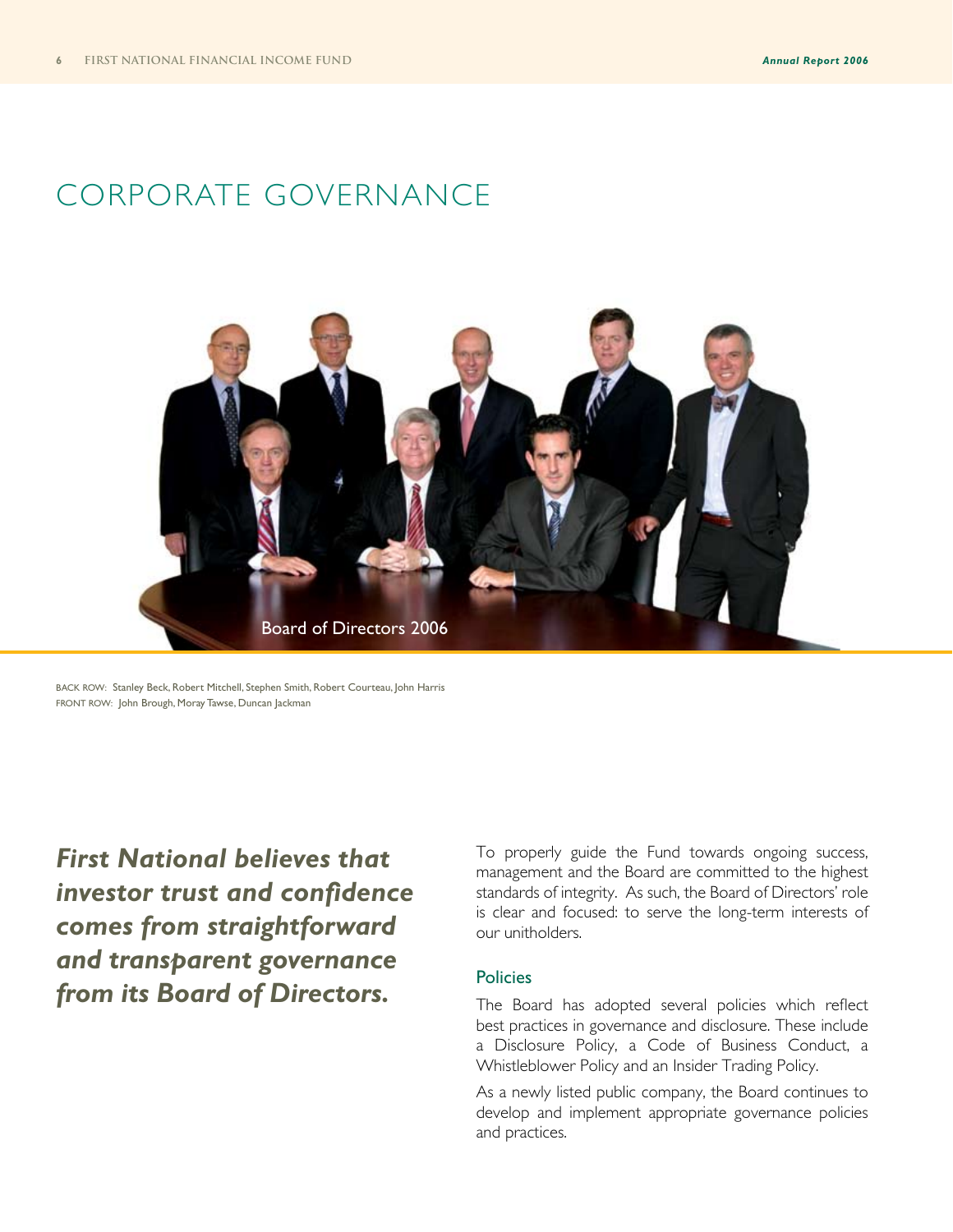## **Committees**

Upon the closing of First National's IPO, the Board of Directors created an Audit Committee and a Compensation, Governance and Nominating Committee to further the effective functioning of the Fund's corporate governance strategy.

## Audit Committee

The Audit Committee's responsibilities include:

- the oversight and supervision of the audit of the Fund's financial statements; •
- the management of the relationship with the auditor of the Fund's financial statements; •
- the oversight and supervision of the accounting and financial reporting practices and procedures of the Fund; •
- the oversight and supervision of the adequacy of the Fund's internal accounting controls and procedures; and •
- the oversight and supervision of the quality and integrity of the Fund's financial statements.

All of the Audit Committee members are independent directors and deemed financially literate for the purposes of the Canadian Securities Administrators' Multilateral Instrument 52–110 — Audit Committees.

## Committee Members: John Brough (Chair), Duncan Jackman and Robert Mitchell



## Compensation, Governance and Nominating Committee

The Compensation, Governance and Nominating Committee's responsibilities include:

- annually reviewing the President's goals and objectives for the coming year and providing an appraisal of the President's performance; •
- making recommendations concerning compensation of the Fund's senior executive officers and the remuneration of the Board of Directors; •
- developing the Fund's approach to corporate governance issues and compliance with applicable laws, regulations, rules, policies and orders with respect to such issues; •
- advising the Board of Directors on filling director vacancies; •
- periodically reviewing the composition and effectiveness of the directors and the contributions of individual directors; and •
- adopting and periodically reviewing and updating the Fund's written disclosure policy. •

All of the Compensation, Governance and Nominating Committee members are independent directors for the purposes of the Canadian Securities Administrators' Multilateral Instrument 58 – 101 — Disclosure of Corporate Governance Practices.

Committee Members: Stanley Beck (Chair), Robert Courteau and John Harris



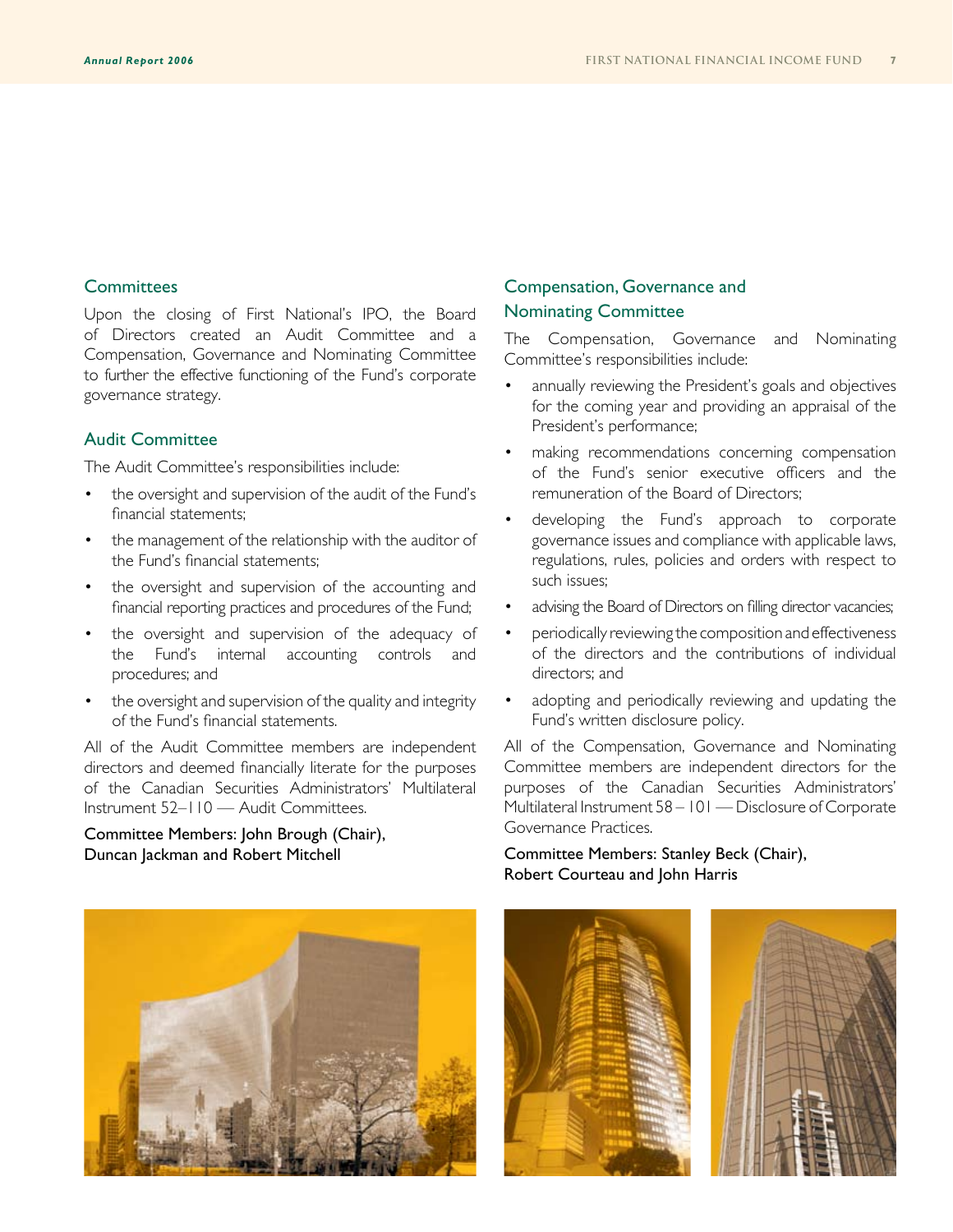## BOARD MEMBERS



Stephen Smith, Chairman, is President and Co-Founder of First National. Mr. Smith has been an innovator in the development and utilization of various securitization techniques to finance mortgage assets and is a regular speaker at securitization and financial services conferences. Mr. Smith holds a Master of Science (Economics) from the London School of Economics and Political Science, a Bachelor of Science (Honours) in Electrical Engineering from Queen's University, and is a member of the Association of Professional Engineers of Ontario. He is also Vice-Chairman of the Greater Toronto Transit Authority (Go Transit).



Moray Tawse is Vice President, Mortgage Investments. He directs the operations of all commercial mortgage origination activities and is Co-Founder of First National. Mr. Tawse is one of Canada's leading experts on commercial real estate and is often called upon to deliver keynote addresses at national real estate symposiums. Prior to co-founding First National, Mr. Tawse was Manager of Mortgages for the Guaranty Trust Company of Canada from 1983 until 1988.



Stanley Beck, Q.C. has been President of Granville Arbitrations Limited (an arbitration and mediation firm) for more than five years. He was previously a Professor of Law and Dean at Osgoode Hall Law School in Toronto. From 1985 to 1990, Mr. Beck served as Chairman of the Ontario Securities Commission. Mr. Beck acts as a consultant on securities and corporate matters. In addition, Mr. Beck is the chairman of 407 International Inc. and GMP Capital Trust and serves on the board as a director of Scotia Utility Corp., Scotia NewGrowth Corp., Canadian Tire Bank Inc., Hollinger Inc. and Hollinger International.



John Brough is President of both Wittington Properties Limited (Canada) and Torwest, Inc. (United States) real estate investment companies. He has held these positions since 1998. From 1974 until 1996, he was with Markborough Properties Inc., where he was Senior Vice President and Chief Financial Officer from 1986 until 1996. From 1996 to 1998, Mr. Brough was Executive Vice President and Chief Financial Officer of iStar Internet, Inc. Mr. Brough is a director of Kinross Gold Corporation, Silver Wheaton Corp., Livingstone International Inc. and Rockwater Capital Corp. Mr. Brough holds a Bachelor of Arts (Political Science and Economics) from the University of Toronto and is a Chartered Accountant.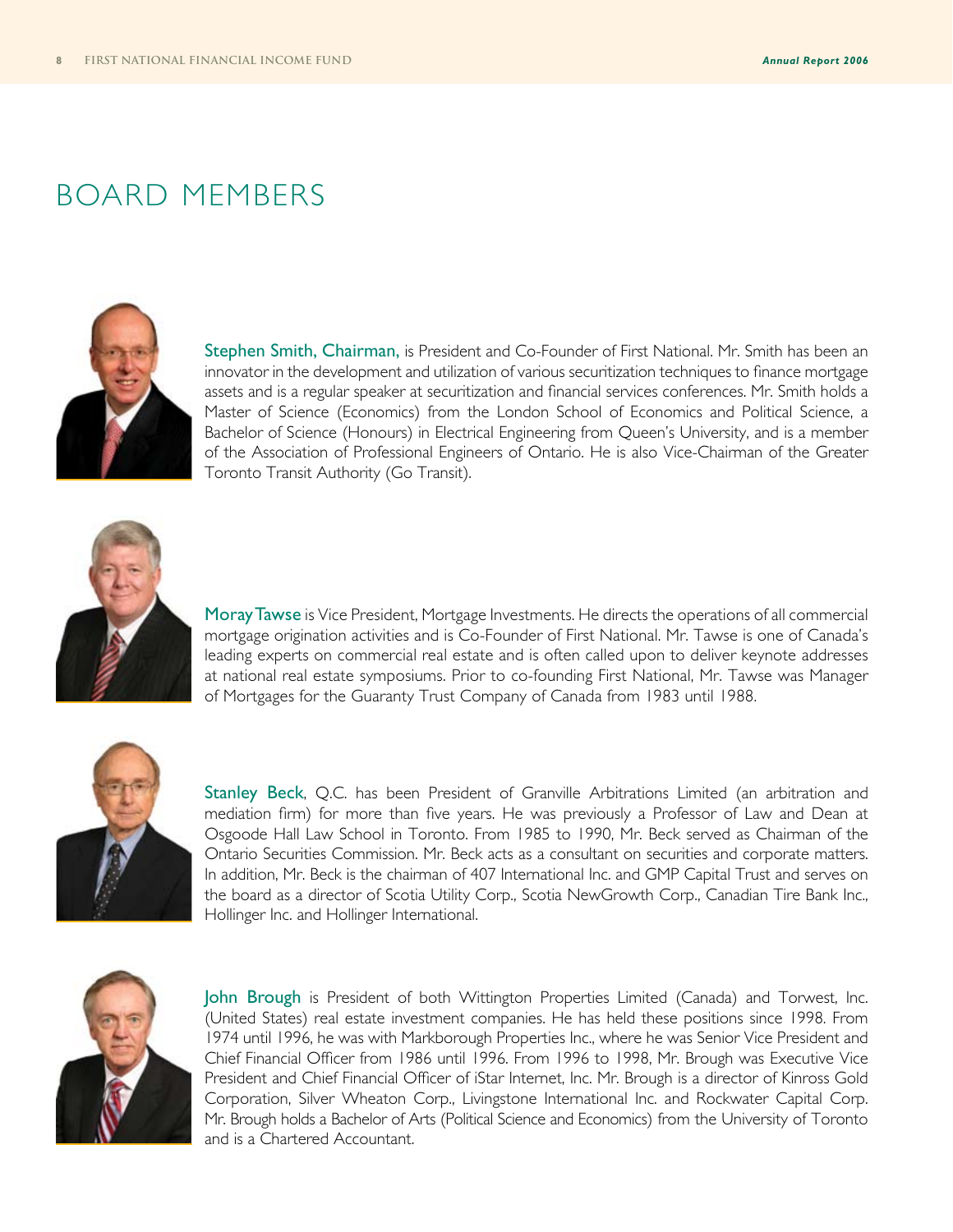## *The Board of Directors consists of eight members, six of whom are independent.*



Robert Courteau is the President and Managing Director of SAP Canada (an enterprise software company) and is responsible for all of SAP's business activities in Canada. Prior to joining SAP Canada in January 2004, Mr. Courteau served as the Executive Vice President responsible for Canadian sales and consulting services for EDS Corporation. Mr. Courteau graduated from Concordia University with a Bachelor of Commerce degree.



John Harris is the Chairman and Chief Executive Officer of Harris Steel Group Inc. Employed by Harris Steel Inc. since 1974, Mr. Harris was appointed President and Chief Operating Officer of Harris Steel Group Inc. in 1994 and was named Chairman and Chief Executive Officer in 2005. Mr. Harris has a Bachelor of Arts degree from Trent University and a Master of Business Administration degree from the University of Toronto.



Duncan Jackman has been the Chairman and Chief Executive Officer of E-L Financial Corporation Limited (an insurance holding company) since 2003 and the Chairman and Chief Executive Officer of both Economic Investment Corporation (a closed end investment trust) and United Corporations Limited (a closed end investment trust) since 2001. Prior to this, Mr. Jackman held a variety of positions, including portfolio manager at Cassels Blaikie and investment analyst at RBC Dominion Securities. Mr. Jackman holds a Bachelor of Arts (Honours) in Literature from McGill University.



Robert Mitchell has been President of Dixon Mitchell Investment Counsel Inc., a Vancouverbased investment management company since 2000. Prior to that, Mr. Mitchell was Vice President, Investments at Seaboard Life Insurance Company. Mr. Mitchell is a director and chairman of the audit committee for Discovery Parks Holdings Ltd., trustee for Discovery Parks Trust. Discovery Parks Trust was established to support the high technology and research industries in British Columbia through the development of its real estate assets. Mr. Mitchell has a Master of Business Administration from the University of Western Ontario, a Bachelor of Commerce (Finance) from the University of Calgary, and is a CFA charterholder.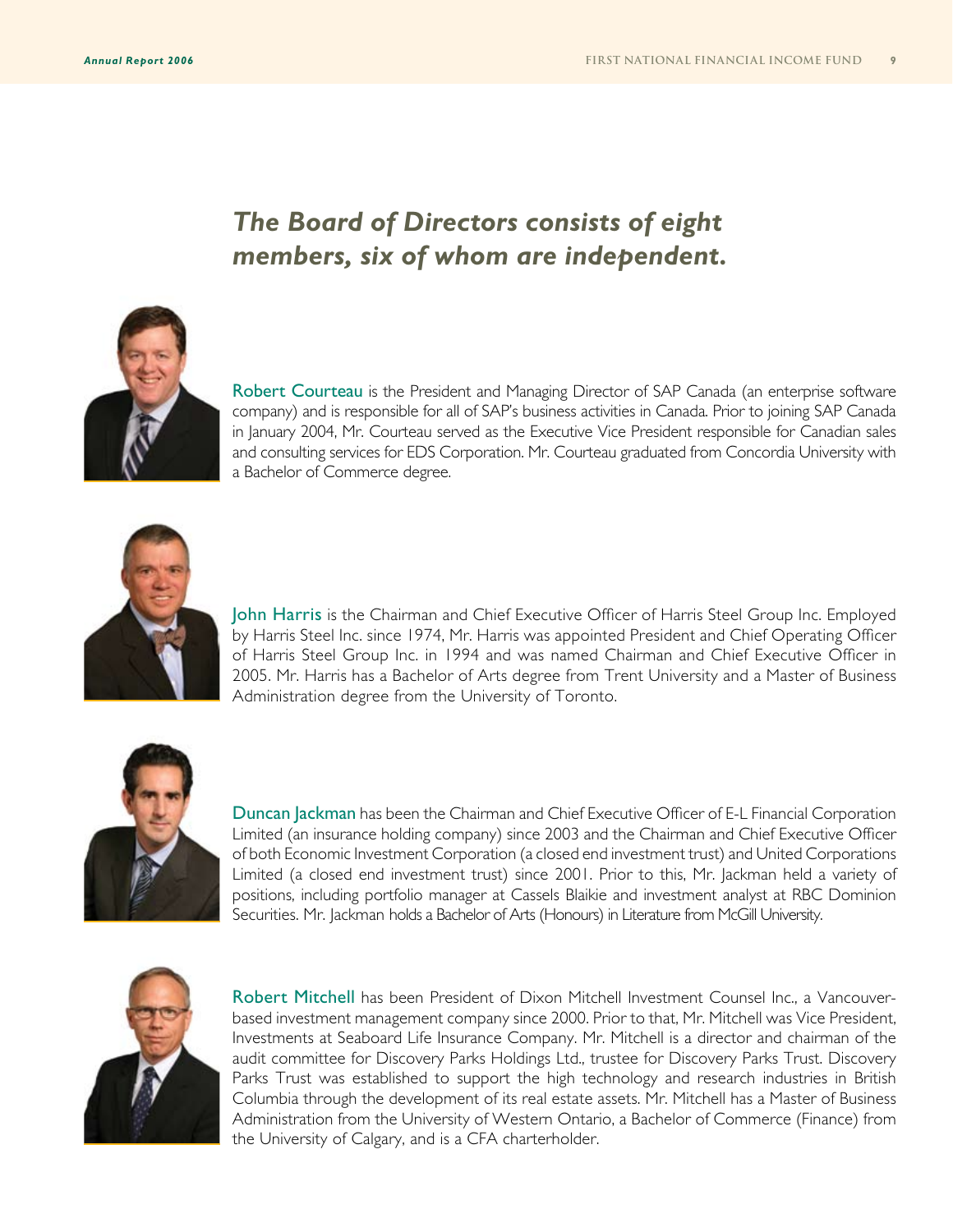## MANAGEMENT'S DISCUSSION AND ANALYSIS

*The following management's discussion and analysis of financial condition and results of operations is prepared as of February 28, 2007. This discussion should be read in conjunction with the consolidated financial statements of First National Financial Income Fund (the "Fund") and First National Financial LP ("FNLP") as at and for the nine-months ended December 31, 2006 (as applicable) and the notes thereto. This discussion should also be read in conjunction with the audited financial statements and notes thereto of First National Financial Corporation (as predecessor to First National LP –*  "FNFC") for the year ended March 31, 2006. The consolidated financial *statements of the Fund and FNLP have been prepared in accordance with Canadian generally accepted accounting principles ("GAAP").*

*The Fund earns income from its 19.97% interest in FNLP. The Fund accounts for its investment in FNLP using the equity method and therefore does not consolidate the results of operations of FNLP. As a result, financial statements with accompanying notes thereon have been presented for both the Fund and FNLP. In addition, the following management's discussion and analysis ("MD&A") presents a discussion of the financial condition and results of operations for both the Fund and FNLP.*

*Information for the nine-month period ended December 31, 2006 for FNLP includes information from FNLP and its predecessor, FNFC. Historical comparative information refers to FNFC.*

*This MD&A contains forward-looking statements. Please see "Forward-Looking Statements" for a discussion of the risks, uncertainties and assumptions relating to these statements. The selected financial information and discussion below also refers to certain measures to assist in assessing financial performance. These "non-GAAP measures" such as "EBITDA", "Adjusted Net Income", "Distributable Cash", and "Distributable Cash per Unit" should not be construed as alternatives to net income or loss or other comparable measures determined in accordance with GAAP as an indicator of performance or as a measure of liquidity and cash flow. Non-GAAP measures do not have standard meanings prescribed by GAAP and therefore may not be comparable to similar measures presented by other issuers.*

*The Fund is entirely dependent upon the operations and financial condition of FNLP. The earnings and cash flows of FNLP are affected by certain risks. For a description of those risks, please refer to the "Risk and Uncertainties Affecting the Business" section.*

*Unless otherwise noted, monetary amounts are in thousands of Canadian dollars.*

*Additional information relating to the Fund and FNLP is available on the*  Fund's profile on the System for Electronic Data Analysis and Retrieval *("SEDAR") website at www.sedar.com.*

#### *General Description Of The Fund And First National Financial LP*

Pursuant to an underwriting agreement dated June 6, 2006 and initial public offering ("IPO"), the Fund sold 10,600,000 units of the Fund ("Fund Units", "Units", or "Unit"), at a price of \$10.00 per Unit for proceeds totaling \$106 million. The proceeds of the offering were used to partially fund the indirect acquisition (through the Fund's wholly-owned subsidiary, First National Financial Operating Trust) by the Fund of a 17.94% interest in First National Financial LP ("FNLP"). The underwriters were also granted an over-allotment option to purchase 1,200,000 Units at \$10.00 per Unit. The option was exercised in full on July 11, 2006. Accordingly, the Fund indirectly holds a 19.97% interest in FNLP and First National Financial Corporation holds an 80.03% controlling interest in FNLP.

Concurrent with the initial public offering and as part of the acquisition agreement between FNLP and FNFC on June 15, 2006, FNLP purchased all of FNFC's assets and assumed its liabilities, except for future income tax liabilities, which are payable by FNFC. The consideration for this purchase was:

- the issuance of 48,486,316 exchangeable Class B LP units to FNFC •
- an acquisition promissory note of \$10.94 million, which has been accounted for as a distribution in FNLP's financial statements; •
- a working capital note in the amount of \$6.4 million, representing the difference between the net assets, except future income tax liabilities, of FNFC as at March 31, 2006 and the net assets transferred to FNLP as at June 14, 2006. The issuance of this note has also been accounted for as a distribution in FNLP's financial statements. •

## First National Financial Income Fund

The Fund is an unincorporated, open-ended trust established under the laws of the Province of Ontario on April 19, 2006, pursuant to a Declaration of Trust. The Fund has been established to acquire and hold, through a newly constituted wholly owned trust, First National Financial Operating Trust (the "Trust"), investments in the outstanding limited partnership units of FNLP. Each unitholder participates pro rata in any distribution from the Fund. Income tax obligations related to the distributions of the Fund are the obligations of the unitholders.

The Fund effectively commenced operations through its indirect investment in FNLP on June 15, 2006, and the income reported by the Fund commenced on that date.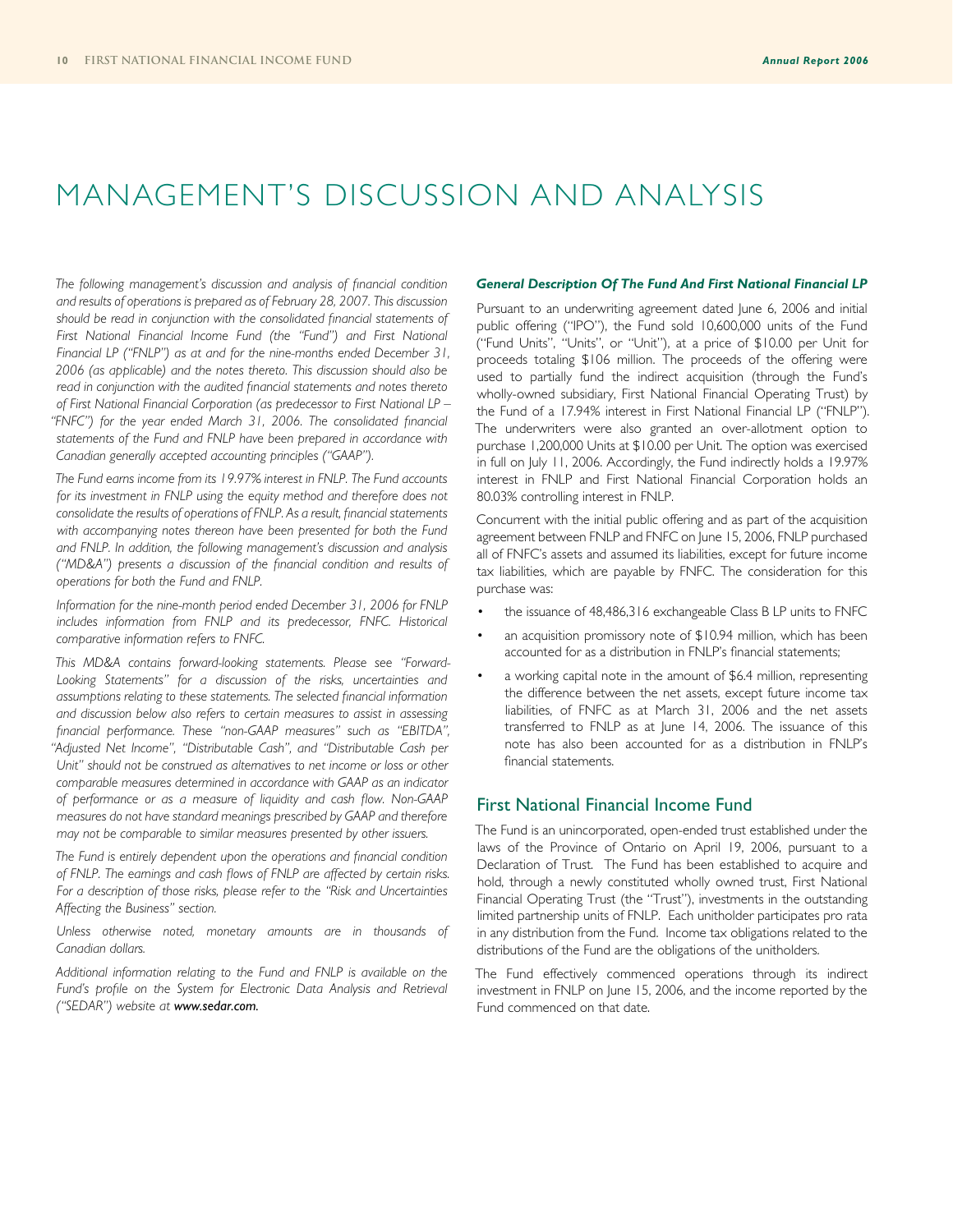#### *Selected Quarterly Information*

*Quarterly Results* (in \$000s except per unit amounts)

|                | Net Income<br>Revenue | Net Income<br>for the period | $($/U$ nit) | <b>Total Assets</b>        |
|----------------|-----------------------|------------------------------|-------------|----------------------------|
| 2006           |                       |                              |             |                            |
| Fourth Quarter | \$1,602               | 1,596<br>P.                  | 0.14        | \$110,417                  |
| Third Quarter  | \$1,825               | 1.819<br>S.                  | 0.16        | \$111,617                  |
| Second Quarter | 488                   | 487                          | 0.05        | 100, 128<br>$\mathbb{S}^-$ |

#### *Investments*

At December 31, 2006 the Fund has an investment in 11,800,000 units (19.97%) of First National Financial LP at a cost of \$111.6 million. Under Canadian GAAP, the Fund is required to account for this investment using the equity method. During the period June 15, 2006 to December 31, 2006, the Fund's earnings from FNLP were \$3.9 million and the carrying value of this investment at December 31, 2006 was \$109.5 million. During the period from October 1, 2006 to December 31, 2006, the Fund's earnings from FNLP were \$1.6 million.

#### *Distributions*

The initial public offering described above closed on June 15, 2006. The Fund made its first distribution of \$0.11875 per Unit, representing a monthly distribution of \$0.07917 per Unit plus the stub period of June 15, 2006 to June 30, 2006, on August 15, 2006. Beginning on September 15, 2006, the Fund made monthly distributions of \$0.07917 per unit on or around the 15th of each month. On December 14, 2006, the Fund declared its sixth distribution in the amount of \$0.07917 per unit payable January 15, 2007. These distributions of approximately \$6.1 million are equivalent to the distributions that the Fund receives from FNLP. Consistent with management's expectation at the time of the IPO, these distributions represent an annualized distribution rate of \$0.95 per unit. As shown in the following table, the Fund's payout ratio based on distributable cash is approximately 76% since the IPO.

#### *Expenses*

Trust administration expenses include trustees' fees and travel costs.

#### *Statement of Distributable Cash*

(in \$000s except per unit amounts)

|                                                                               | For the three-months ended<br>December 31, 2006 | For the Period June 15<br>to December 31, 2006 |
|-------------------------------------------------------------------------------|-------------------------------------------------|------------------------------------------------|
| <b>First National Financial LP</b>                                            |                                                 |                                                |
| Net Income                                                                    | 18,038                                          | 40,148                                         |
| Amortization                                                                  | 290                                             | 589                                            |
| EBITDA <sup>(I)</sup>                                                         | 18,328                                          | 40,737                                         |
| Maintenance Capital Expenditures                                              | 124                                             | 341                                            |
| Distributable Cash from First National Financial LP                           | 18,204                                          | 40,396                                         |
| First National Financial Income Fund                                          |                                                 |                                                |
| Weighted Average Share of Distributable Cash from First National Financial LP | 3,635                                           | 7,957                                          |
| Trust Administration Expenses                                                 | 6                                               | 3                                              |
| Distributable Cash from First National Financial Income Fund (2)              | 3,629                                           | 7,944                                          |
| Distributable Cash per Unit (\$/Unit) (2)                                     | 0.31                                            | 0.68                                           |
| Distributions Declared                                                        | 2,803                                           | 6,072                                          |
| Distributions Declared per Unit (\$/Unit)                                     | 0.24                                            | 0.52                                           |

(1)EBITDA is a non-GAAP measure that represents earnings generated to fund capital investment, meet financial obligations and fund distributions. It is considered a key measure as it demonstrates the ability of the business to meet its capital and financing commitments.

(2) Distributable cash and distributable cash per unit are non-GAAP measures generally used by Canadian open-ended trusts as an indicator of financial performance. They are considered key measures as they demonstrate the cash available for distributions to unit holders.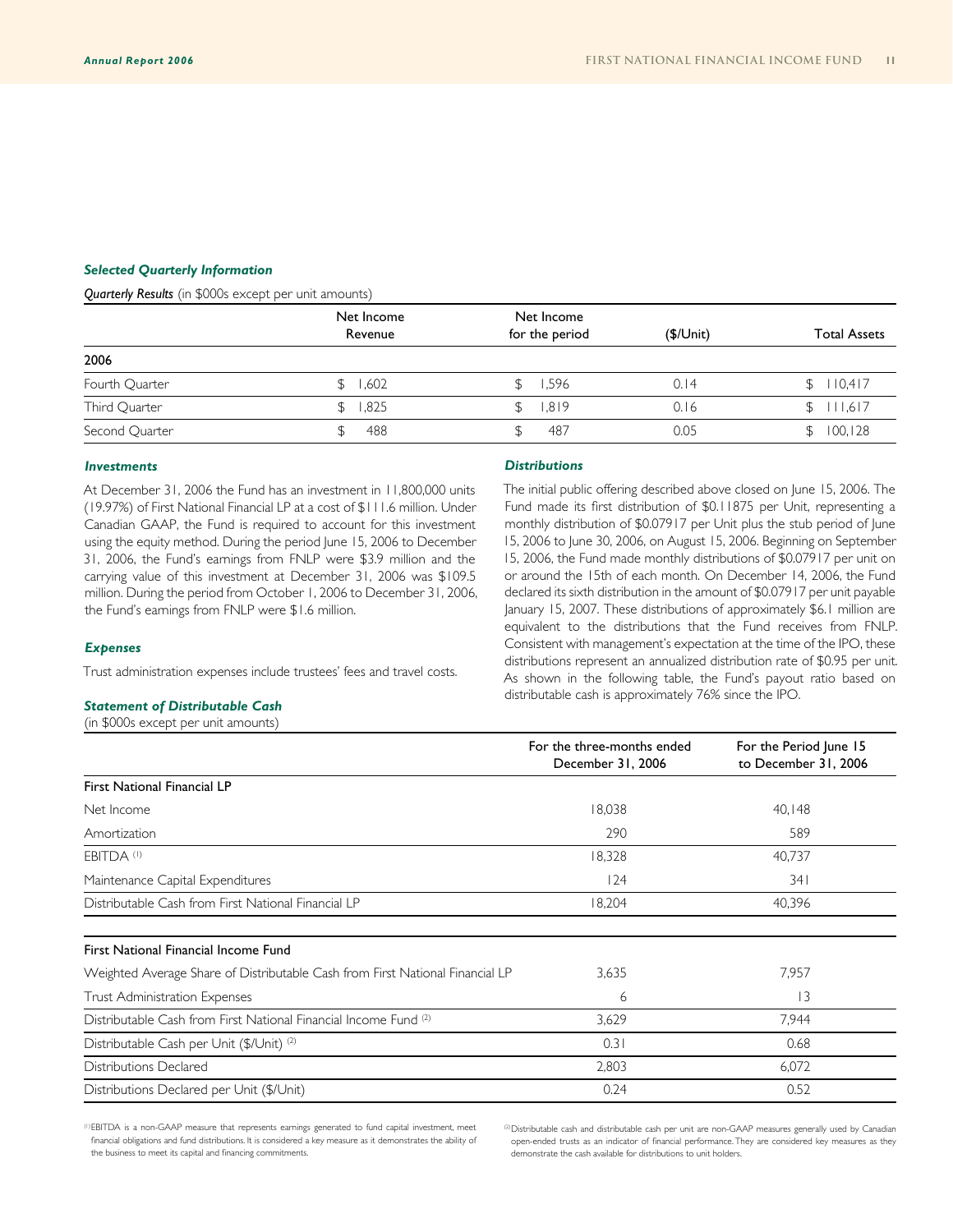#### *Income Taxes*

The Fund is a mutual fund trust for income tax purposes. As such, the Fund is only taxed on any amount not allocated to unitholders. The Fund intends to distribute substantially all of its taxable income to its unitholders and the Fund intends to comply with the provisions of the Income Tax Act (Canada) that permit, amongst other items, the deduction of distributions to unitholders from the Fund's taxable income.

#### *Outstanding Securities of the Fund*

At December 31, 2006 and at February 28, 2007, the Fund had 11,800,000 units outstanding.

First National Financial Corporation holds 47,286,316 exchangeable Class B LP units of FNLP, each of which is exchangeable into one Fund Unit at no cost at any time at the option of First National Financial Corporation, and each of which carries a Special Voting Right that entitles the holder to receive notice of, attend and vote at all meetings of unitholders of the Fund.

#### *Critical Accounting Estimates*

Management makes estimates and assumptions that affect the reported amounts of assets and liabilities and disclosure of contingent assets and liabilities at the date of the Consolidated Financial Statements, and revenues and expenses during the reporting period. Management reviews these estimates on an ongoing basis, including those related to securitization accounting. Changes in facts and circumstances may result in revised estimates and actual results may differ from these estimates.

#### *Business Risks*

The Fund is entirely dependent upon the operations and financial condition of FNLP. The earnings and cash flows of FNLP are affected by certain risks. For a description of those risks, please refer to the Risk and Uncertainties Affecting the Business section in the First National Financial LP portion of this analysis.

#### *Guarantee*

The Fund's wholly-owned subsidiary, First National Financial Operating Trust has provided guarantees to and subordinated their rights to receive payments from FNLP in respect of FNLP's bank credit facility.

## First National Financial LP

#### *Basis of Presentation*

The financial statements of First National Financial LP ("FNLP" or the "Company") are prepared in accordance with Canadian Generally Accepted Accounting Principles ("GAAP").

FNLP is considered to be a continuation of First National Financial Corporation's ("FNFC's" or the "Company's") business following the continuity of interest method of accounting. Under the continuity of interest method of accounting, FNLP's acquisition of the FNFC business is recorded at the net book value of FNFC's business assets and liabilities on June 14, 2006 and the equity of FNLP represents the equity of the FNFC business at that date.

The consolidated statements of income and cash flows for the ninemonths ended December 31, 2006 reflect the activities of the FNFC business from April 1, 2006 to June 14, 2006 and the activities of FNLP for the period June 15, 2006 to December 31, 2006. The comparative figures represent the historic activities of FNFC.

#### *Executive Summary*

The recent quarter and year-to-date performance is fully consistent with management's expectations. The Company continues to have growth in mortgages under administration from increasing mortgage origination volumes, especially in the prime single-family and Alt–A markets.

#### *Highlights*

- Mortgages under administration grew to \$24.4 billion at December 31, 2006 from \$22.7 billion at September 30, 2006, an increase of 7.5%; the growth from December 31, 2005, when mortgages under administration were \$18.6 billion, was 31.2%; •
- Revenue for the nine-months ended December 31, 2006 grew by 46% over the comparative period; •
- Adjusted EBITDA increased by 24% for the nine-month period ended December 31, 2006 in comparison to the same period in the prior year. This increase has resulted from higher volumes experienced in many aspects of the company's business including placement fees on higher origination volumes, servicing income derived from the larger portfolio of mortgages under administration, and gains on securitization earned from higher Alt-A and commercial mortgage origination. •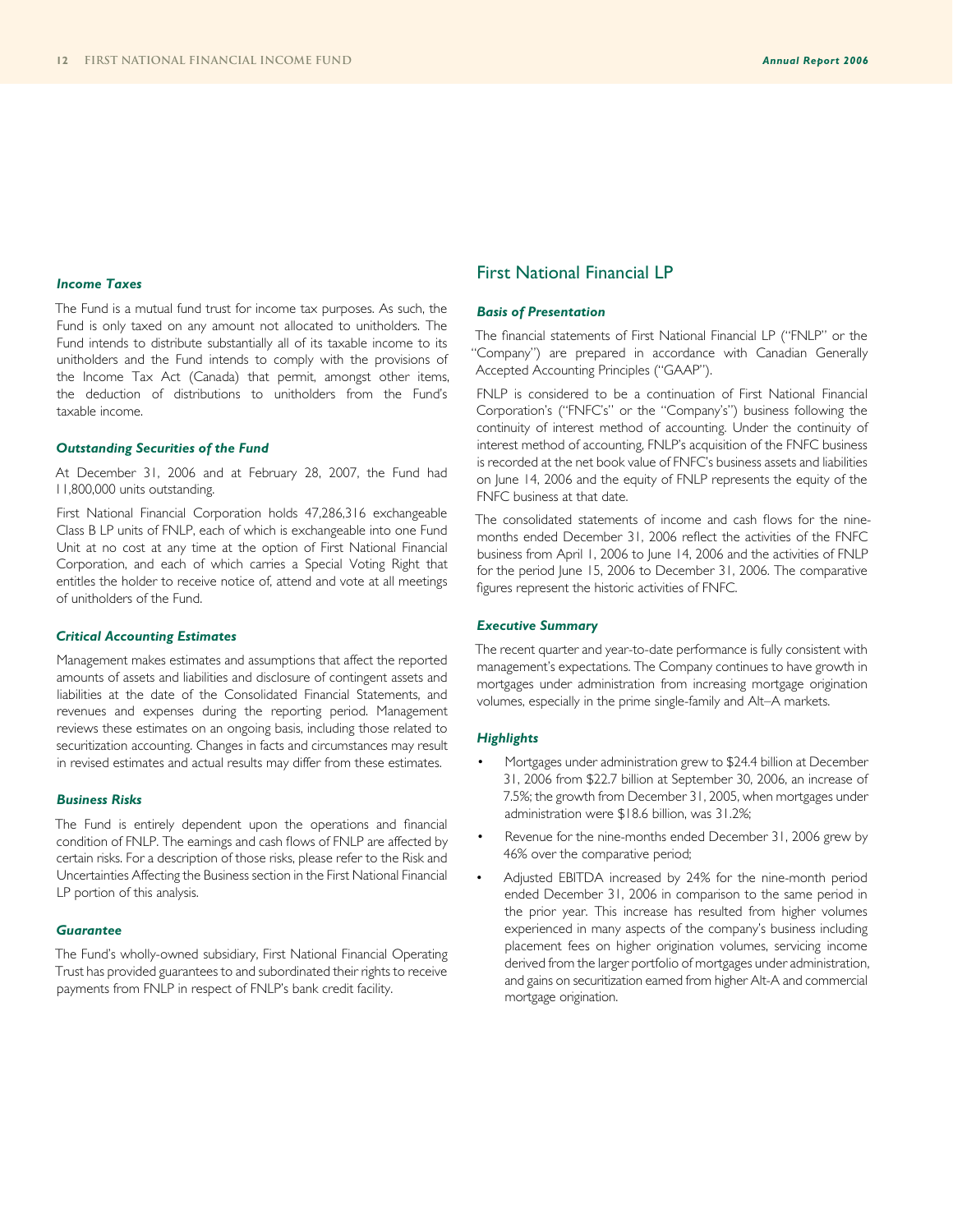### *Selected Annual Financial Information for the Company's fiscal year ends*

(in \$000s except per unit amounts)

|                                       | December 31, 2006 <sup>(1)</sup> | March 31, 2006 | March 31, 2006 |
|---------------------------------------|----------------------------------|----------------|----------------|
| For the Period                        |                                  |                |                |
| Income Statement Highlights           |                                  |                |                |
| Revenue                               | 156,427                          | 144,643        | 102,226        |
| Brokerage fees                        | (67,891)                         | (47,915)       | (37,971)       |
| Other operating expenses              | (37,007)                         | (37,796)       | (36, 298)      |
| EBITDA <sup>(2)</sup>                 | 51,529                           | 58,932         | 27,957         |
| Amortization of capital assets        | (803)                            | (895)          | (708)          |
| Interest paid to shareholders         | -                                | (1,711)        | (1,695)        |
| Provision for income taxes            | (3, 312)                         | (19,994)       | (9,290)        |
| Net Income                            | 47,414                           | 36,332         | 16,264         |
| Distributions declared                | 30,406                           |                |                |
| Per Unit Highlights                   |                                  |                |                |
| Net Income per unit (3)               | 0.80                             | 0.61           | 0.28           |
| Distributions declared per unit       | 0.51                             | N/A            | N/A            |
| At Period End                         |                                  |                |                |
| Balance Sheet Highlights              |                                  |                |                |
| Total assets                          | 528, 116                         | 279,751        | 253,190        |
| Total long-term financial liabilities |                                  |                | 13,700         |

| (in \$000s except where noted)                | December 31, 2006 (1) | March 31, 2006 | March 31, 2005 |
|-----------------------------------------------|-----------------------|----------------|----------------|
| Reconciliation of EBITDA to Adjusted EBITDA   |                       |                |                |
| FBITDA <sup>(2)</sup>                         | 51.529                | 58.932         | 27.957         |
| Historic management compensation expenses (4) | 917                   | 700            | 8.500          |
| Revised management compensation (5)           | (1,125)               | (1,500)        | (1,500)        |
| Adjusted EBITDA <sup>(2)</sup>                | 51.321                | 58.132         | 34.957         |

(1)December 31, 2006 figures are for the nine-month period ended December 31, 2006.

<sup>(3)</sup>Per unit amounts calculated as if the Company converted to a partnership on April 1, 2004 and issued 59,086,316 partnership units so that these measures are comparable among the periods show. Prior to June 15, 2006, the Company had two shares outstanding.

(2)EBITDA and Adjusted EBITDA are not recognized earnings measures under GAAP and do not have standardized meanings prescribed by GAAP. Therefore, EBITDA and Adjusted EBITDA may not be comparable to similar measures presented by other issuers. Investors are cautioned that EBITDA should not be construed as an alternative to net income or loss determined in accordance with GAAP as indicators of the Company's performance or as an alternative to cash flows from operating, investing and financing activities as a measure of liquidity and cash flows.

(4)Management compensation for each of the two senior management executives while FNFC operated as a private company.

<sup>(5)</sup>Normalized compensation for each of the two senior management executives consistent with compensation policies that have been implemented on closing of the IPO.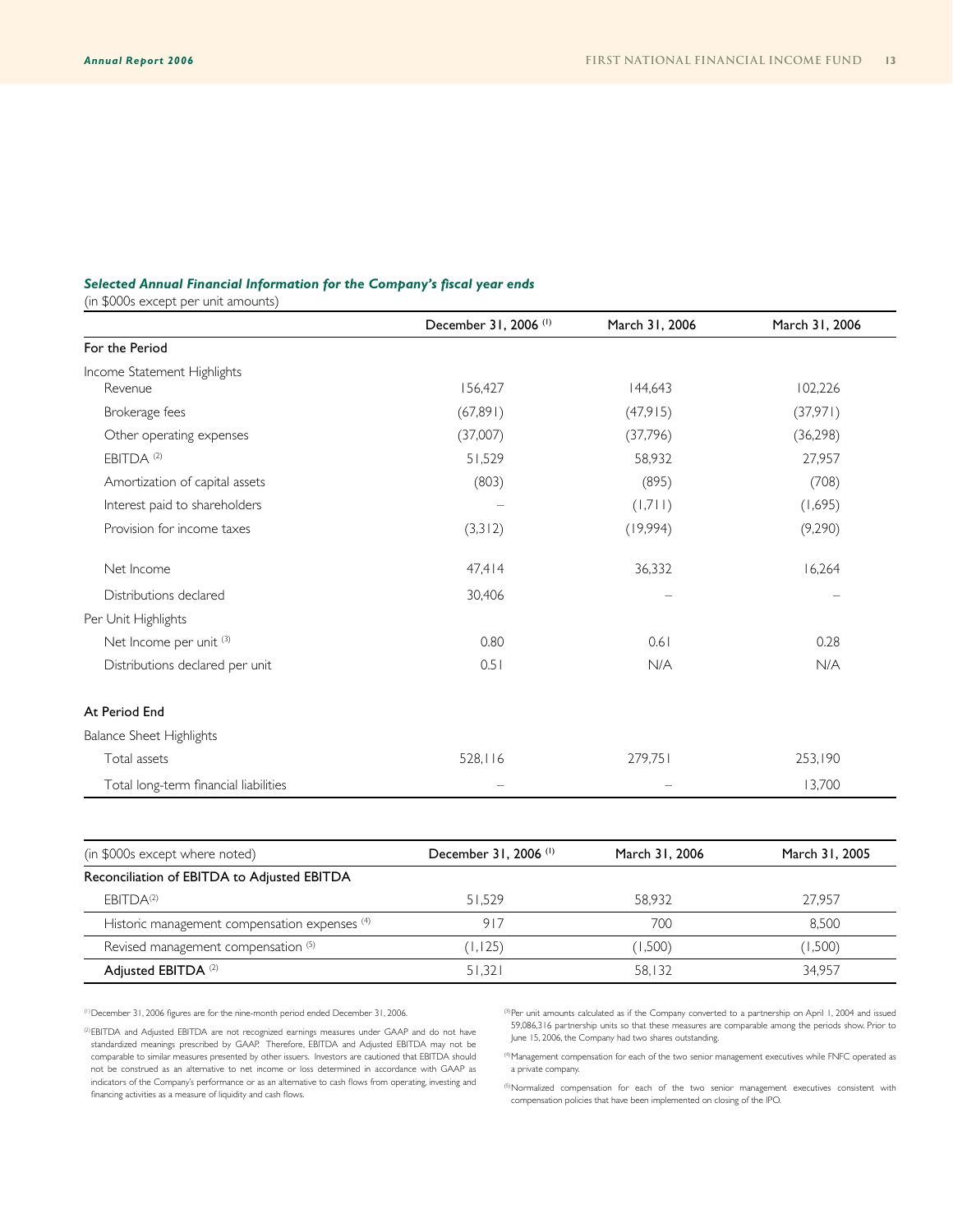#### *Vision*

The Company provides mortgage financing solutions to virtually the entire mortgage market in Canada. By offering a full range of mortgage products with a focus on customer service and superior technology, the Company views itself as one of the leading "non-bank" mortgage lenders in the industry. Growth has been achieved while maintaining a relatively conservative risk profile. The Company sees itself levering on these strengths to continue to lead the "non-bank" mortgage lending industry in Canada, managing risk appropriately.

#### *Strategy*

The Company's strategy is built on four cornerstones: providing a full range of mortgage products; growing assets under administration; employing leading edge technology to lower costs and rationalize business processes; and maintaining a conservative risk profile. An important consequence of the Company's strategy is the direct relationship with the mortgage borrower. Although the Company places most of its originations with third parties, FNLP is perceived by all of its borrowers as the mortgage lender. This is a critical distinction. It allows the Company to communicate with each borrower directly throughout the term of the related mortgage and negotiate new transactions and pursue marketing initiatives. Management believes this strategy will provide long-term profitability and branding for the Company.

#### *Key Performance Drivers*

The Company's success is driven by the following factors:

- Growth in portfolio of mortgages under administration; •
- Growth in origination of higher margin mortgages; and •
- Lowering the costs of operations through the innovation of systems and technology. •

#### *Growth in Portfolio of Mortgages under Administration*

Management considers the growth in mortgages under administration a key element of the Company's performance. The portfolio grows in two ways: through mortgages originated by the Company and mortgage servicing portfolios purchased from third parties. Mortgage originations not only drive placement fee and gain on securitization revenues, but perhaps more importantly, longer term values such as servicing fees, mortgage administration fees, renewal opportunities and a customer base for marketing initiatives. For the nine-months ended December 31, 2006, mortgages under administration grew to \$24.4 billion from \$19.6 billion as at March 31, 2006, an annualized rate of increase of 33%. During the current quarter, mortgages under administration grew to \$24.4 billion from \$22.7 billion as at September 30, 2006. This is an annualized increase of 30%. This growth is primarily organic, created from new originations of \$6.0 billion in the nine-month period net of normal run-off. This compares favorably with the nine-month period ended December 31, 2005 when originations totaled \$4.7 billion. For the nine-months ended December 31, 2006, non-originated servicing business increased mortgages under administration by \$1.3 billion.

#### *Growth in Origination of Higher Margin Mortgages*

While the Company's main focus is on the Prime single-family mortgage market, during 2006 FNLP has launched strategies to increase volumes in both the Alt-A and CMBS markets by leveraging on existing infrastructure and distribution channels. Alt-A describes single-family residential mortgages that are originated using broader underwriting criteria than those applied in originating prime mortgages. Alt-A borrowers are generally considered "A" quality borrowers in terms of their credit histories, but do not qualify for a prime mortgage because of non-conformities, such as the degree of income disclosure and verification required. These markets are relatively more profitable than conventional mortgage lending markets and add to economies of scale in the Company's operations by further increasing mortgages under administration. The Company has been successful in increasing volume for both of these products. For the nine-month period ended December 31, 2006, the Company originated \$432 million of Alt-A mortgages and \$285 million of CMBS mortgages. These volumes contrast the prior year's comparative period ended December 31, 2005 when the Company originated \$151 million of Alt-A mortgages and \$224 million of CMBS mortgages. For the current quarter the comparative volumes are \$155 million versus \$55 million for Alt-A and \$115 million versus \$123 million for CMBS. At December 31, 2006, the Company's securitized Alt-A mortgages under administration totaled \$569 million.

#### *Lowering Costs of Operations through Innovation of Systems and Technology*

The Company has always used technology to provide for efficient and effective operations. This is particularly true for its MERLIN underwriting system, Canada's only web-based real time broker information system. By creating a paperless, 24/7 available commitment management platform for mortgage brokers, the Company has reached a place among the top three ranked lenders in market share in the broker channel. This has translated into increased single-family origination volumes and higher closing ratios (the percentage of mortgage commitments that the Company issues that actually become closed mortgages). The nine-months ended December 31, 2006 showed single-family origination volumes of \$4.7 billion, which compares to \$3.4 billion for the same period ended on December 31, 2005.

#### *Canada Mortgage Bond as a New Funding Source*

The Canada Mortgage Bond ("CMB") is an initiative introduced by Canada Mortgage and Housing Corporation whereby the Canada Housing Trust issues securities to investors in the form of semi-annual interest yielding five year bonds the proceeds of which are used to buy NHA mortgage backed securities. In the quarter ended September 30, 2006, the Company entered into an agreement with a Canadian bank which allowed the Company to indirectly sell a portion of the Company's single-family mortgage origination into the September issue of the CMB. Pursuant to the same agreement, the Company indirectly sold a smaller amount into the December 2006 CMB issue. Because of the similarities to a traditional Government of Canada bond (both have five year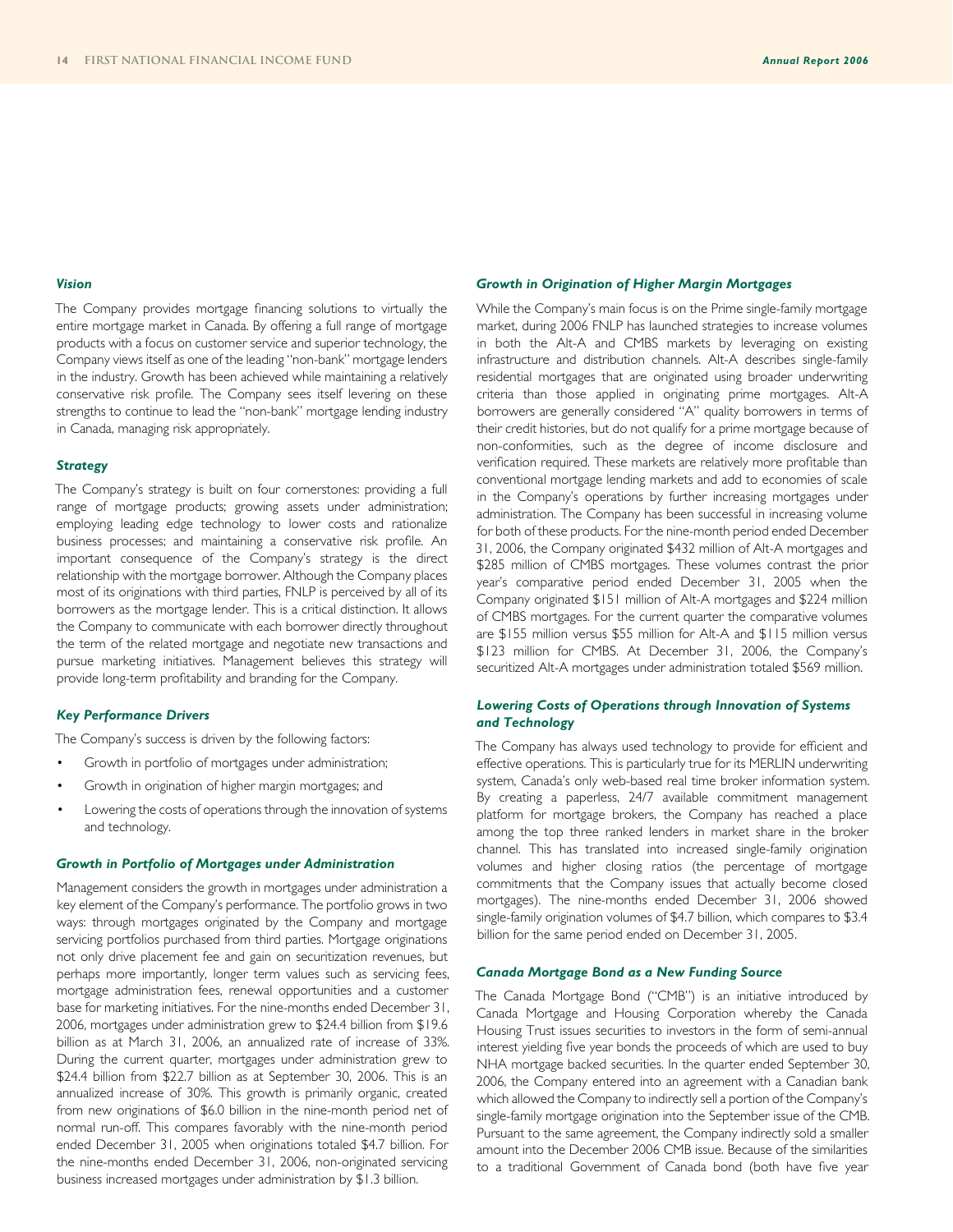unamortizing terms with a government guarantee), the CMB trades in the capital markets at only a modest premium to the yields on Government of Canada bonds. For the Company, this agreement has given the Company access to lower costs of funds on single-family mortgage securitizations.

#### *First National Mortgage Trust as Special Purpose Vehicle*

In another initiative to increase gain on securitization revenue, the Company created a special purpose vehicle, First National Mortgage Trust, in March 2006 for the purpose of financing its mortgages through the issuance of R-1(High) and R-1(Mid) rated ABCP directly in the Canadian public debt markets. The Company uses both this vehicle and bank sponsored conduits to access the CP markets; however the cost of funding through First National Mortgage Trust is considerably cheaper. The amount of commercial paper notes issued by this trust grew from Nil at March 31, 2006 to over \$478 million as at December 31, 2006.

#### *Key Performance Indicators*

The principal indicators used to measure the Fund's performance are:

- Earnings before income taxes, depreciation and amortization after normalizing management compensation while the Company was a private entity ("Adjusted EBITDA") •
- Distributable cash. •

Adjusted EBITDA is not a recognized measure under Canadian generally accepted accounting principles ("GAAP"). However, management believes that Adjusted EBITDA is a useful measure to provide investors with an indication of cash available for distribution prior to capital expenditures and income taxes. Adjusted EBITDA should not be construed as an alternative to net earnings determined in accordance with GAAP or to cash flows from operating, investing and financing activities. The Fund's method of calculating Adjusted EBITDA may differ from other issuers and, accordingly, Adjusted EBITDA may not be comparable to measures used by other issuers. Management believes that the cash generation performance of the operations is better monitored by Adjusted EBITDA and provides a better comparative to the operations of the Company while it was a private entity.

Distributable cash is not a defined term under GAAP. It is determined by the Fund as earnings before income taxes adjusted for non-cash expenses, including depreciation and amortization, and reduced by maintenance capital expenditures and current income taxes. Management believes that net cash generated by the Fund prior to distribution is an important measure for investors to monitor. Some consider this measure to be more important than actual cash distributions. Any distribution in excess of the distributable cash means a depletion of the cash reserve, while any distribution below the distributable cash means that the reserves are being built for future investments, to serve as a buffer for operations over economic cycles or to reimburse outstanding debt.

| (in \$000s except where noted)   |                      | Three-months ended   |                      | Nine-months ended    |  |  |
|----------------------------------|----------------------|----------------------|----------------------|----------------------|--|--|
|                                  | December 31,<br>2006 | December 31,<br>2005 | December 31,<br>2006 | December 31,<br>2005 |  |  |
| For the Period                   |                      |                      |                      |                      |  |  |
| Revenue                          | 49,551               | 34,899               | 156,427              | 107,140              |  |  |
| Net income                       | 8,038                | 8,080                | 47,414               | 25,848               |  |  |
| Adjusted EBITDA <sup>(I)</sup>   | 18,328               | 13,014               | 51,321               | 41,295               |  |  |
| Less:                            |                      |                      |                      |                      |  |  |
| Public company expenses          |                      | 250                  | 250                  | 750                  |  |  |
| Maintenance capital expenditures | 124                  | 117                  | 539                  | 462                  |  |  |
| Distributable cash (2)           | 18,204               | 12,647               | 50,532               | 40,083               |  |  |
| At Period end                    |                      |                      |                      |                      |  |  |
| Total assets                     | 528, 116             | 393,016              | 528,116              | 393,016              |  |  |
| Mortgages under administration   | 24,359,481           | 18,607,866           | 24,359,481           | 18,607,866           |  |  |

(1)This Non-GAAP measure adjusts income before income taxes by adding back expenses for management compensation and interest expense on shareholder loans which consist primarily of distributions to shareholders while First National operated as a private company. This measure also includes a deduction of \$1,500,000 for normalized compensation for each of the two senior management executives based on compensation policies that will take effect on closing of the initial public offering.

(2)This Non-GAAP measure adjusts Adjusted EBITDA by deducting public company expenses and maintenance capital expenditures. The comparative figures assume the Company incurred public company expenses in the prior period as described in the initial public offering prospectus.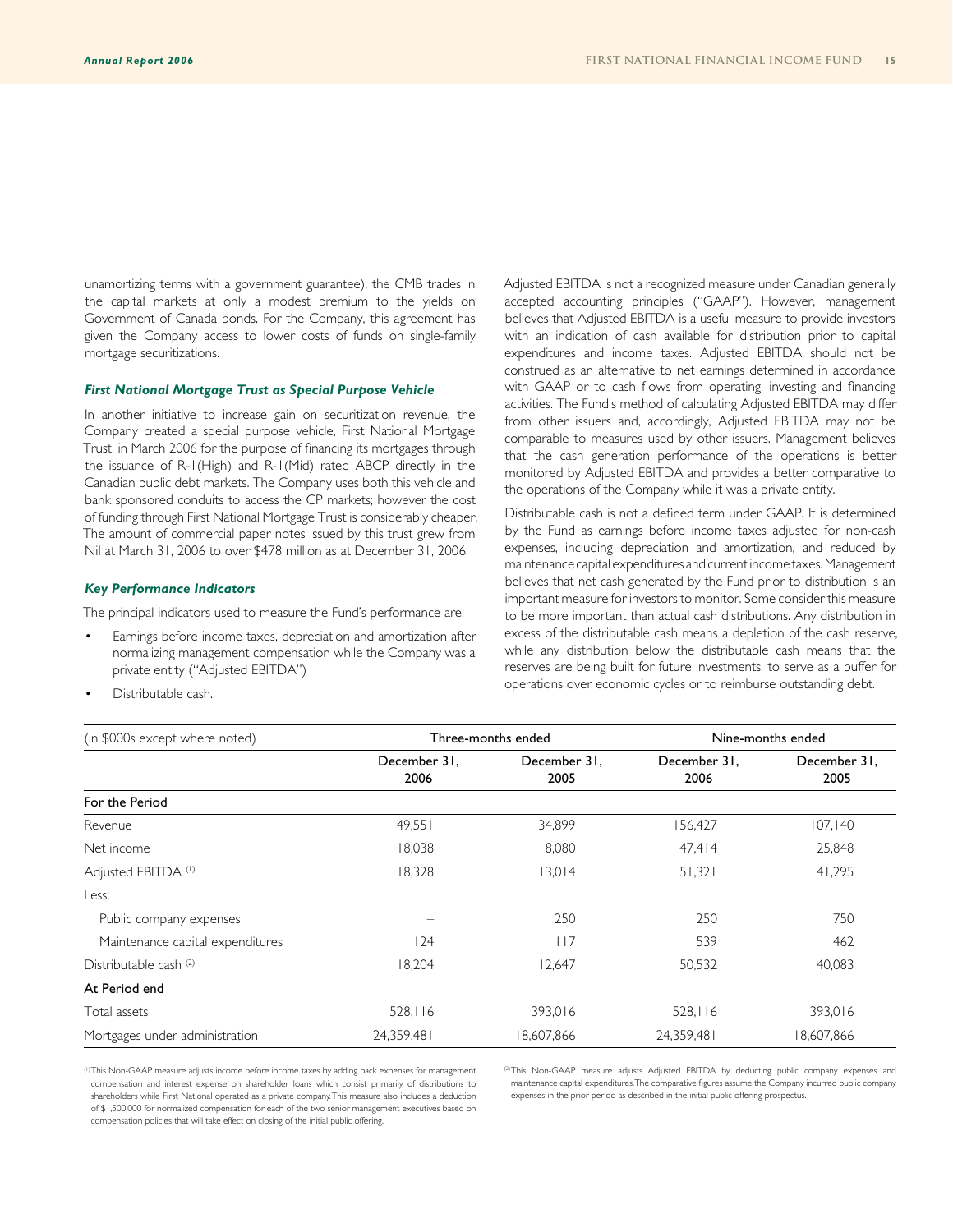#### *Reconciliation of distributable cash to cash provided by (used in) operations*

| (in \$000s except where noted)                                                          | Three-months ended   |                      | Nine-months ended    |                      |
|-----------------------------------------------------------------------------------------|----------------------|----------------------|----------------------|----------------------|
|                                                                                         | December 31,<br>2006 | December 31,<br>2005 | December 31,<br>2006 | December 31,<br>2005 |
| For the Period                                                                          |                      |                      |                      |                      |
| Cash provided by (used in) operating activities                                         | 37,222               | 51,516               | (36,086)             | 23,372               |
| Add:                                                                                    |                      |                      |                      |                      |
| Provision for income taxes - current                                                    |                      | 3,862                | 4,239                | 9,108                |
| Interest on shareholder loans                                                           |                      | 432                  |                      | 1,300                |
| Funding of increase<br>in securitization receivable (1)                                 | 10,752               | 870                  | 20,100               | 12,411               |
| Net change in non-cash working<br>capital balances related to operations <sup>(2)</sup> | (29, 491)            | (43, 480)            | 63,778               | (3,928)              |
| Less:                                                                                   |                      |                      |                      |                      |
| Normalized management compensation                                                      |                      | 50                   | 208                  | 550                  |
| Amortization of purchased mortgage<br>servicing rights                                  | 155                  | 136                  | 502                  | 418                  |
| Public company expenses <sup>(3)</sup>                                                  | N/A                  | 250                  | 250                  | 750                  |
| Maintenance capital expenditures                                                        | 124                  | 117                  | 539                  | 462                  |
| Distributable cash (4)                                                                  | 18,204               | 12,647               | 50,532               | 40,083               |

(1)Funding of the increase in securitization receivable represents the difference between gains on securitization recorded on the sale of mortgages to securitization vehicles in a period and the cash received from prior periods' securitizations.

(2)The Company's working capital balances consist of: "Accounts receivable and sundry", "Mortgages accumulated for sale", Accounts payable and accrued liabilities", "Management bonuses payable", "Shareholder loan", and "Current taxes payable". "Mortgages accumulated for sale" represents mortgages held temporarily until settlement, usually for a period not exceeding seven days, with institutional investors or securitization vehicles.

(3)For the quarter and nine-months ended December 31, 2005, these figures are pro-forma amounts to provide a suitable comparative to the current quarter's actual figures.

(4)This Non-GAAP measure adjusts Adjusted EBITDA by deducting public company expenses and maintenance capital expenditures. The comparative figures assume the Company incurred public company expenses in the prior period as described in the initial public offering prospectus.

#### *Revenues and Funding Sources*

#### *Mortgage Origination*

The Company derives a significant amount of its revenue from mortgage origination activities. The majority of mortgages originated are funded by either placement with institutional investors or sale to securitization conduits, in each case with retained servicing. Depending upon market conditions, either an institutional placement or a securitization conduit may be the most cost-effective means for the Company to fund individual mortgages. In general, originations are allocated from one funding source to another depending on market conditions and strategic considerations related to maintaining diversified funding sources. The Company retains servicing rights on virtually all of the mortgages it originates, which provides the Company with servicing fees to complement revenue earned through originations. For the nine-months ended December 31, 2006, origination volume grew from \$4.7 billion

to \$6.0 billion or 28% over the same period in the prior year. For the quarter ended December 31, 2006, origination volume grew from \$1.6 billion to \$1.7 billion or 6% over the same quarter in the prior year.

#### *Placement Fees and Gain on Securitization*

The Company recognizes revenue at the time that the mortgage is placed with the institutional investor or sold to the securitization conduit. Cash amounts received in excess of the mortgage principal at the time of sale are recognized in revenue as "Placement fees". The present value of additional amounts (excess spread) expected to be received over the remaining life of the mortgages sold (net of servicing and other costs) are recognized as a "Gain on securitization".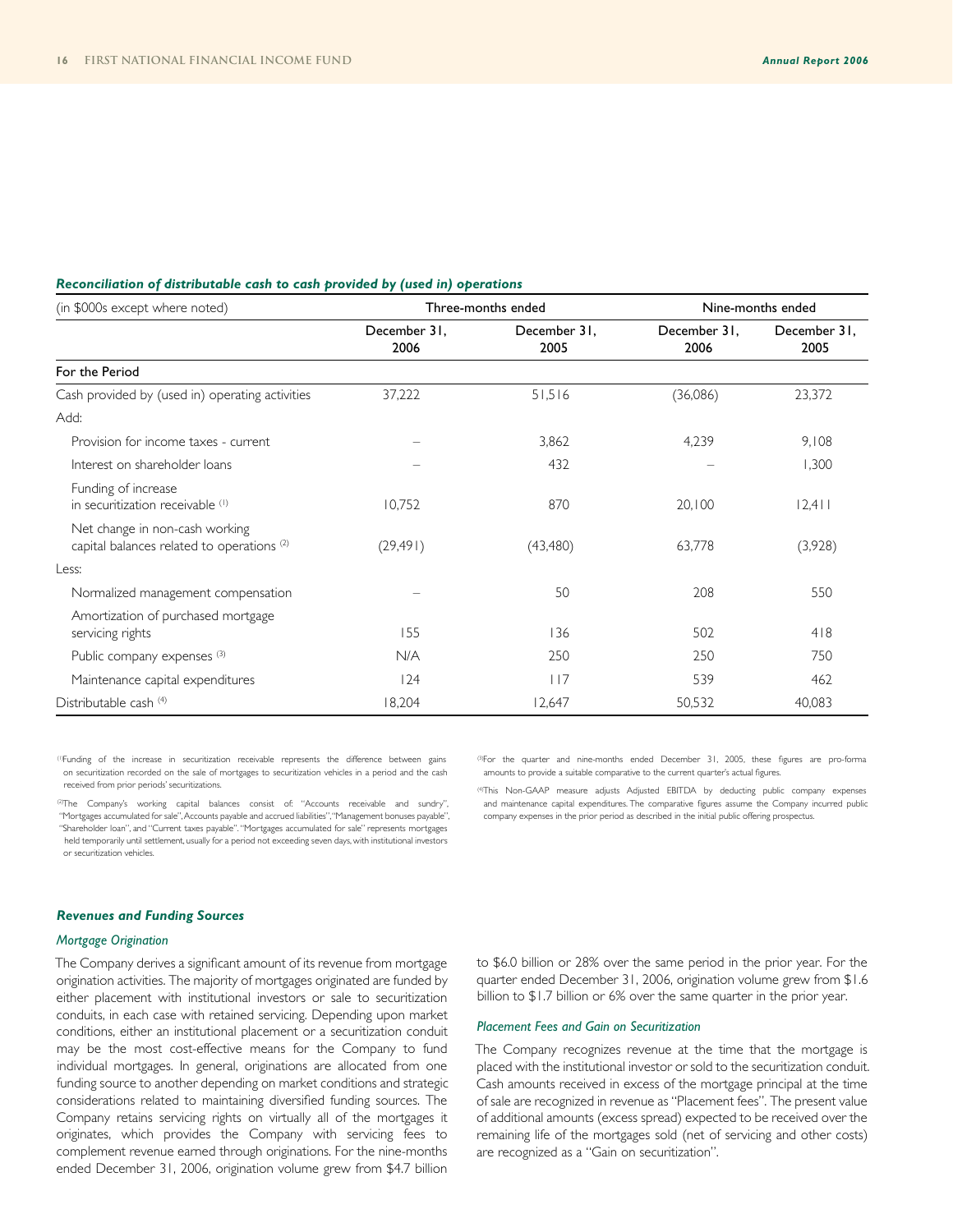The excess spread on a mortgage is the difference between the interest rate on the mortgage and the yield earned by the investor after accounting for all anticipated prepayment provisions, servicing obligations and other costs. For Alt-A and small conventional multi-unit residential and commercial mortgages, the excess spread also includes assumptions for credit losses.

Upon the recognition of the "Gain on securitization", the Company establishes a "Securitization receivable" which is amortized as spread income is received by the Company. In addition, the Company is also required to establish a "servicing liability", which represents the future cost of servicing the securitized mortgages. As spread income is received by the Company, both the securitization receivable and the servicing liability are amortized accordingly. Residual securitization income consists of two components, the difference between a) the spread income received over time and the spread income assumed in the Company's derivation of securitization receivable at the time of sale; and b) the amortization of the servicing liability. The excess is attributable to better than expected cash flows being earned by the securitization than those anticipated when gain on sale assumptions regarding prepayments, cost of funds, and credit losses are originally forecasted.

For all institutional placements and loans securitized through NHA-MBS and CMBS, the Company earns "Placement fees". In addition, under certain circumstances, additional revenue from institutional placements and NHA-MBS may be recognized as a "Gain on securitization". Revenues based on these originations are equal to either (1) the present value of the excess spread, or (2) an origination fee based of the outstanding principal amount of the mortgage. This revenue is received in cash at the time of placement. Of the Company's \$6.0 billion of originations for the nine-months ended December 31, 2006, \$4.5 billion was placed with institutional investors, \$87 million was sold under the NHA-MBS program and \$285 million was originated for sale to CMBS conduits.

All loans securitized through the Company's ABCP program are recognized as a "Gain on securitization", as is a portion of the spread earned from NHA-MBS. Of the Company's \$6.0 billion of originations for the quarter ended December 31, 2006, \$1.1 million was sold to ABCP conduits, generating "Gain on securitization" revenue. The Company also acquires other significant amounts of mortgages for sale to its ABCP programs from other institutions. For the nine-months ended December 31, 2006, the Company acquired approximately \$675 million of such mortgages.

In the past several years, the Company has experienced significant growth in mortgages funded through its ABCP securitization programs. As a result, revenue from "Gain on securitization" has increased accordingly. Since cash flows received from securitized assets are received over the life of the mortgage, and the revenue is recognized upon origination, there will be a timing difference between the recognition of revenue and the receipt of cash. This is not unlike most companies that record the revenue from sales at the time that goods are sold or shipped and set up a receivable until the cash is actually received. The financial effect of the timing difference between the

recognition of revenue and the receipt of cash is effectively equal to the "Gain on securitization" less "Amortization of securitization receivable" (net of "Amortization of servicing liability") in any given year. For the fiscal year ended March 31, 2006, the timing difference required working capital funding of approximately \$10.6 million. For the nine-months ended December 31, 2006, the volume of mortgages funded through ABCP programs has increased and the Company funded approximately \$10.6 million in upfront fees to support purchases of mortgages from institutions. This timing difference required working capital funding of approximately \$20.1 million. To the extent that gains on securitization do not increase for a number of years, the effects of the timing difference would be neutralized as new securitization receivables would be offset by collections of existing securitization receivables.

#### *Mortgage Servicing and Administration*

The Company services virtually all mortgages generated through its mortgage origination activities on behalf of a wide range of institutional investors. Mortgage servicing and administration is a key component of the Company's overall business strategy and a significant source of continuing income and cash flow. In addition to pure servicing revenues, fees related to mortgage administration are earned by the Company throughout the mortgage term. Another aspect of servicing is the administration of funds held in trust including: borrower's property tax escrow, reserve escrows, and mortgage payments. As acknowledged in the Company's agreements, any interest earned on these funds accrues to the Company as partial compensation for administration services. The Company has negotiated favorable interest rates on these funds with the chartered bank which maintains the deposit account and earns significant interest revenue.

In addition to the interest income earned on securitization receivables, the Company also earns interest income on mortgage related assets, including mortgages accumulated for sale, mortgage and loan investments and purchased mortgage servicing rights.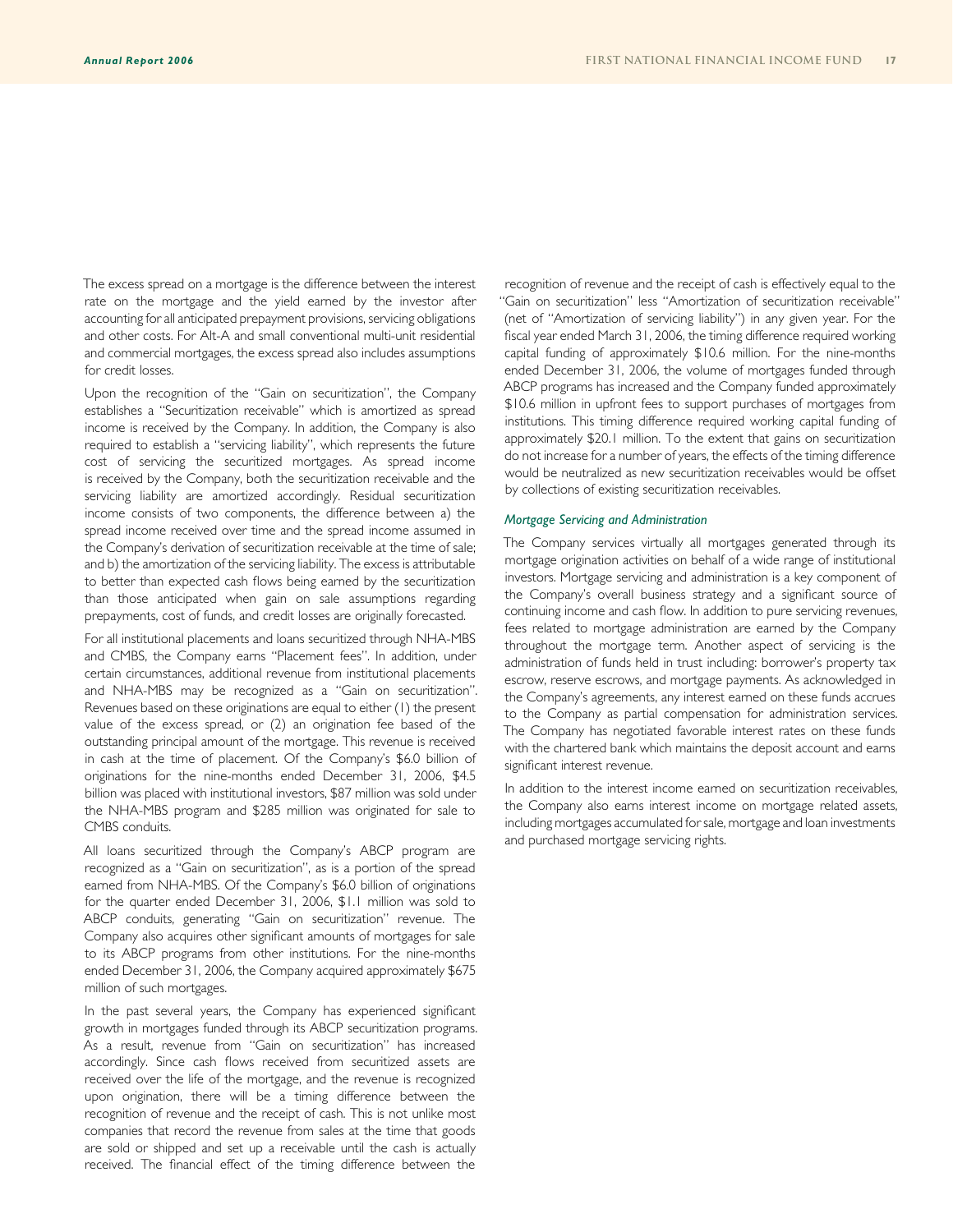#### *Results of Operations*

The following table sets forth information on the volume of mortgages originated by First National and the mortgages under administration for the periods indicated:

| (in \$ millions)                           | Quarter ended        |                      | Nine-months ended    |                      |
|--------------------------------------------|----------------------|----------------------|----------------------|----------------------|
|                                            | December 31,<br>2006 | December 31,<br>2005 | December 31,<br>2006 | December 31,<br>2005 |
| Mortgage Originations By Asset Class       |                      |                      |                      |                      |
| Single-family residential                  | 1.138                | 1,076                | 4,669                | 3,406                |
| Multi-unit residential and commercial      | 580                  | 551                  | 1,306                | 1,250                |
| Total originations                         | 1,718                | 1,627                | 5,975                | 4,656                |
| Funding of Mortgage Originations by Source |                      |                      |                      |                      |
| Institutional investors                    | 1.161                | 1,148                | 4,518                | 2,938                |
| <b>CMBS</b>                                | 115                  | 123                  | 285                  | 224                  |
| NHA-MBS                                    | 22                   | 40                   | 87                   | 48                   |
| ABCP and Company internal resources        | 420                  | 316                  | 1,085                | 1,346                |
| Total                                      | 1,718                | 1,627                | 5,975                | 4,656                |
| Mortgages Under Administration             |                      |                      |                      |                      |
| Single-family residential                  | 14,145               | 10,157               | 14,145               | 10,157               |
| Multi-unit residential and commercial      | 10,214               | 8,451                | 10,214               | 8,451                |
| Total                                      | 24,359               | 18,608               | 24,359               | 18,608               |

The Company experienced steady growth in the nine-month period ended December 31, 2006. Total mortgage origination increased from \$4.7 billion in the nine-month period of 2005 to \$6.0 billion for the period ended December 31, 2006, representing an increase of 28%. Total mortgage origination for the three-month period ended December 31 increased from \$1.63 billion in the corresponding quarter of 2005 to \$1.72 billion for the quarter ended in 2006, representing an increase of 6%. Overall the 28% growth reflects the Company's growing market share in the single-family residential mortgage broker channel and competitive rates posted in Q3 of this year. For the quarter, the year over year origination growth was slower relative to the significant growth in originations experienced in the third quarter. Total revenues for the nine-months ended December 31, 2006 compared to the same period ended December 31, 2005, increased by 46% from \$107 million to \$156 million. Total revenues for the fourth quarter were \$50 million compared to the \$35 million for the corresponding period in the prior year, representing an increase of 43%. This growth results primarily from increased origination volume as well as securitization activities. The Company purchased and securitized \$675 million of insured single-family mortgages in the nine-month period and recorded gains on securitization of \$12.4 million as well as significant increases in Alt-A securitization gains due to increased origination. Mortgage servicing revenue has also increased due to the substantial increase in the mortgages under administration between 2005 and 2006.

The timing of revenues recognized on CMBS securitization also had a small impact. These revenues are recognized at the time CMBS mortgages are sold into securitization vehicles. In the nine-months ended December 31, 2005, the Company went to market with two pools of mortgages and recorded placement fee revenues of \$6.2 million regarding CMBS mortgages. For the nine-months ended December 31, 2006, the company securitized one normal sized pool as well as contributing \$23 million of CMBS mortgages to a Merrill Lynch issue and recognized \$3.0 million of revenue in placement fees. This decrease is also reflective of tighter spreads in the CMBS market. At December 31, 2006, First National has \$173 million under administration awaiting CMBS placement in early 2007.

#### *Placement Fee Revenue*

Comparing the nine-months ended December 31, 2006 to the same period ended December 31, 2005, placement fee revenue increased by 46%, to \$73.1 million from \$50.0 million. This is largely due to the growth of mortgages originated for institutional placement which increased by 53% period over period. The timing of CMBS securitization as described above offset this growth by approximately 6%.

#### *Gain on Securitization Revenue*

Gain on securitization revenue increased by 49%, to \$37.8 million from \$25.4 million. The increase is primarily due to two securitizations, through the Company's commercial paper conduit. In the current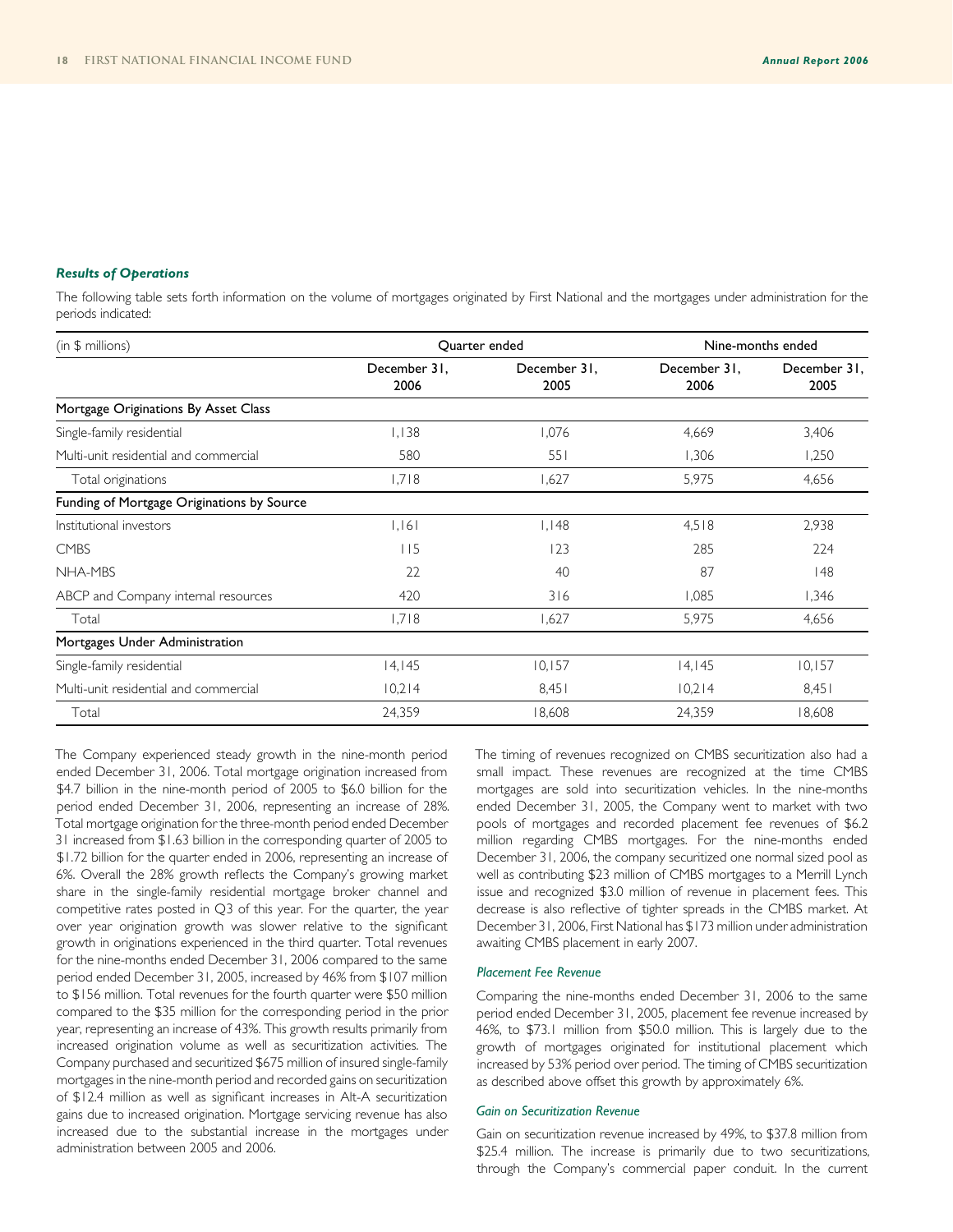quarter, the Company purchased two portfolios totaling \$265 million of single-family mortgages which were securitized for a gain of \$5.0 million. Second, as a consequence of a securitization of the Company's mortgages indirectly through the CMB distribution channel, the Company recorded gains on securitization of \$7.4 million. Although the volume of mortgages originated for ABCP conduits has decreased from the ninemonth period ended December 31, 2005 to the current period by 19%, gain on securitization revenue has not been affected greatly. This is a result of the significant growth in Alt-A origination which is securitized by the Company. Alt-A securitization is more profitable than the securitization of prime mortgages. In the nine-months ended December 31, 2006, the company securitized \$432.6 million of Alt-A mortgages. In the comparable period of the prior year, the securitized volume was \$152.3 million, an increase of 184% accounting for a \$7.5 million increase in gain on securitization revenue.

#### *Mortgage Servicing Revenue*

Mortgage servicing income increased by 51%, to \$29.2 million from \$19.3 million which is primarily due to the growth in the portfolio of mortgages under administration which grew by 31% from period to period, in particular the residential component which grew by 39%. The higher servicing rates associated with residential and a greater portion of origination being placed as opposed to securitized for much of the year, has also lead to revenue increases for mortgage servicing. Another aspect of this revenue is interest earned on funds held in trust. These funds are administered by the Company and include borrowers' property tax escrow. This income was \$7.0 million for the 2006 ninemonth end and \$3.6 million for the 2005 comparative. The dramatic increase is due to the increase in short-term interest rates and the amount of funds held in trust. At December 31, 2006 the amount of funds held in trust were \$289 million (2005 - \$236 million) and the average 30 day Canadian Deposit Offer Rate ("CDOR"), which is a benchmark for short-term interest rates increased from 3.15% for the 2005 quarter end to 4.33% for the December 31, 2006 quarter end, an increase of 37.5%.

#### *Mortgage Investment Income Revenue*

Mortgage investment income increased by 34%, to \$11.4 million from \$8.5 million. This increase is due to increased investment in mortgage assets held on balance sheet, including mortgages accumulated for sale, securitization receivable, mortgage and loan investments and purchased mortgage servicing rights. Together these assets, excluding mortgages accumulated for sale which turnover daily, have increased by 42% from March 31, 2006 to December 31, 2006. While short-term interest rates have risen (prime lending rate averaged 5.93% for the nine-months ended December 2006 and was 4.44% for the comparative period), this variable only affects mortgage and loan investments interest revenue. In comparison, residential five year posted mortgage rates remained steady, fluctuating between 5.90% on April 11, 2005 to 6.00% on December 12, 2006. These increases are offset by lower rates earned on securitization receivables. The average discount rates implicit in the securitization receivables have decreased as mortgages securitized at 10% rates in the

periods prior to April 1, 2005 run off. These have been replaced by new assets being discounted at 7%.

#### *Residual Securitization Income Revenue*

Residual securitization income increased by 28%, to \$5.0 million from \$3.9 million. The primary source of this revenue is the amortization of the servicing liability, which represents the servicing portion of the spread received from securitization conduits. It also includes the excess cash flows received over the expected cash flows received from securitization vehicles. The increase from the prior year's quarter is a function of the growth of the securitization receivable which grew by 44% from the comparative quarter. The growth has been offset by a reduction of gains related to "lock-in" transactions. This revenue is earned when borrowers elect to change the terms of their mortgage from floating rate to fixed rate. The December 2005 period featured a significant amount of lock-in revenue as the Company sold these mortgages to institutional investors at going placement fee rates. Because of the conservatism of the Company's assumptions in recording the securitization receivable associated with these mortgages, the placement fees normally exceeded the carrying value of the securitization revenue. In the current nine-month period ended December 31, 2006 quarter, there has been a significant reduction in such lock-in transactions due in part to the stability of short-term interest rates such that borrowers do not have the same incentive to change their mortgage terms.

#### *Brokerage Fees Expense*

Brokerage fees expense increased by 78%, to \$67.9 million from \$38.2 million. The increase is due primarily to the increased single-family residential origination between the periods of 37%. As virtually all singlefamily mortgage originations are sourced through brokers these percentage changes should be comparable. Additional increases are attributable to \$10.6 million of costs incurred to purchase \$675 million of mortgages for securitization as described previously in the gain on securitization section above. These expenses accounted for 28% of the increase over and above origination volumes. The remaining increase of 13% pertains to three factors: increased volume bonus costs, the increase of Alt-A volume which has higher broker fees and new insurance costs to support the Company's home warranty program launched in September 2005. Because of the Company's success in single-family origination, more brokers qualify for the Company's volume bonus incentives this period than in the comparative period. Alt-A origination requires higher broker fees due to the increased credit adjudication information needed from brokers. Because Alt-A volume increased by 184% between the periods, this had an effect on overall brokerage fees expense.

#### *Salaries and Benefits Expense*

Salaries and benefits expense increased by 31%, to \$21.3 million from \$16.2 million. To support the increase in mortgage origination and servicing a larger mortgage portfolio under administration, the Company has added to its head count. As at December 31, 2006 the Company had 352 employees and 292 as at December 31, 2005. The 30% overall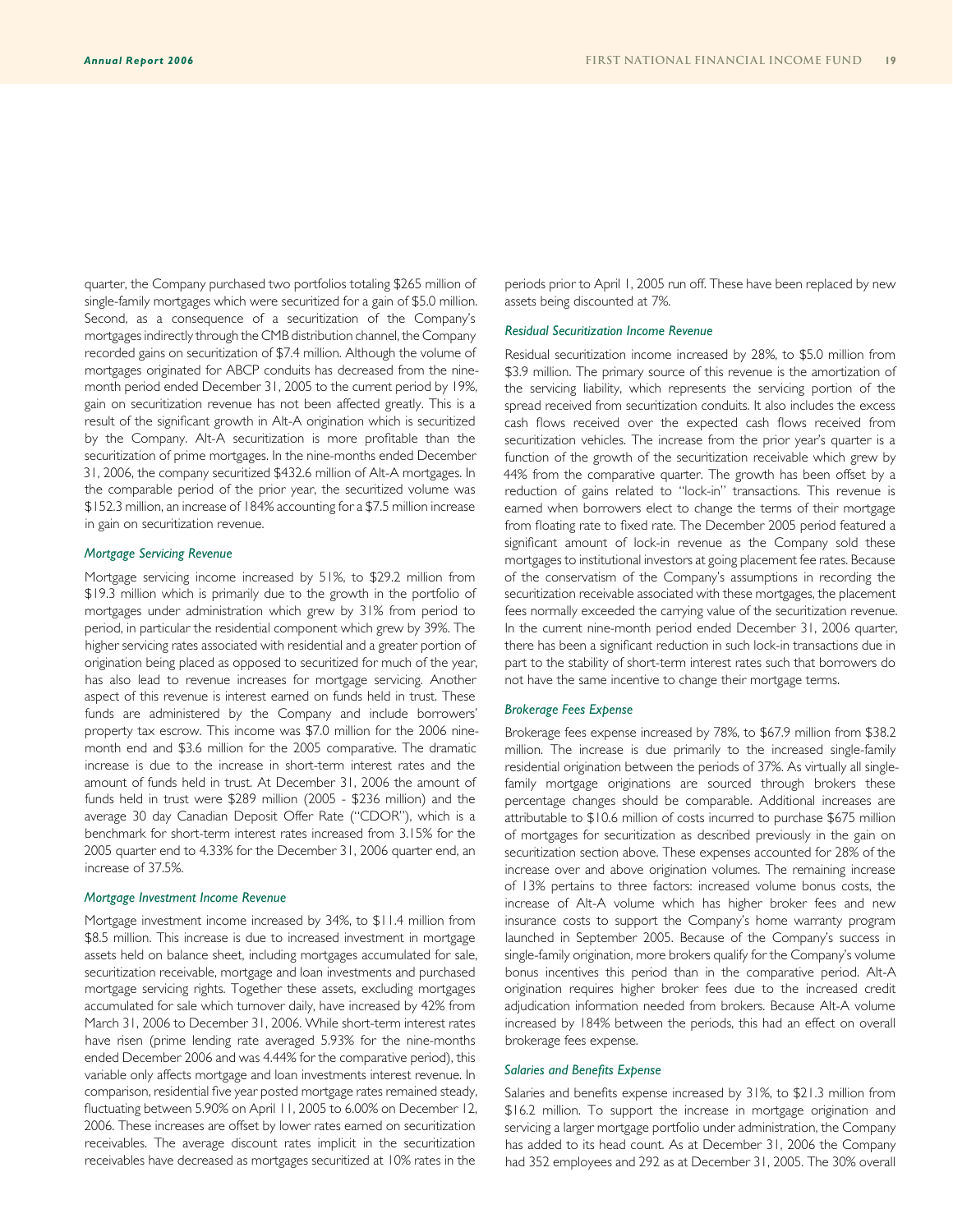increase in salaries is consistent with the increase in mortgages under administration of 30%. The Company also introduced an RRSP matching program in March 2006 which accounted for approximately 3% of the increase. Management salaries are paid to the two senior executives who are indirectly the Class B LP unitholders. The current period's expense includes an increase to this expense as a result of the revised compensation arrangement executed on closing of the initial public offering.

#### *Interest Expense*

Interest expense increased by 89%, to \$7.0 million from \$3.7 million. This has been primarily driven by rising interest rates and increased use of the Company's credit facility for commercial mortgage investments and CMBS warehousing. As described in the "Liquidity and cash resources" section of this analysis, the Company warehouses a portion of the mortgages it originates prior to settlement with the ultimate investor. The Company uses the credit facility with its banking syndicate to fund the mortgages in this period. First National's average investment in commercial mortgages and CMBS warehoused mortgages for the quarter ended December 31, 2006 increased by 62% from the comparative period's amount. As described above regarding mortgage investment income, short-term interest rates also increased about 33% between comparative quarters. Interest on shareholders' loans is \$nil in the current quarter as the related shareholder loans were repaid prior to March 31, 2006.

#### *Other Operating Expense*

Other operating expense increased by 18%, to \$8.6 million from \$7.3 million. The increase in these expenses is primarily due to the increase in the amount of mortgages under administration of 30% from period end to period end. The increase trails this growth, evidencing the economies of scale built into the Company's business model. A large amount of these costs are fixed and do not increase in the same proportion as revenues.

#### *Provision for Income Taxes*

Because the Company converted to a limited partnership from a corporation, the income before income taxes earned subsequent to the conversion date of June 15, 2006 does not attract tax at the partnership level. Accordingly, there is no provision for income taxes for the period June 15 through December 31, 2006.

#### *Net Income*

Net income increased by 87%, to \$47.4 million from \$25.3 million, primarily as a result of the change in the taxability of the income of the Company as described above and the growth of mortgages under administration which has driven servicing income and Alt A origination which has lead to higher gains on securitization.

#### *Adjusted EBITDA*

Adjusted EBITDA increased by 24%, to \$51.3 million from \$41.3 million. The increase was largely due to the increase of mortgages under administration of 31% and increased Alt A origination.

#### *Operating Segment Review*

The Company aggregates its business from two segments for financial reporting purposes: (i) Residential (which includes single-family residential mortgages) and (ii) Commercial (which includes multi-unit and commercial mortgages), as summarized below.

| (in \$000s except percent amounts) | <b>Operating Business Segments</b> |                      |                      |                      |
|------------------------------------|------------------------------------|----------------------|----------------------|----------------------|
|                                    |                                    | Residential          |                      | Commercial           |
| Nine-months ended                  | December 31,<br>2006               | December 31.<br>2005 | December 31,<br>2006 | December 31,<br>2005 |
| Originations                       | 4,669,000                          | 3,406,000            | 306,000,             | 250,000,             |
| Percentage change                  | 37.1%                              |                      | 4.5%                 |                      |
| Revenue                            | 119,040                            | 79.569               | 37.387               | 27,571               |
| Percentage change                  | 49.6%                              |                      | 35.6%                |                      |
| Income before income taxes         | 29.073                             | 23.762               | 22.570               | 16.161               |
| Percentage change                  | 22.4%                              |                      | 39.7%                |                      |
| Period ended                       | December 31,<br>2006               | December 31,<br>2005 | December 31,<br>2006 | December 31,<br>2005 |
| Identifiable assets                | 188.001                            | 107,402              | 340, I 15            | 172.349              |
| Mortgages under administration     | 14,145,311                         | 10.670.000           | 10.214.170           | 8.953.000            |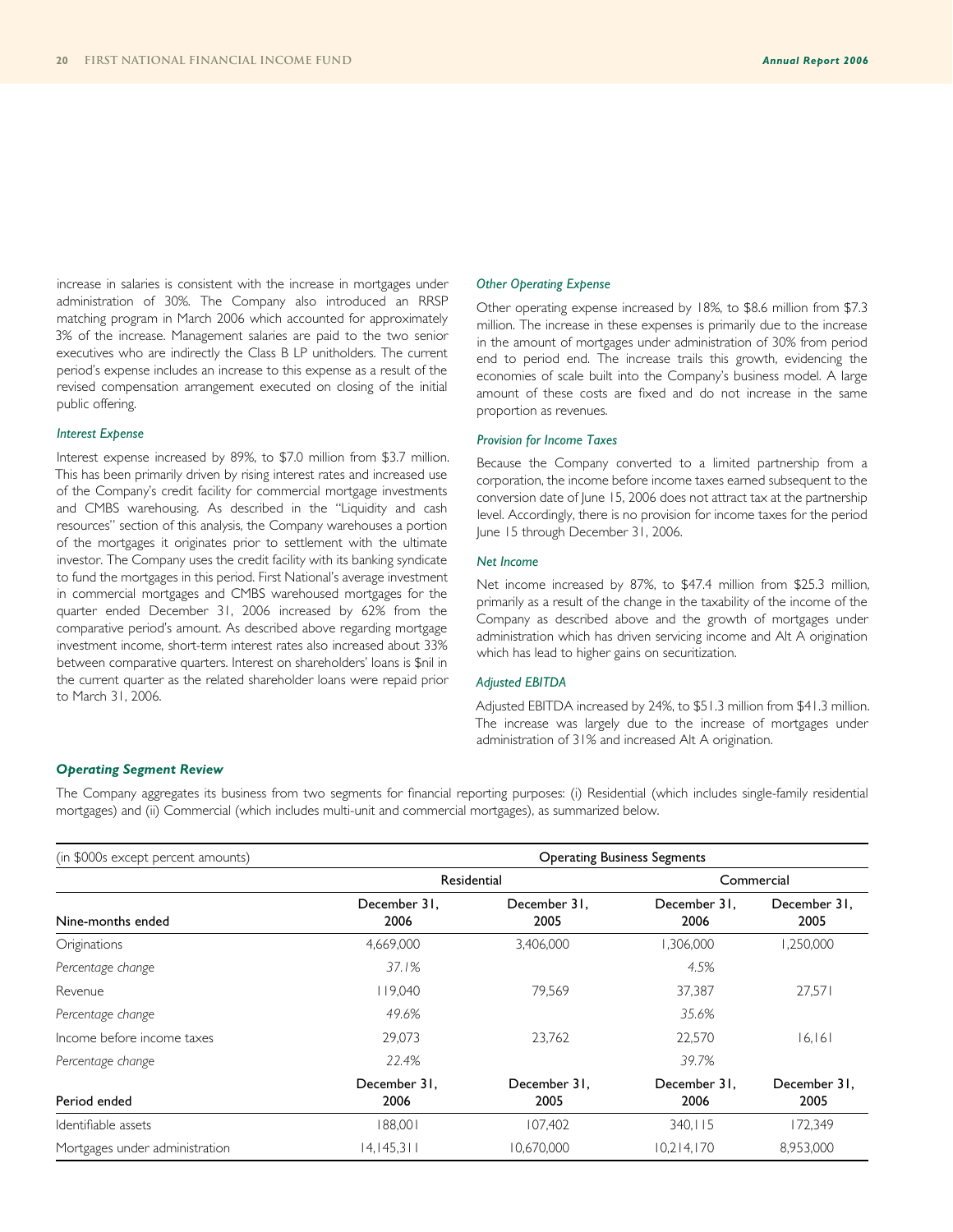#### *Residential Segment*

Residential revenues have increased by 49.6% from the prior nine-month period primarily due to the 37.1% increase in origination of single-family mortgages. These revenues have also been bolstered by growth in mortgage servicing revenue which has been increased through the growth of the residential mortgage portfolio and higher amounts of interest earned on fund held in trust. Income before income taxes increased by 20.4% to reflect the growth in Alt-A origination and mortgage servicing. Because prime single-family mortgage origination is not a high margin business, the increase of revenues shown above does not generate bottom line profitability in the period of origination.

Identifiable assets have increased due to increased single-family origination volumes which affect mortgages accumulated for sale, mortgage and loan investments and securities purchased under resale agreements and owned. These securities are used by the Company to hedge outstanding Alt-A fixed mortgage rate commitments in the residential sector.

#### *Commercial Segment*

Commercial revenues have increased by 35.6% from the prior ninemonth period due primarily to the increase in securitization of small multi-family and commercial loans offset by the timing of the recognition of CMBS placement fees. The Company increased origination of smaller commercial mortgages in the current period and recorded greater gains on their securitization. For CMBS, in the nine-months ended December 31, 2006, the Company earned placement fees of \$3.0 million from CMBS securitizations. In the comparative period in 2005 the Company earned \$6.2 million from CMBS securitizations. Higher short-term interest rates have also led to increased interest income on trust funds and mortgage investment income. The growth in the mortgage portfolio under administration has driven mortgage servicing revenues higher. Income before income taxes grew at a higher rate due to the high margin nature of commercial origination.

Identifiable assets for the commercial sector increased primarily due to the CMBS securitization timing. Not only did the Company have \$30 million more CMBS mortgages accumulated for sale at the end of December 2006 than March 2006, but because of hedging requirements, the Company had \$96 million more securities held for resale for its CMBS program at the end of December compared to March 2006.

#### *Review of Fourth Quarter Results*

Revenue in the fourth quarter increased from the prior year's comparative quarter due to increased growth of originations and in particular, Alt-A and small commercial loan originations on which the Company earns higher gains on securitization. The current year's quarterly revenue has also benefited from the growth in the portfolio of mortgages under administration during the year which has caused 38% increases in mortgage servicing income, mortgage investment income, and residual securitization income. Net income and distributable cash for the fourth quarter increased by \$9.9 million from the same period in 2005 due to increased revenues and the change in taxability of the Company.

#### *Liquidity and Capital Resources*

The Company's liquidity strategy has been to use bank credit to fund working capital requirements and to use cash flow from operations to fund longer term assets, providing a relatively low leveraged balance sheet. The Company's credit facilities are typically drawn to fund: (1) mortgages accumulated for sale, (2) securitization receivables, and (3) mortgage and loan investments. The Company entered into a credit facility on closing of the initial public offering which provides for a total of \$200 million in financing. Subsequent to December 31, 2006, this facility was increased to \$250 million.

At December 31, 2006, outstanding bank indebtedness was \$169.6 million (March 31, 2006 – \$60.6 million) of which \$90.7 million (March 31, 2006 – \$44.7 million) was drawn to fund mortgages accumulated for sale. At December 31, 2006, the Company's other interest-yielding assets included: (1) securitization receivables of \$78.0 million (March 31, 2006 – \$54.1 million) and (2) mortgage and loan investments of \$53.2 million (March 31, 2006 – \$36.8 million). The difference between bank indebtedness and mortgages accumulated for sale, which the Company considers a proxy for true leverage, has grown between March and December 2006 and now stands at \$78.9 million. This represents a debt to equity ratio of 0.82 to 1 which the Company believes is still at a conservative level. This ratio has increased as the Company has taken advantage of opportunities to purchase mortgages for securitization, in particular its CMB initiative started in September. As these investments return cash, it will be used to pay down the bank indebtedness.

The Company funds a portion of its mortgage originations with institutional placements and sales to securitization vehicles on the same day as the advance of the related mortgage. The remaining originations, primarily residential, are funded by the Company on behalf of institutional investors or securitization vehicles on the day of the advance of the mortgage. On specified days, typically weekly, the Company aggregates all mortgages "warehoused" to date for an institutional investor and transacts a settlement with that institutional investor. A similar process occurs for sales to securitization vehicles, although the Company can dictate the date of sale into the vehicle at its discretion. The Company uses a portion of the committed credit facility with the banking syndicate to fund the mortgages during this "warehouse" period. The credit facility is designed to be able to fund the highest balance of warehoused mortgages in a month and is normally only partially drawn.

The Company also invests in short-term mortgages, usually six to eighteen months, to bridge existing borrowers in the interim period between long-term financing solutions. The banking syndicate has provided credit facilities to partially fund these investments. The syndicate has also provided credit to finance a portion of the Company's securitization receivables and other miscellaneous long term financing needs.

#### *Capital Expenditures*

First National's business is not a capital intensive business. Historically, capital expenditures have included technology software and hardware, facility improvements and office furniture. In the nine-months ended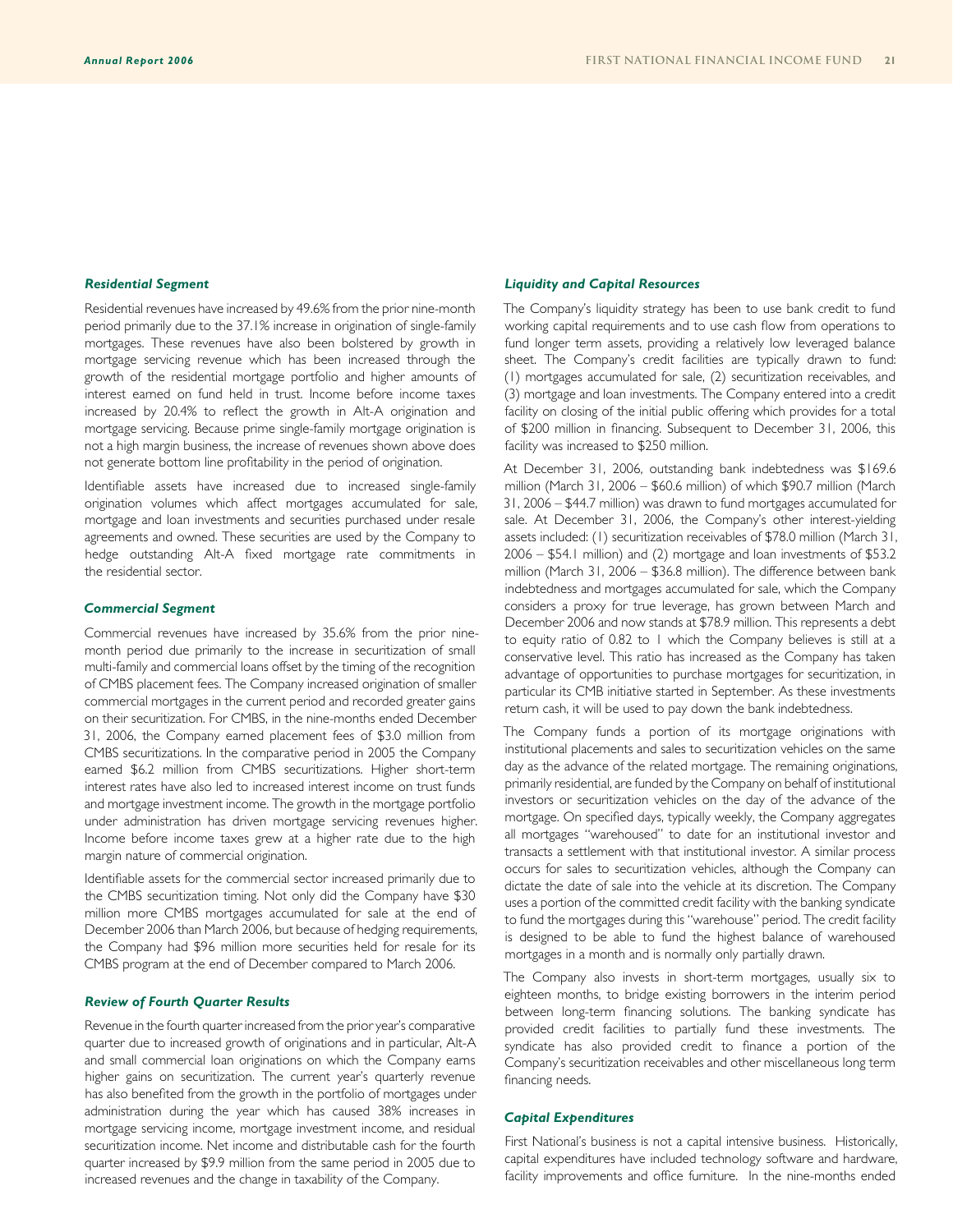December 31, 2006, the Company purchased new computers, office equipment and leaseholds to support the growth of its single-family residential business, in particular the outfitting of new premises for its Calgary residential sales office.

Going forward, the Company expects maintenance capital expenditures will be approximately \$1,000,000 annually and primarily relate to technology software and hardware maintenance. Maintenance capital expenditures are expected to be funded from operating cash flow.

#### *Critical Accounting Policies and Estimates*

FNLP prepares its financial statements in accordance with GAAP, which requires management to make estimates, judgements and assumptions that management believes are reasonable based upon the information available. These estimates, judgements and assumptions affect the reported amounts of assets and liabilities and disclosure of contingent assets and liabilities at the date of the financial statements, and the reported amounts of revenue and expenses during the reporting period. Management bases its estimates on historical experience and other assumptions, which it believes to be reasonable under the circumstances. Management also evaluates its estimates on an ongoing basis.

The significant accounting policies of First National are described in Note 2 to the audited financial statements. The policies which First National believes are the most critical to aid in fully understanding and evaluating its reported financial results include the determination of the gain on securitization revenue.

The Company uses estimates in valuing its gain or loss on the sale of its mortgages to special purpose entities ("Trusts") through securitizations. Under GAAP, valuing a gain on sale requires the use of estimates to determine the fair value of the retained interest (derived from the present value of expected future net cash flows) in the mortgages. The retained interest is reflected on the Company's balance sheet as securitization receivable.

On a quarterly basis, the Company reviews the estimates used to ensure their appropriateness and monitors the performance statistics of the relevant mortgage portfolios to adjust and improve these estimates. The estimates used reflect the expected performance of the mortgage portfolio over the life of the mortgages. The assumptions underlying the estimates used for the nine-months and quarter ended December 31, 2006 continue to be consistent with those used for the year ended March 31, 2006.

The key assumptions used in the valuation of gain on sale are prepayment rates, the annual expected credit losses, and the discount rate used to present value future expected residual cash flows. The annual rate of unscheduled principal payments is determined by reviewing portfolio prepayment experience on a monthly basis. The Company uses a rate of 16% for residential adjustable mortgages, 13% for residential fixed rate mortgages and 32% for commercial floating rate mortgages. The Company assumes there is no prepayment on commercial fixed rate mortgages. Credit losses are also reviewed on a monthly basis, in the context of the type of mortgages securitized. For the largest portion of the Company's securitizations, the mortgages are either insured or low

ratio mortgages for which the Company does not provide for the event of a credit loss. For the securitization of Alt-A mortgages, the Company uses a credit loss rate of 0.35% per annum which is greater than the rate experienced by theCompany to-date, but which management feels is an appropriate estimate of losses that will average over the life of mortgages being securitized. For the securitization of small multi-unit residential and commercial mortgages, the Company uses a credit loss rate of 0.25% per annum which is greater than the rate experienced by the Company to-date, but which management feels is an appropriate estimate of losses that will average over the life of mortgages being securitized.

#### *Changes During 2006: Consolidation of Variable Interest Entities*

Effective April 1, 2005, the Company adopted the recommendations of CICA Accounting Guideline 15 — Consolidation of Variable Interest Entities ("AcG-15"). The adoption of AcG-15 has had no effect on the financial statements of the Company for the nine-months and quarter ended December 31, 2006 and the comparatives presented therein.

#### *Future Changes: Financial Instruments, Hedges and Comprehensive Income*

The CICA has issued three new accounting standards — Financial Instruments — Recognition and Measurement, Hedges, and Comprehensive Income. These standards are effective for the Company beginning with the first quarter of the 2007 fiscal year. The principal impacts of the standards are detailed below:

- Comprehensive income will be a new component of shareholders' equity and a new statement entitled Statement of Comprehensive Income will be added to the Company's primary financial statements. •
- Financial assets and liabilities will be required to be classified as available for sale, held to maturity, trading or loans and receivables. Such classification may affect their carrying value and timing of recognition of unrecognized gains and losses. •
- For fair value hedges, where the Company is hedging changes in the fair value of assets and liabilities or firm commitments, the change in the value of derivatives and hedged items will be recorded through income. Adoption is not expected to have a significant impact on the financial statements of the Company since the new standard is in harmony with CICA Accounting Guideline 13 – Hedging Relationships ("Acg-13"), which the standard replaces and which the Company has previously adopted. •

#### *Summary of Contractual Obligations*

The Company's long-term obligations include, among other things, its five year operating lease for its head office, and its obligations for the ongoing servicing of mortgages sold to Trusts and mortgages related to servicing rights purchased. The Company sells it mortgages to Trusts and purchases servicing rights on a fully-serviced basis, and is responsible for the collection of the principal and interest payments on behalf of the Trusts, including the management and collection of mortgages in arrears.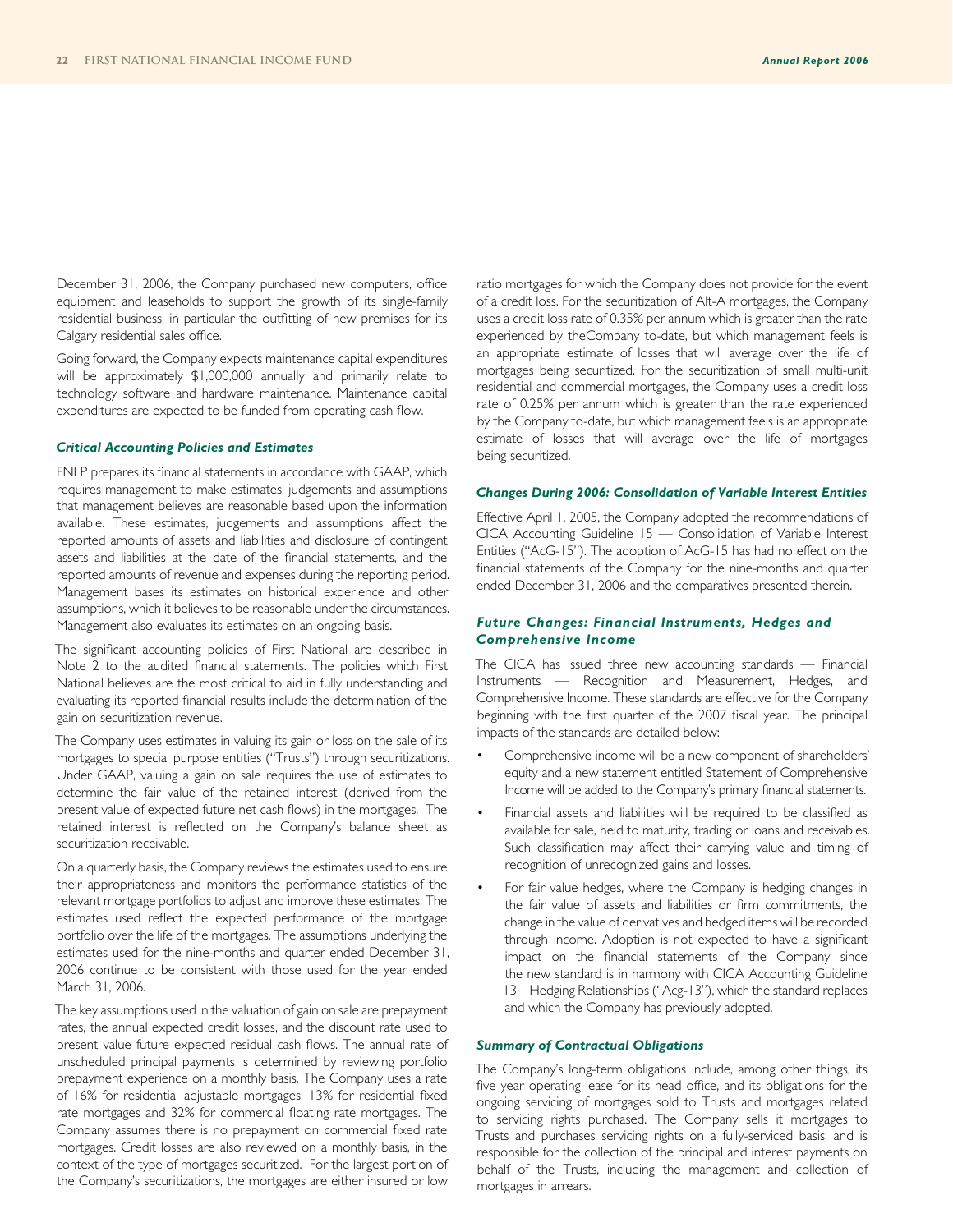| (in \$000s)                          |        | Payments Due By Period |           |           |               |  |
|--------------------------------------|--------|------------------------|-----------|-----------|---------------|--|
|                                      | Total  | 0-1 Years              | 1-3 Years | 4-5 Years | After 5 Years |  |
| Lease Obligations                    | 9.082  | 2.104                  | 3.947     | 3,031     |               |  |
| Servicing Liability                  | 15,038 | 4.967                  | 7.746     | 2.160     | 165           |  |
| <b>Total Contractual Obligations</b> | 24.120 | 7.071                  | 1.693     | 5.191     | 165           |  |

### *Guarantees*

First National Financial Operating Trust (the "Trust") and First National Financial GP Corporation (FNLP's general partner, the "GP") have entered into postponement of claim and guarantees with respect to FNLP's borrowings under its credit facility. The guarantee is supported by first ranking security over all the present and future assets of the Trust, including a first ranking pledge of all securities held by the Trust in FNLP and the GP.

#### *Financial Instruments*

The Company uses bond forwards (consisting of bonds sold short and bonds purchased under resale agreements) to manage interest rate exposure between the time a mortgage rate is committed to borrowers and the time the mortgage is sold to the Trusts and the underlying cost of funding is fixed. As interest rates change, the value of these interest rate derivatives varies inversely with the value of the mortgage contract. As interest rates increase, a gain will be recorded on the hedge which will be offset by the loss on the sale of the mortgage to the Trusts as the mortgage rate committed to the borrower is fixed at the point of commitment. For residential mortgages, primarily mortgages for the Alt-A program, only a portion of the mortgage commitments issued by the Company eventually fund. The Company must assign a probability of funding to each mortgage in the pipeline and estimate how that probability changes as mortgages move through the various stages of the pipeline. The amount that is actually hedged is the expected value of mortgage fundings within the next 60 days (60 days being the standard maximum rate hold period available). For the period ended December 31, 2006, the Company had entered into \$29.0 million in notional value forward bond sales. The current contracts were purchased in the period November 1, 2006 to December 18, 2006. The mark-to-market value of the hedges as at December 31, 2006 was insignificantly different from the carrying value to the Company.

For multi-unit residential and commercial mortgages, the Company assumes all mortgages committed will fund and hedges each mortgage individually. This includes mortgages committed for the CMBS program as well as mortgages for sale to the Company's own securitization vehicles. As at December 31, 2006, the Company had entered into \$198.0 million in notional value forward bond sales. The current contracts were purchased during the period from November 24, 2005 to December 28, 2006. The mark-to-market value of the hedges as at December 31, 2006 was a \$0.9 million loss to the Company.

The Company is considering using a derivative based hedging program comprising bond futures instead of the current practice of selling bonds short and offsetting with resale agreements. This will ease the administration of the hedging program and consequently, reduce the amount of hedging securities disclosed on the balance sheet.

The Company has also entered into interest rate swaps to immunize the Company's exposure to changing interest rates related to cash flows receivable from servicing rights. When the Company bids for servicing rights, particularly from CMBS issuances, it estimates the interest to be earned from receiving mortgage payments and holding them in trust until payable to the ultimate investor/ transfer agent. This estimate requires the Company to use current short-term interest rates as a proxy for rates over a long term period (typically ten years for CMBS). In order to lock in this rate and ensure the purchase price for the rights is not impaired in the future, the Company enters into interest rate swaps to remove the variability of changing short-term interest rates. As at December 31, 2006, the notional value of these swaps is \$5.7 million and the mark-to market value of the swaps was \$0.1 million in favour of the Company. The amortizing swaps mature between April 2015 and October 2016.

#### *Related Party Transactions*

Concurrent with the initial public offering and as part of the acquisition agreement between FNLP and FNFC on June 15, 2006, FNLP incurred a working capital note payable in the amount of \$6,339, representing the difference between the net assets of FNFC as at March 31, 2006 and the net assets transferred to FNLP as at June 14, 2006. The issuance of this non-interest bearing note has been accounted for as a distribution in FNLP's financial statements. This note was paid in full prior to August 31, 2006 by FNLP to FNFC.

#### *Risk and Uncertainties Affecting the Business*

The business, financial condition and results of operations of the Company are subject to a number of risks and uncertainties, and are affected by a number of factors outside the control of management of the Company including: reliance on sources of funding, concentration of institutional investors, reliance on independent mortgage brokers, changes in interest rates, repurchase obligations and breach of representations and warranties on mortgage sales, risk of servicer termination events and trigger events, cash collateral and retained interest, reliance on multi-unit residential and commercial mortgages,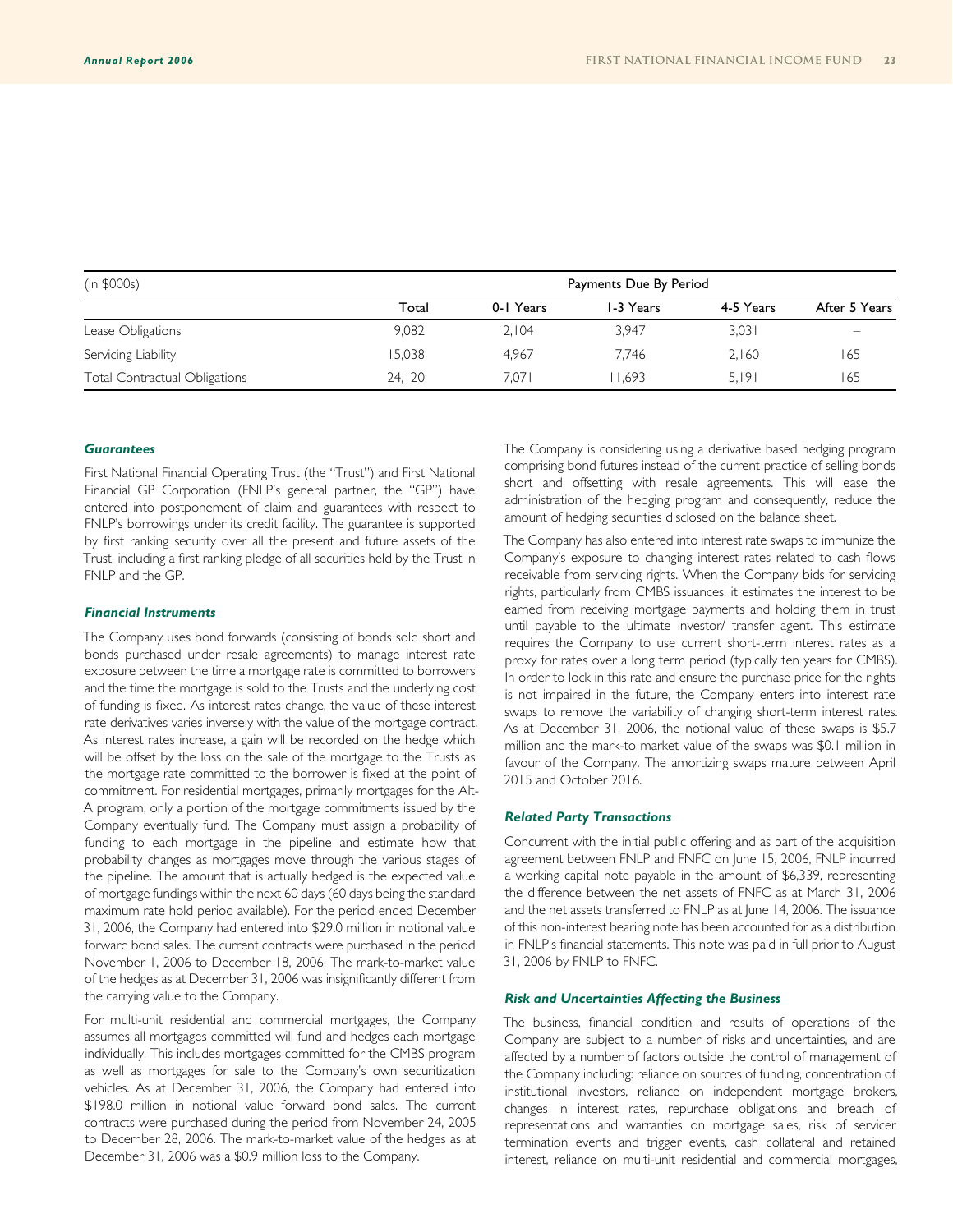general economic conditions, government regulation, competition, reliance on mortgage insurers, reliance on key personnel, conduct and compensation of independent mortgage brokers, failure or unavailability of computer and data processing systems and software, insufficient insurance coverage, change in or loss of ratings, impact of natural disasters and other events, environmental liability, alt-a mortgages employ broad underwriting criteria and ability to sustain performance and growth. In addition, risks associated with the structure of the Fund include those related to the dependence on FNLP, leverage and restrictive covenants, cash distributions which are not guaranteed and will fluctuate with FNLP's performance, the nature of Units, distribution of securities on redemption or termination of the Fund, restrictions on potential growth, unitholder liability, undiversified and illiquid holding in the Trust, the market price of Units, dilution of existing unitholders and FNLP unitholders, statutory remedies, control of the Company and contractual restrictions and income tax matters. Risk and risk exposure are managed through a combination of insurance, a system of internal controls, and sound operating practices. For a more complete discussion of the risks affecting the Fund's business, reference should be made to the prospectus of the Fund dated June 7, 2006.

#### *Income Tax Matters*

On December 21, 2006, the Department of Finance (Canada) released draft legislation to implement proposals originally announced on October 31, 2006 pertaining to the taxation of certain income distributed by publicly traded trusts and the tax treatment of such distributions to unitholders (the SIFT Proposals). If the SIFT Proposals are enacted as currently proposed, commencing in January 2011 (provided the Fund experiences only normal growth and no undue expansion before then) the Fund will be liable for tax at a rate comparable to the combined federal and provincial corporate tax rate on all or a significant portion of its income distributed to unitholders, and unitholders will receive Fund income distributions as taxable dividends. There can be no assurance that the final rules will not differ from the current draft legislation.

If the SIFT Proposals are enacted as announced the Fund will be required to account for future income taxes under the asset and liability method, whereby future income tax assets and liabilities are recognized for the future tax consequences attributable to differences between the financial statement carrying amounts of existing assets and liabilities and their respective tax bases. Future income tax assets and liabilities are measured using enacted or substantively enacted tax rates expected to apply to taxable income in the years in which those temporary differences are expected to be recovered or settled. The effect on future income tax assets and liabilities of a change in tax rates is recognized in income in the period that includes the enactment date. Future income tax assets are recorded in the consolidated financial statements to the extent that realization of such benefits is more likely than not.

If enacted as proposed, the SIFT Proposals will apply a tax at the trust level on distributions of certain income from publicly traded trusts at rate of tax comparable to the combined federal and provincial corporate tax and to treat such distributions as dividends to unitholders. Generally, existing trusts will have a four-year transition period and will not be

subject to the new rules until 2011. However, assuming the SIFT Proposals are ultimately enacted in the form proposed, the implementation of such proposals would be expected to result in adverse tax consequences to the Fund and certain unitholders, may impact the future level of distributions made by the Fund, and may reduce the value of Fund units and hence the cost to the Fund of raising capital in the public capital markets.

Further, the Department of Finance (Canada) has indicated that, while there is no intention to prevent normal growth of existing trusts during the transition period, any undue expansion of a particular trust could result in loss of the benefit of the transitional period. On December 15, 2006, the Department of Finance (Canada) issued guidelines with respect to what will be considered normal growth in this context. While the Fund does not intend to raise capital in excess of the safe harbour limits outlined in these guidelines, there is a risk that the adverse tax consequences resulting from the SIFT Proposals could be realized sooner than 2011.

#### *Management's Annual Report on Disclosure Controls and Procedures and Internal Control over Financial Reporting*

#### *Disclosure Controls and Procedures*

Disclosure controls and procedures are designed to provide reasonable assurance that all relevant information is gathered and reported to senior management, including the President & Chief Executive Officer (CEO) and the Chief Financial Officer (CFO), on a timely basis so that appropriate decisions can be made regarding public disclosure.

An evaluation of the effectiveness of the design and operation of First National's disclosure controls and procedures was conducted as of December 31, 2006, by and under the supervision of First National's management, including the CEO and the CFO. Based on this evaluation, the CEO and the CFO have concluded that the Company's disclosure controls and procedures, as defined in Canada by Multilateral Instrument 52-109, Certification of Disclosure in Issuers' Annual and Interim Filings, are effective to ensure that information required to be disclosed in reports that the Company files or submits under Canadian securities legislation is recorded, processed, summarized and reported within the time periods specified in those rules and forms.

#### *Internal Control over Financial Reporting*

Internal control over financial reporting is designed to provide reasonable assurance regarding the reliability of financial reporting and the preparation of financial statements in accordance with Canadian generally accepted accounting principles. Management is responsible for establishing and maintaining adequate internal control over financial reporting for First National Financial LP and First National Financial Income Fund.

First National's management, including the CEO and the CFO, has evaluated the effectiveness of the internal control over financial reporting using the framework and criteria established in Internal Control – Integrated Framework, issued by the Committee of Sponsoring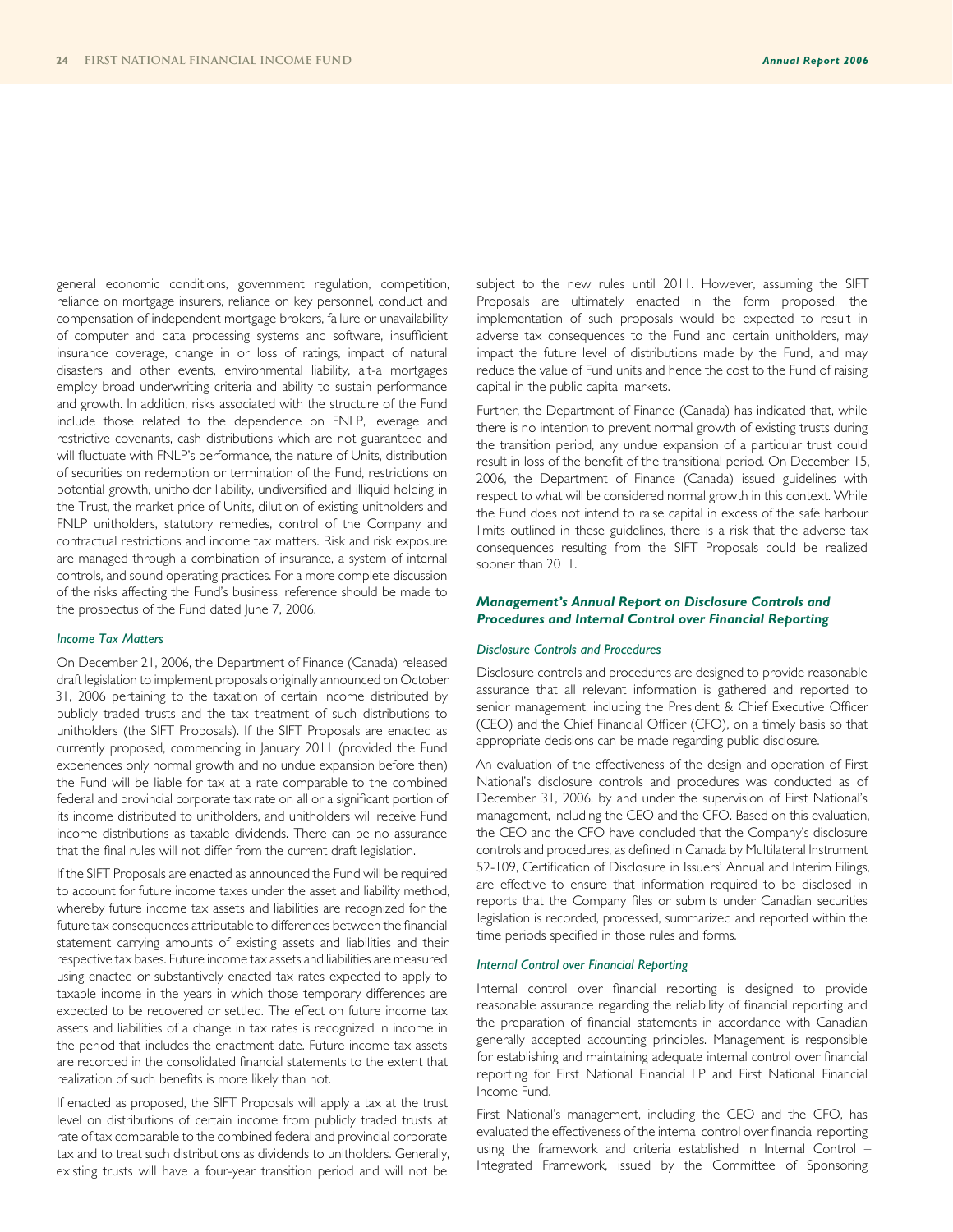Organizations of the Treadway Commission. Based on this evaluation, management has concluded that internal control over financial reporting was effective as of December 31, 2006.

#### *Changes in Internal Control over Financial Reporting*

There were no changes in internal control over financial reporting that have materially affected, or are reasonably likely to materially affect, First National's internal control over financial reporting.

#### *Forward-Looking Statements*

Forward-looking statements are included in this MD&A. In some cases, forward-looking information can be identified by the use of terms such as ''may'', ''will, ''should'', ''expect'', ''plan'', ''anticipate'', ''believe'', ''intend'', ''estimate'', ''predict'', ''potential'', ''continue'' or other similar expressions concerning matters that are not historical facts. Forward-looking information may relate to management's future outlook and anticipated events or results, and may include statements or information regarding the future financial position, business strategy and strategic goals, product development activities, projected costs and capital expenditures, financial results, risk management strategies, hedging activities, geographic expansion, licensing plans, taxes and other plans and objectives of or involving the Company. Particularly, information regarding growth objectives, any increase in mortgages under administration, future use of securitization vehicles, industry trends and future revenues is forwardlooking information. Forward-looking information is based on certain factors and assumptions regarding, among other things, interest rate changes and responses to such changes, the demand for institutionally placed and securitized mortgages, the status of the applicable regulatory regime and the use of mortgage brokers for single-family residential mortgages. These forward-looking statements should not be read as guarantees of future performance or results, and will not necessarily be accurate indications of whether or not, or the times by which, those results will be achieved. While management considers these assumptions to be reasonable based on information currently available to it, they may prove to be incorrect. Forward looking-information is subject to certain factors, including risks and uncertainties, which could cause actual results to differ materially from what management currently expects. These factors include reliance on sources of funding, concentration of institutional investors, reliance on independent mortgage brokers' and changes in interest rates under ''Risk and Uncertainties Affecting the Business''. In evaluating these statements, the reader should specifically consider various factors, including the risks outlined under ''Risk and Uncertainties Affecting the Business'', which may cause actual events or results to differ materially from any forward-looking statement. The forward-looking statements contained in this discussion represent management's expectations as of February 28, 2007, and are subject to change after such date. However, management and the Fund disclaim any intention or obligation to update or revise any forward-looking statements whether as a result of new information, future events or otherwise, except as required under applicable securities regulations.

#### *Outlook*

The Company achieved excellent financial results in the nine-month period ended December 31, 2006 and the outlook for the next fiscal year is favourable. Nonetheless, market conditions can change quickly, making future conditions difficult to predict.

After a period of rising interest rates, rates have been stable for the past six months, such that housing continues to be affordable by historical standards. The economy, which is the principal driver of the single-family residential housing market, continues to be strong across the country, particularly in Western Canada. In addition, the mortgage broker distribution channel continues to grow.

Although more difficult to predict, management anticipates overall commercial mortgage originations for the next fiscal year, including all classes of commercial lending and bridge loans, will exceed the levels of the previous year. Originations destined for CMBS conduits are also likely to exceed prior year levels.

Mortgage assets under administration are expected to grow strongly in fiscal 2007 with double-digit growth anticipated. The Company's own originations, third party institutional mortgage growth and increases in CMBS master servicing will all contribute to increases in mortgage assets under administration.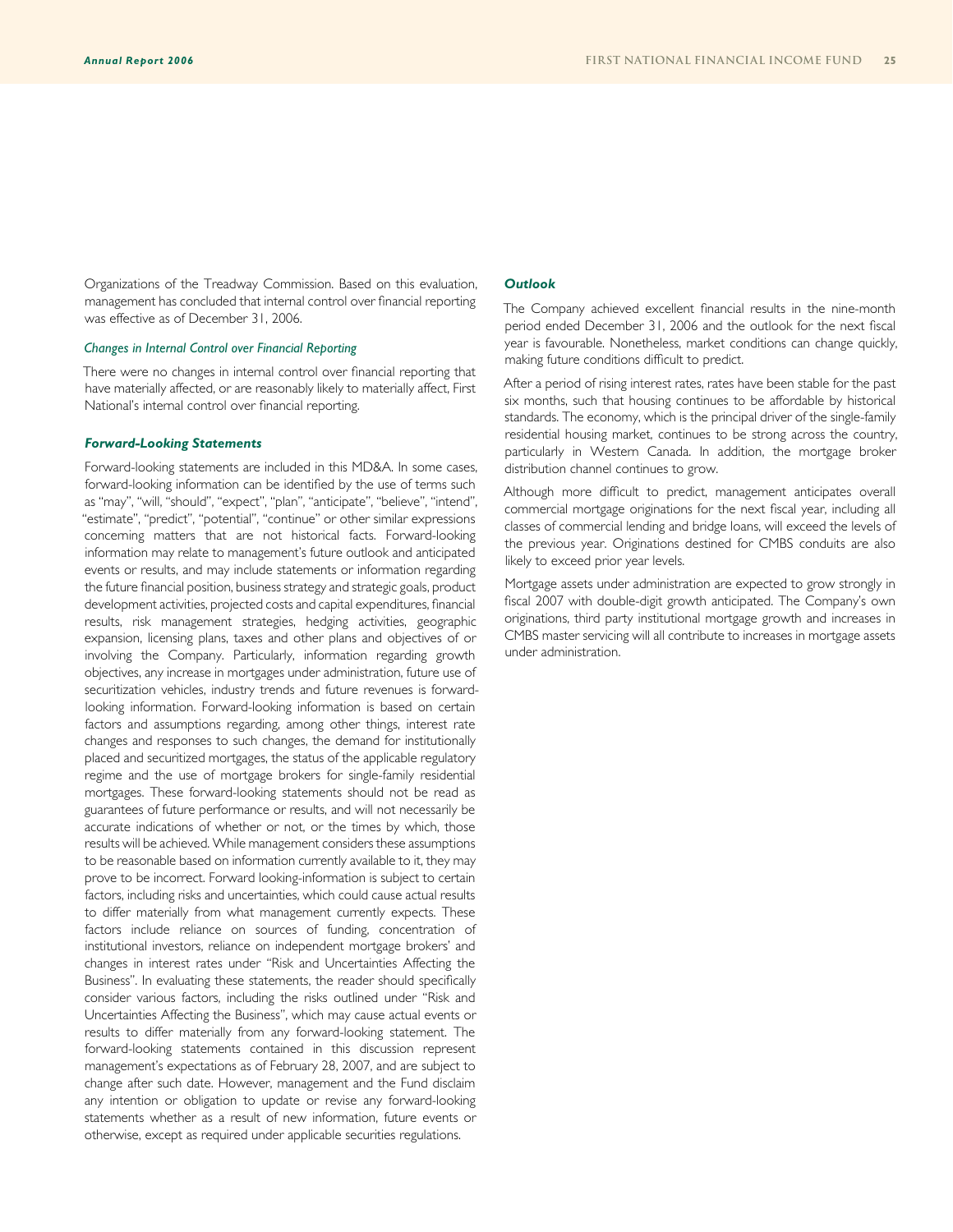## MANAGEMENT'S RESPONSIBILITY FOR FINANCIAL REPORTING

The accompanying consolidated financial statements of First National Financial Income Fund for the period from June 15, 2006 to December 31, 2006 and the financial statements of First National Financial LP for the period April 1, 2006 to December 31, 2006 and all information in this annual report are the responsibility of management.

The financial statements have been prepared by management in accordance with Canadian generally accepted accounting principles. The preparation of these financial statements requires management to make estimates and assumptions that affect certain reported amounts which management believes are reasonable.

The Audit Committee of the Board of Directors has reviewed in detail the financial statements with management and the independent auditor. The Board of Directors has approved the financial statements on the recommendation of the Audit Committee.

Ernst & Young LLP, an independent auditing firm, has audited First National Financial Income Fund's 2006 consolidated financial statements and First National Financial LP's 2006 financial statements in accordance with Canadian generally accepted auditing standards and has provided independent audit opinions. The auditors have full and unrestricted access to the Audit Committee to discuss the results of their audits.

Stephen Smith

Stephen J. R. Smith Robert A. Inglis President & Chairman Vice President, Finance

# AUDITORS' REPORT

To the Unitholders of

#### First National Financial Income Fund

We have audited the consolidated balance sheet of First National Financial Income Fund as at December 31, 2006 and the consolidated statements of income and unitholders' equity and cash flows for the period from April 19, 2006, the date of Declaration of Trust, to December 31, 2006. These financial statements are the responsibility of the Fund's management. Our responsibility is to express an opinion on these financial statements based on our audit.

We conducted our audit in accordance with Canadian generally accepted auditing standards. Those standards require that we plan and perform an audit to obtain reasonable assurance whether the financial statements are free of material misstatement. An audit includes examining, on a test basis, evidence supporting the amounts and disclosures in the financial statements. An audit also includes assessing the accounting principles used and significant estimates made by management, as well as evaluating the overall financial statement presentation.

In our opinion, these consolidated financial statements present fairly, in all material respects, the financial position of the Fund as at December 31, 2006 and the results of its operations and its cash flows for the period from April 19, 2006, the date of Declaration of Trust, to December 31, 2006 in accordance with Canadian generally accepted accounting principles.

Ernst + Young UP

Toronto, Canada

February 27, 2007 Chartered Accountants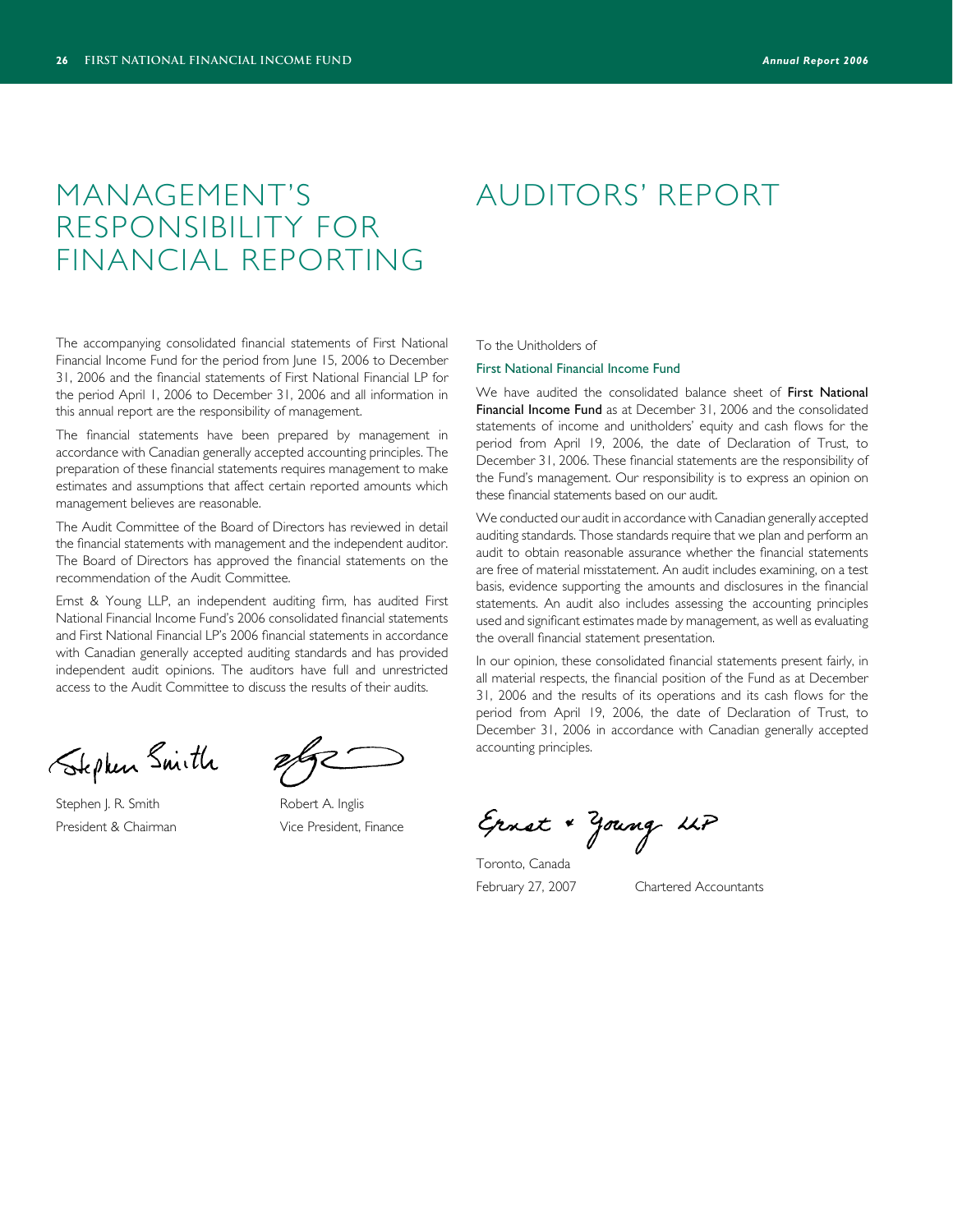# CONSOLIDATED BALANCE SHEET

*(in \$000s of dollars, as at December 31, 2006)*

|                                                    | 2006                 |
|----------------------------------------------------|----------------------|
| <b>ASSETS</b>                                      |                      |
| Distributions receivable                           | 934<br>$\frac{1}{2}$ |
| Investment in First National Financial LP [note 4] | 109,483              |
|                                                    | 110,417              |
| <b>LIABILITIES AND EQUITY</b>                      |                      |
| Liabilities                                        |                      |
| Distributions payable                              | 934                  |
| Accounts payable and accrued liabilities           | 3                    |
| <b>Total liabilities</b>                           | 947                  |
| Equity                                             |                      |
| Unitholders' equity                                | 109,470              |
|                                                    | 110,417<br>\$        |
| See accompanying notes                             |                      |

Approved by the Trustees:

l ai

Trustee Trustee John Brough **Robert Mitchell** 

 $H^{\prime}(\mathbb{C})$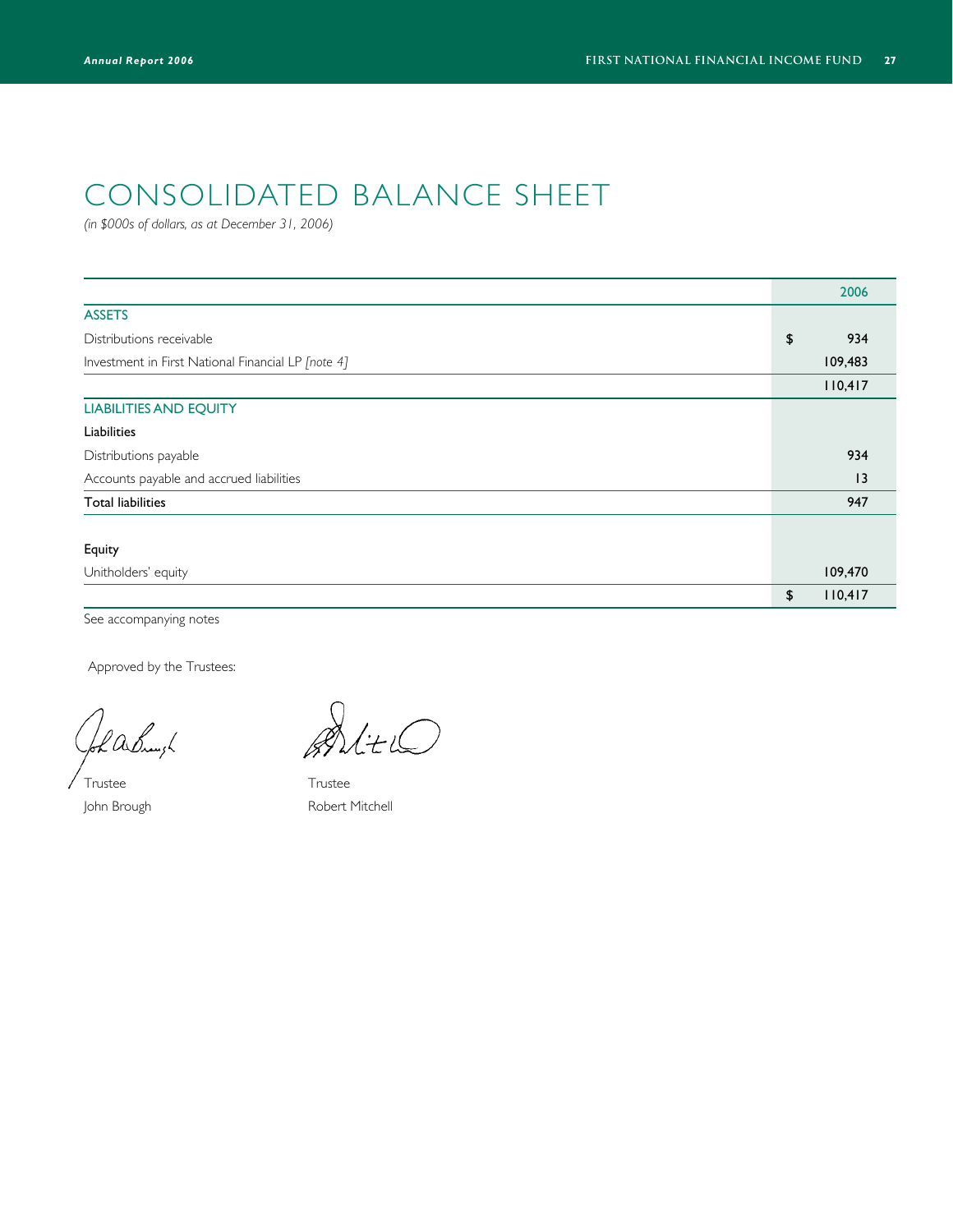## CONSOLIDATED STATEMENT OF INCOME AND UNITHOLDERS' EQUITY

*(in \$000s of dollars, period from April 19 to December 31, 2006)*

| <b>REVENUE</b>                                               |             |
|--------------------------------------------------------------|-------------|
| Equity income from investment in First National Financial LP | \$<br>3,915 |
|                                                              |             |
| <b>EXPENSES</b>                                              |             |
| Trust administration expenses                                | 3           |
| Net income for period                                        | 3,902       |
|                                                              |             |
| Unitholders' equity, beginning of the period                 |             |
| Unitholders' equity, initial amount                          |             |
| Redemption                                                   | (1)         |
| Issued pursuant to initial public offering on June 15, 2006  | 99,640      |
| Issued pursuant to over-allotment option                     | 12,000      |
| Distributions [note 5]                                       | (6,072)     |
| Unitholders' equity, end of period                           | 109,470     |
|                                                              |             |
| Average number of units outstanding during the period        | 11,643,216  |
|                                                              |             |
| Earnings per unit/share                                      |             |
| Basic                                                        | \$<br>0.34  |
|                                                              |             |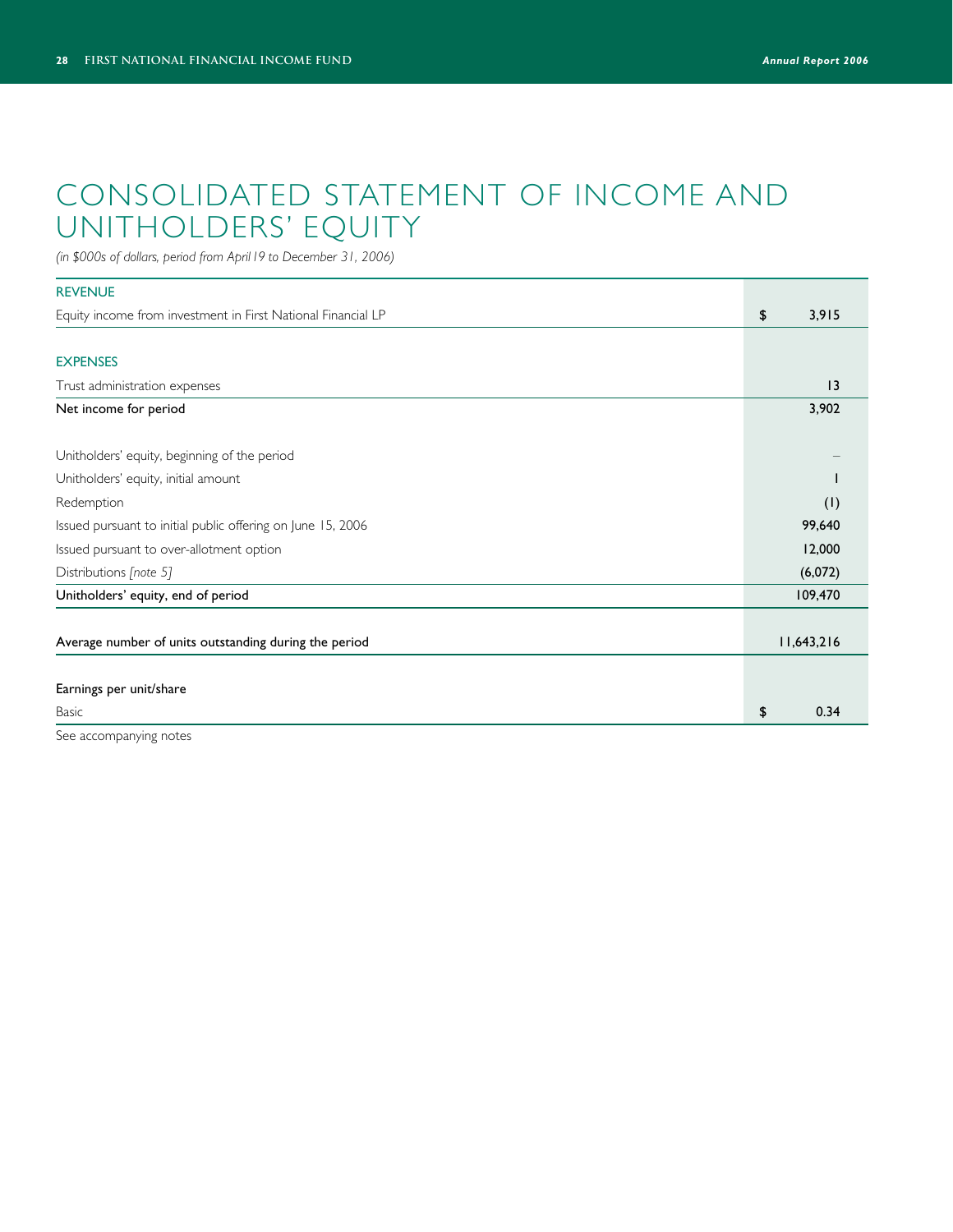# CONSOLIDATED STATEMENT OF CASH FLOWS

*(in \$000s of dollars, period from April 19 to December 31, 2006)*

| <b>OPERATING ACTIVITIES</b>                                             |               |
|-------------------------------------------------------------------------|---------------|
| Net income for the period                                               | \$<br>3,902   |
| Add (deduct) items not affecting cash                                   |               |
| Equity income from investment in First National Financial LP            | (3,915)       |
| Distributions received from First National Financial LP                 | 5,138         |
|                                                                         | 5,125         |
| Net change in non-cash working capital balances                         |               |
| related to operations                                                   | 3             |
| Cash provided by operating activities                                   | 5,138         |
|                                                                         |               |
| <b>INVESTING ACTIVITIES</b>                                             |               |
| Investment in First National Financial LP                               | (111,640)     |
| Cash used in investing activities                                       | (111,640)     |
|                                                                         |               |
| <b>FINANCING ACTIVITIES</b>                                             |               |
| Issuance of Fund Units                                                  | 111,640       |
| Distributions paid                                                      | (5, 138)      |
| Cash provided by financing activities                                   | \$<br>106,502 |
|                                                                         |               |
| Net change in cash during the period and cash equivalents end of period |               |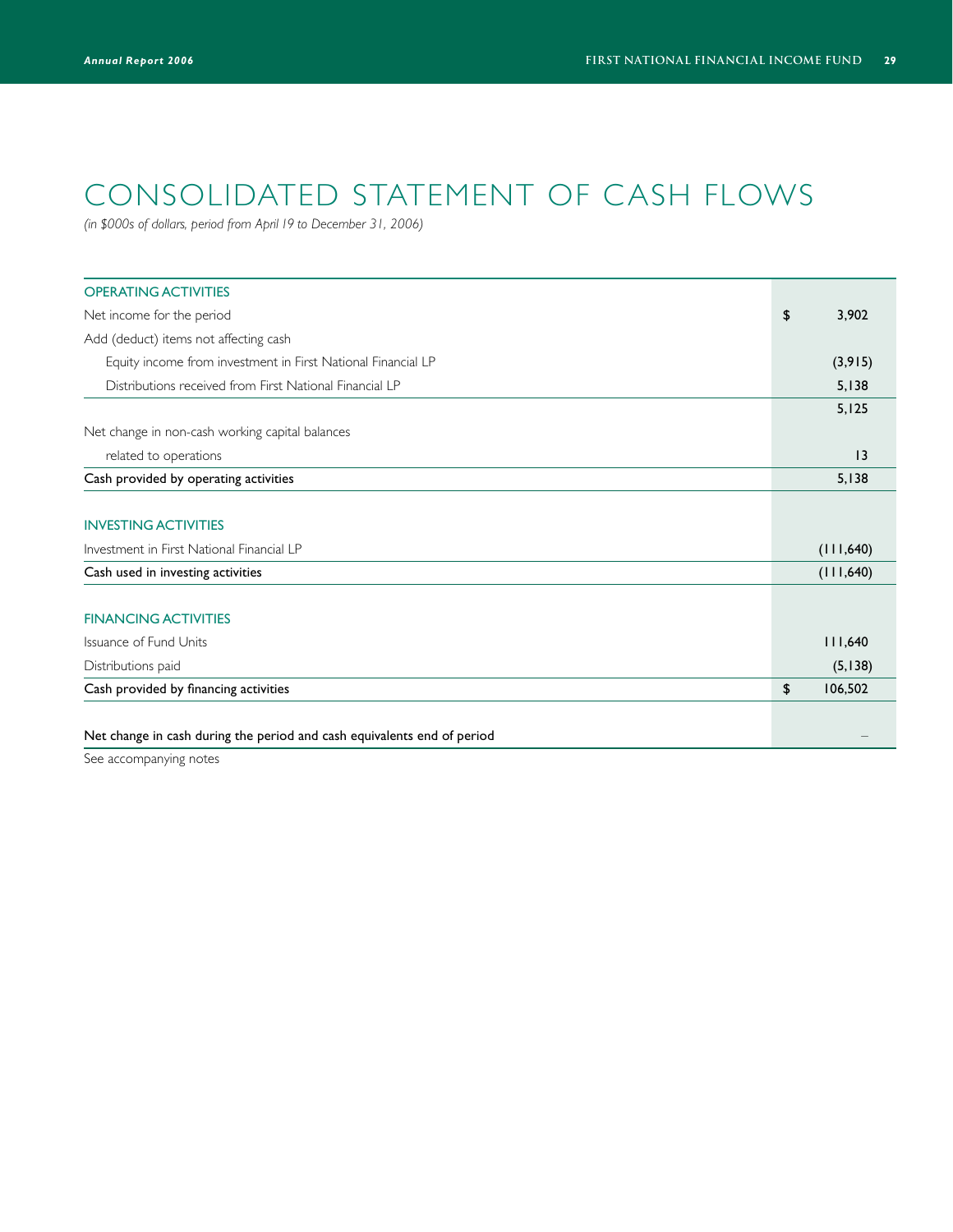# NOTES TO CONSOLIDATED FINANCIAL STATEMENTS

*(December 31, 2006, in \$000s of dollars, except per unit amounts)*

### 1. Organization And Business Of The Fund

First National Financial Income Fund (the "Fund") is an unincorporated, open-ended trust established under the laws of the Province of Ontario on April 19, 2006, pursuant to a Declaration of Trust. The Fund was established to acquire and hold, through a newly constituted wholly owned trust, First National Financial Operating Trust (the "Trust"), investments in the outstanding limited partnership units of First National Financial LP ("FNLP"). Pursuant to an underwriting agreement dated June 6, 2006 and initial public offering dated June 15, 2006, the Fund sold 10,600,000 units of the Fund ["Fund Units", "Units" or "Unit"], at a price of \$10.00 per Unit for proceeds totalling \$106,000. The proceeds of the offering, net of underwriters fees of \$6,360, were used to partially fund the indirect acquisition [through the Trust] by the Fund of a 17.94% interest in FNLP, through the issuance of 10,600,000 Class A LP Units by FNLP.

Concurrent with the initial public offering and as part of the acquisition agreement between the Fund, FNLP and First National Financial Corporation ["FNFC" or the "predecessor"], on June 15, 2006, FNLP purchased all of FNFC's assets and assumed its liabilities, except for income tax liabilities. The consideration for this purchase was:

- the issuance of 48,486,316 exchangeable Class B LP Units;
- an acquisition promissory note of \$97,140, of which \$10,940 has been accounted for as a distribution in FNLP's financial statements; •
- a working capital note in the amount of \$6,339, representing the difference between the net assets of FNFC as at March 31, 2006, excluding tax liabilities, and the net assets transferred to FNLP as at June 14, 2006. The issuance of this note has also been accounted for as a distribution in FNLP's financial statements.

The exchangeable Class B LP units retained by FNFC are exchangeable on a one-for-one basis for units of the Fund at any time at the option of FNFC. FNLP is managed by First National Financial GP Corporation, the general partner, which holds a 0.01% interest in FNLP. The Fund initially owned 17.94% of the shares of First National Financial GP Corporation and FNFC wholly owned the remaining 82.06%. The ownership of the general partner will change pro rata as the exchangeable Class B LP units are exchanged for units in the Fund.

On July 11, 2006, the underwriters exercised an over-allotment option to purchase 1,200,000 Units of the Fund at \$10.00 per Unit from FNFC. Accordingly, as at December 31, 2006, the Fund indirectly holds a 19.97% interest in FNLP and FNFC holds an 80.03% controlling interest in FNLP.

The Class A LP unitholders and the exchangeable Class B LP unitholders of FNLP are entitled to one vote for each unit held at all meetings of holders of the LP Units and have economic rights that are equivalent in all material respects, except that exchangeable Class B LP units are exchangeable, directly or indirectly, on a one-for-

one basis [subject to customary anti-dilution provisions] for Fund Units at the option of the holder at any time. Additionally, exchangeable Class B LP units have special voting rights that entitle the holder to receive notice of, attend and to vote at all meetings of unitholders of the Fund.

The Fund effectively commenced operations through its indirect investment in FNLP on June 15, 2006. The excess of the Fund's cost of its investments in units of FNLP over the carrying value of the underlying net assets has been assigned to goodwill and finite life intangible assets. Income reported by the Fund commenced on the acquisition date.

Pursuant to the Limited Partnership Agreement between FNLP, the Trust and FNFC dated June 15, 2006, a subsidiary of FNFC, First National Financial GP Corporation, as general partner of FNLP, has full power and exclusive authority to employ all persons necessary for the conduct of the partnership, to enter into an agreement and to incur any obligation related to the affairs of the partnership and is entitled to full reimbursement of all costs and expenses incurred on behalf of the partnership. As general and administrative costs incurred by First National Financial GP Corporation are on behalf of the partnership, these costs have been reflected in the financial statements of FNLP.

## 2. Basis Of Presentation And Significant Accounting Policies *Basis of presentation*

These consolidated financial statements have been prepared in accordance with Canadian generally accepted accounting principles.

These consolidated financial statements should be read in conjunction with the audited March 31, 2006 financial statements of FNFC included in the Fund's initial public offering prospectus dated June 6, 2006.

#### *Income taxes*

The Fund qualifies as a "mutual fund trust" as defined in the Income Tax Act (Canada) ["the Tax Act"], including its establishment and maintenance as a Trust for the benefit of Canadian residents. Consequently, these consolidated financial statements do not reflect any provision for income taxes as the Fund intends to distribute to its unitholders substantially all of its taxable income and the Fund intends to comply with the provisions of the Tax Act that permit, amongst other items, the deduction of distributions to unitholders, from the Fund's taxable income.

On October 31, 2006, the Minister of Finance (Canada) announced proposed tax legislation rendering income trusts taxable commencing in 2011. In the event the Fund becomes a taxable entity, income taxes payable will reduce net earnings and will affect distributable cash by an equivalent amount.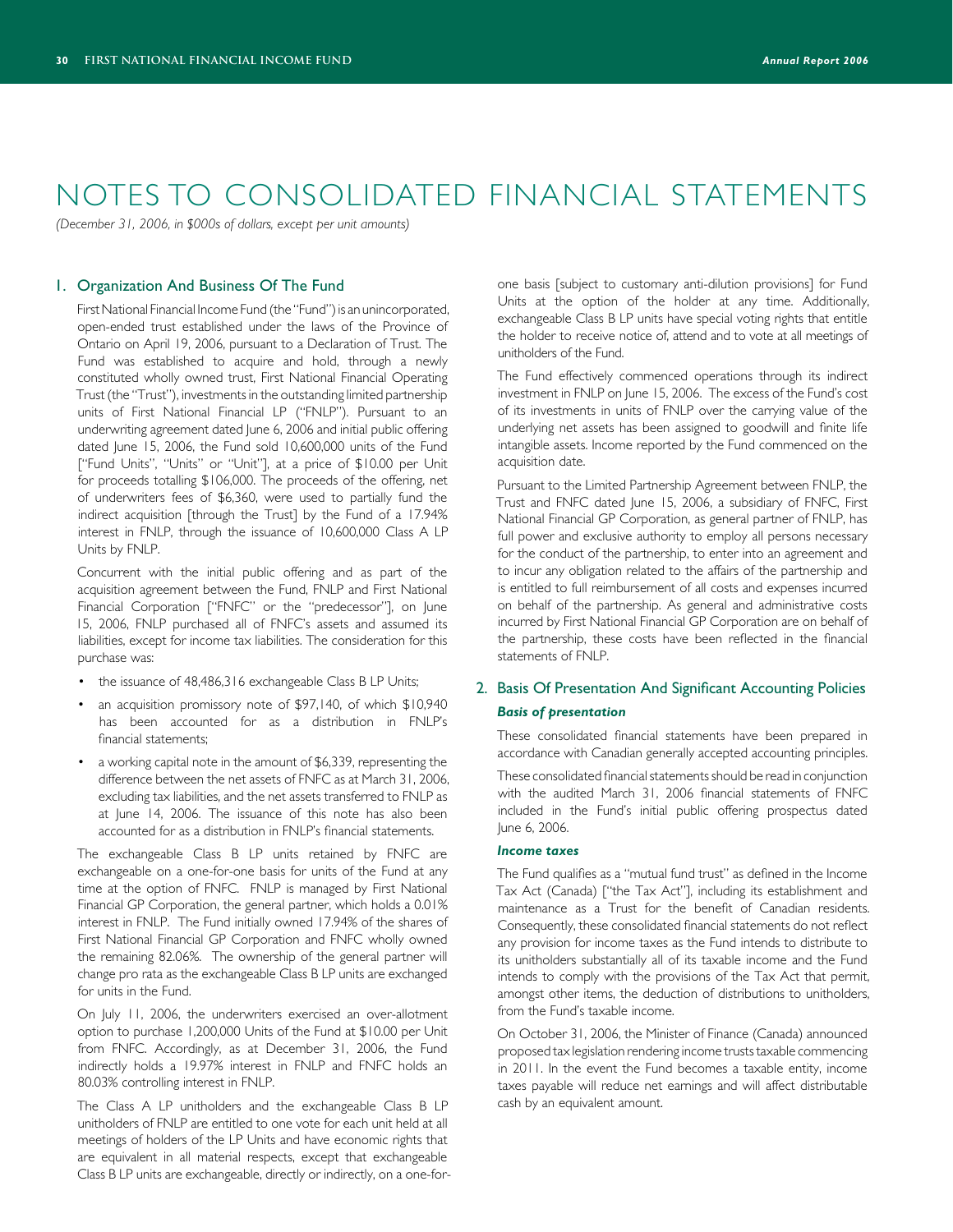#### *Investments in FNLP and First National Financial GP Corporation*

The Fund accounts for its investments in FNLP and First National Financial GP Corporation using the equity method. Under this method, the cost of the investment is increased by the Fund's proportionate share of FNLP's earnings and reduced by any distribution paid to the Fund by FNLP and amortization of the portion of the purchase price discrepancy, consisting of intangible assets.

#### *Excess of purchase price over the carrying values of assets*

The excess of the Fund's cost of its investment in units over the carrying value of the underlying net assets has been allocated to servicing rights, FNLP's broker and borrower relationships and goodwill. The excess related to servicing rights is being amortized over the average term of the related mortgages and the excess related to broker and borrower relationships over the estimated useful term of 5 and 10 years of the relationships. The goodwill component of the purchase price discrepancy will not be amortized The value of the assets will be tested annually for impairment.

#### 3. Fund Units

The Fund may issue an unlimited number of Units for consideration and on the terms and conditions as determined by the Fund's trustees. Each Fund Unit is transferable and represents an equal undivided beneficial interest in any distribution from the Fund. All Fund Units are of the same class and have equal rights and privileges.

In connection with the initial public offering, the Fund issued 10,600,000 Fund Units on June 15, 2006 for \$10 per Unit. On July 11, 2006, subject to the over-allotment option, the Fund issued 1,200,000 additional Fund Units for \$10.00 per Unit.

#### 4. Investment In First National Financial LP

Investment in First National Financial LP consists of the following:

Under the terms of the Exchange, Voting and Registration Rights Agreement dated June 15, 2006, the exchangeable Class B LP units held by FNFC are exchangeable for Fund Units on a one-for-one basis. After exercise of the over-allotment options, the Fund has reserved 47,286,316 Units for the exchange of the exchangeable Class B LP units.

Fund Units are redeemable at any time on demand by the unitholder. The redemption price per Unit is equal to the lesser of:

- 90% of the weighted average trading price per Unit during the last 10 days on the principal exchange on which the Units are listed; or •
- An amount equal to:
	- the closing price of the Units on the date on which the Units were tendered for redemption on the principal stock exchange on which the Units are listed, if there was a trade on the specified date and the applicable market or exchange provides a closing price; or
	- the average of the highest and lowest prices of the Units on the date on which the Units were tendered for redemption on the principal stock exchange on which the Units are listed, if there was trading on the date on which the Units were tendered for redemption and the exchange or other market provides only the highest and lowest trade prices of the Units traded on a particular day; or
	- the average of the last bid and ask prices quoted in respect of the Units on the principal stock exchange on which the Units are listed if there was no trading on the date on which the Units were tendered for redemption.

| Initial investment, June 15, 2006                     | \$<br>99,640 |
|-------------------------------------------------------|--------------|
| Additional purchase pursuant to over-allotment option | 12,000       |
| Equity in earnings of First National Financial LP     |              |
| since initial investment                              | 7,915        |
| Amortization of purchase price discrepancy            | (4,000)      |
| Distributions received                                | (6,072)      |
|                                                       | 109,483      |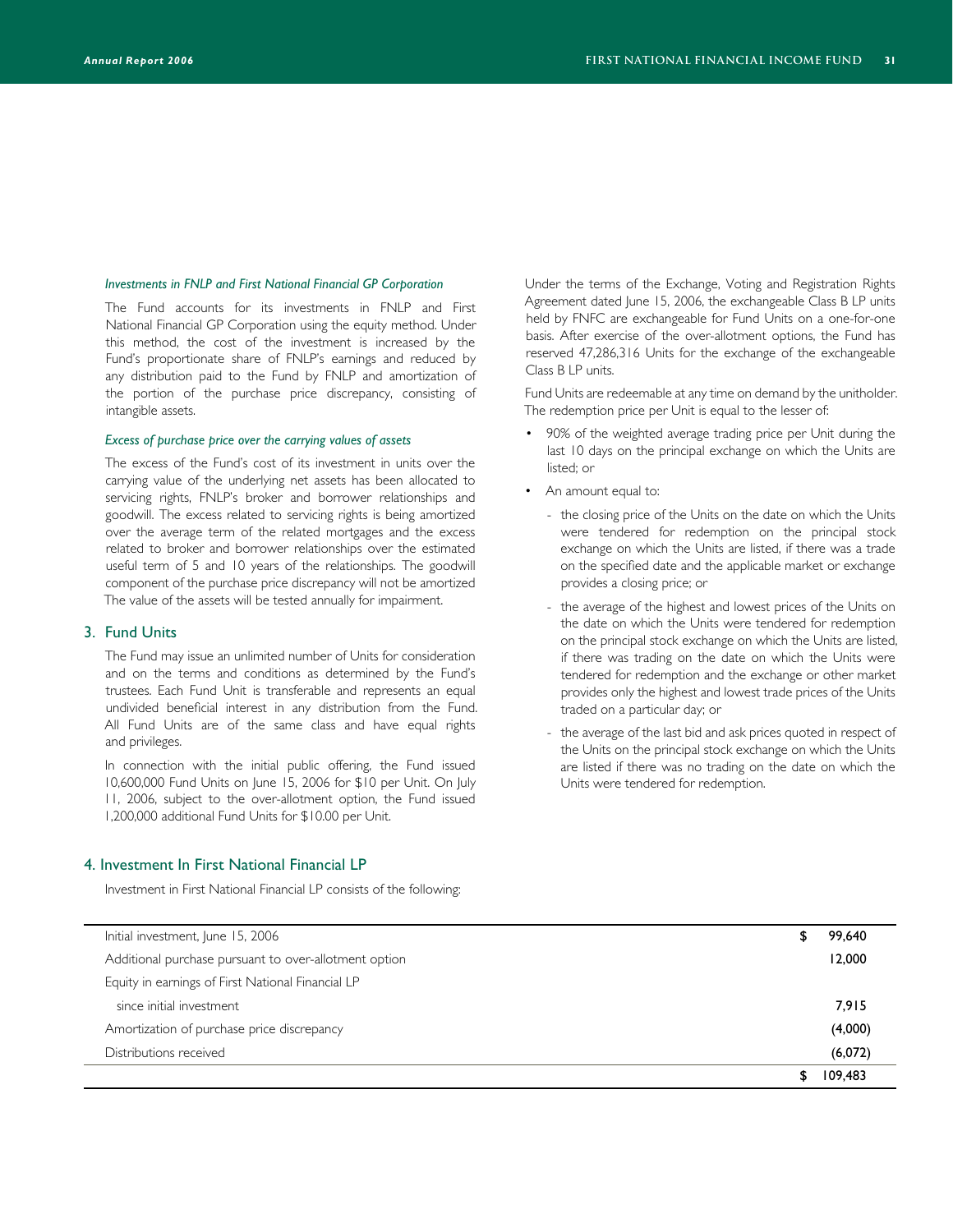### 5. Distributions To Unitholders

The Fund is entirely dependent on distributions from FNLP to make its own distributions. The Fund pays monthly distributions to its unitholders of record on the last business day of each month approximately 15 days after the end of each month. The table below outlines the cumulative distributions to unitholders:

| Period ended               | Per unit      | Amount        |
|----------------------------|---------------|---------------|
| Distributions paid         |               |               |
| July 31, 2006 <sup>1</sup> | \$<br>0.11875 | \$<br>1,401.3 |
| August 31, 2006            | 0.07917       | 934.2         |
| September 30, 2006         | 0.07917       | 934.2         |
| October 31, 2006           | 0.07917       | 934.2         |
| November 30, 2006          | 0.07917       | 934.2         |
| Distributions payable      |               |               |
| December 31, 2006          | 0.07917       | 934.2         |
| Total distributions        | \$<br>0.51460 | \$<br>6,072.3 |

<sup>1</sup> Distribution for unitholders of record on this date was for the period June 15, 2006 to July 31, 2006.

### 6. Guarantee

The Fund's wholly-owned subsidiary, First National Financial Operating Trust, has provided guarantees to and subordinated its rights to receive payments from FNLP in respect of FNLP's bank credit facility that had an outstanding amount at December 31, 2006 of \$116,900 and an authorized limit of \$200,000.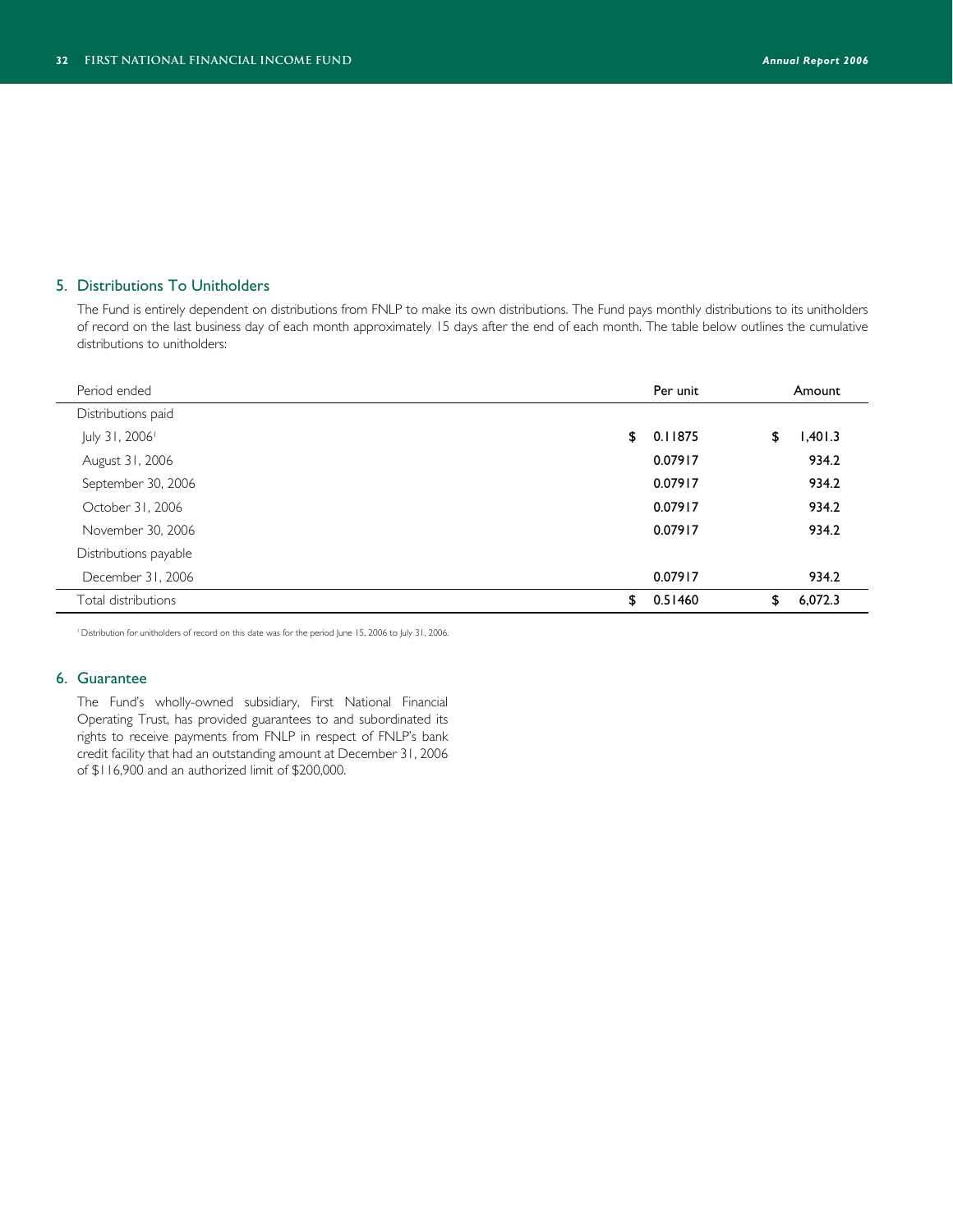## AUDITORS' REPORT

To the Partners of

#### First National Financial LP

We have audited the balance sheets of First National Financial LP as at December 31, 2006 and March 31, 2006 and the statements of income, cash flows and changes in equity for the nine-month period ended December 31, 2006 and the year ended March 31, 2006. These financial statements are the responsibility of the Company's management. Our responsibility is to express an opinion on these financial statements based on our audits.

We conducted our audits in accordance with Canadian generally accepted auditing standards. Those standards require that we plan and perform an audit to obtain reasonable assurance whether the financial statements are free of material misstatement. An audit includes examining, on a test basis, evidence supporting the amounts and disclosures in the financial statements. An audit also includes assessing the accounting principles used and significant estimates made by management, as well as evaluating the overall financial statement presentation.

In our opinion, these financial statements present fairly, in all material respects, the financial position of the Company as at December 31, 2006 and March 31, 2006 and the results of its operations and its cash flows for the nine-month period ended December 31, 2006 and the year ended March 31, 2006 in accordance with Canadian generally accepted accounting principles.

Ernst & Young LLP

February 27, 2007 Chartered Accountants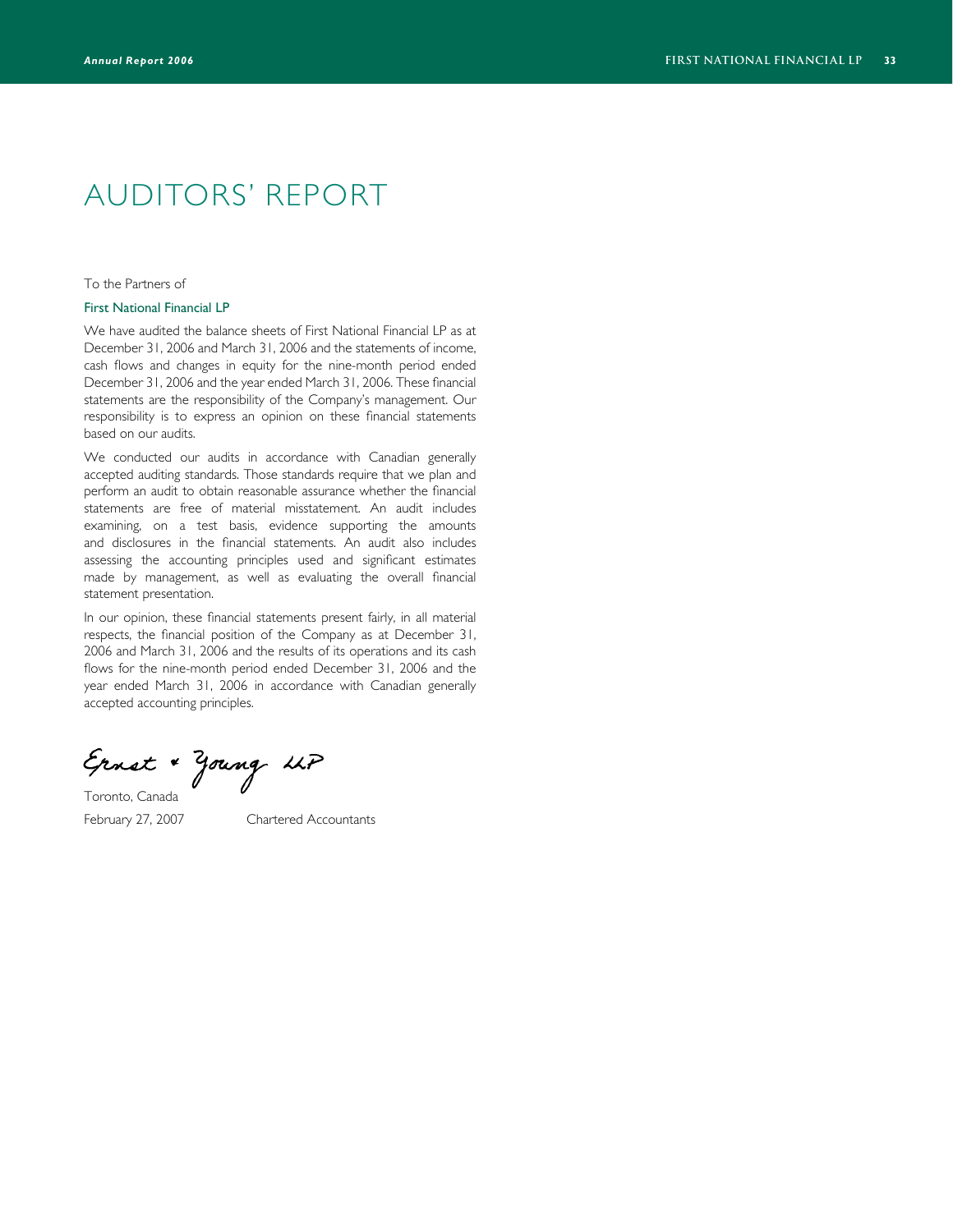# BALANCE SHEETS

*(in \$000s of dollars)*

|                                                                             | As at             | As at          |
|-----------------------------------------------------------------------------|-------------------|----------------|
|                                                                             | December 31, 2006 | March 31, 2006 |
| <b>ASSETS</b>                                                               |                   |                |
| Accounts receivable and sundry                                              | \$<br>16,846      | 10,315<br>\$   |
| Mortgages accumulated for sale                                              | 90,669            | 44,688         |
| Securitization receivable [note 3]                                          | 77,949            | 54,126         |
| Cash collateral and short-term notes held by securitization trusts [note 3] | 45,489            | 23,389         |
| Mortgage and loan investments [note 4]                                      | 53,230            | 36,771         |
| Purchased mortgage servicing rights [note 5]                                | 7,267             | 6,378          |
| Securities purchased under resale agreements and owned [note 11]            | 232,952           | 100,603        |
| Capital assets, net [note 6]                                                | 3,714             | 3,481          |
| Total assets                                                                | 528,116           | 279,751        |
| <b>LIABILITIES AND EQUITY</b>                                               |                   |                |
| Liabilities                                                                 |                   |                |
| Bank indebtedness [note 7]                                                  | 169,638<br>\$     | 60,558<br>\$   |
| Accounts payable and accrued liabilities                                    | 14,487            | 8,593          |
| Income taxes payable [note 9]                                               |                   | 12,482         |
| Future income tax liabilities [note 9]                                      |                   | 17,882         |
| Servicing liability [note 3]                                                | 15,038            | 11,315         |
| Securities sold under repurchase agreements and sold short [note 11]        | 232,952           | 100,603        |
| <b>Total liabilities</b>                                                    | 432, I I 5        | 211,433        |
| Commitments and guarantees [note 10]                                        |                   |                |
| Equity                                                                      |                   |                |
| GP units [note 1]                                                           | \$<br>59          | \$             |
| Class A LP units [note 1]                                                   | 109,140           |                |
| Exchangeable Class B LP units [note 1]                                      | (22,940)          |                |
| Shareholders' equity - predecessor [note 1]                                 |                   | 68,318         |
| Retained earnings                                                           | 9,742             |                |
| Total equity                                                                | 96,001            | 68,318         |
| Total liabilities and equity                                                | \$<br>528,116     | 279,751<br>\$  |

See accompanying notes

On behalf of the Board:

Stephen Smith

Director Director

Wh

Stephen Smith Moray Tawse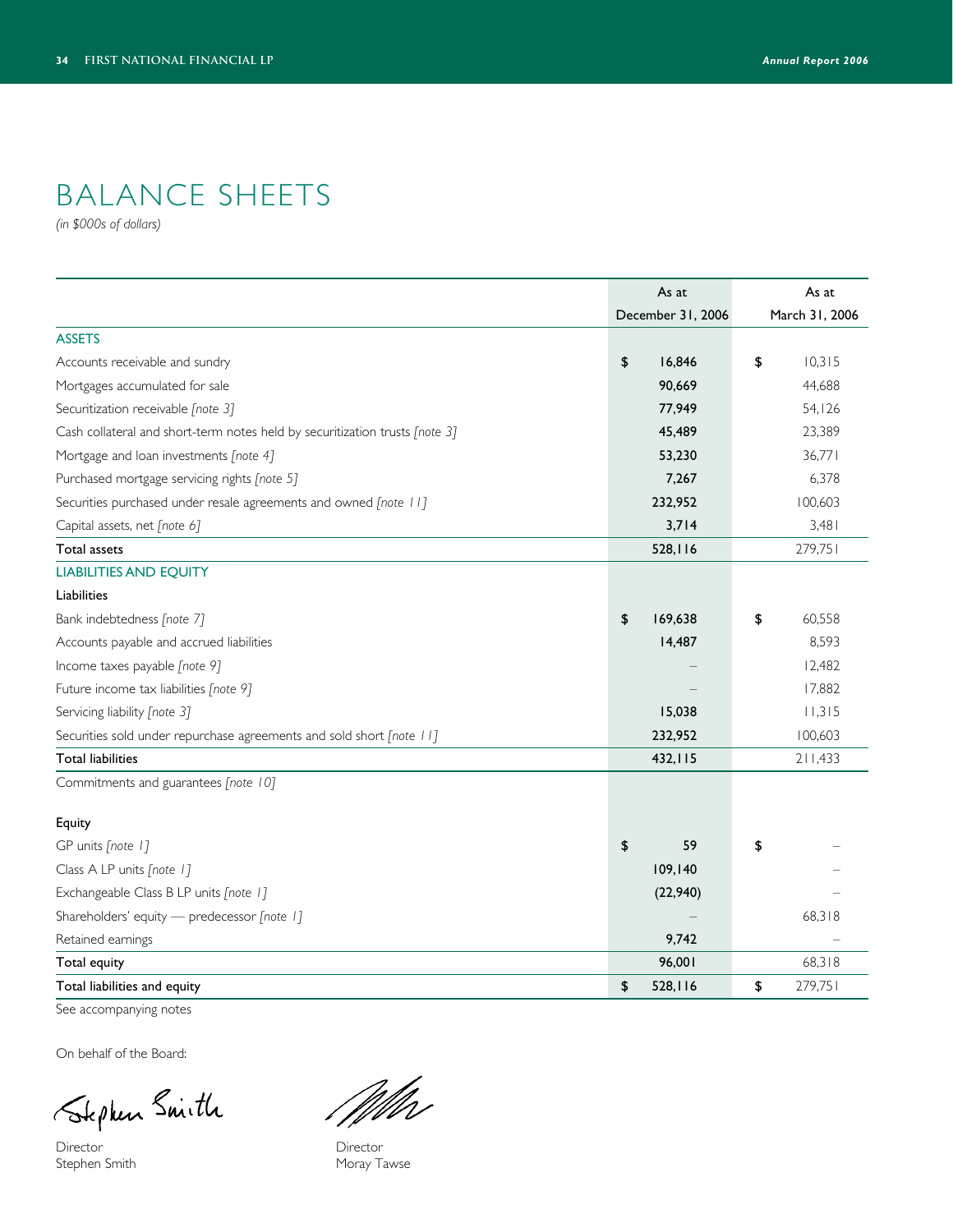# STATEMENTS OF INCOME

*(in \$000s of dollars, except earnings per share/unit)*

|                                                   | Nine-month period ended<br>December 31, 2006 | Year ended<br>March 31, 2006 |
|---------------------------------------------------|----------------------------------------------|------------------------------|
| <b>REVENUE</b>                                    |                                              |                              |
| Placement fees                                    | \$<br>73,069                                 | \$<br>67,108                 |
| Gains on securitization [note 3]                  | 37,804                                       | 29,998                       |
| Mortgage investment income                        | 11,444                                       | 12,578                       |
| Mortgage servicing income                         | 29,154                                       | 27,401                       |
| Residual securitization income                    | 4,956                                        | 7,558                        |
|                                                   | 156,427                                      | 144,643                      |
| <b>EXPENSES</b>                                   |                                              |                              |
| Brokerage fees                                    | 67,891<br>\$                                 | 47,915<br>\$                 |
| Salaries and benefits                             | 21,317                                       | 22,914                       |
| Interest                                          | 7,022                                        | 5,260                        |
| Interest on shareholders' loans                   |                                              | 1,711                        |
| Management salaries                               | 917                                          | 700                          |
| Other operating                                   | 8,554                                        | 9,817                        |
|                                                   | 105,701                                      | 88,317                       |
| Income before income taxes                        | 50,726                                       | 56,326                       |
| Provision for (recovery of) income taxes [note 9] |                                              |                              |
| Current                                           | \$<br>4,239                                  | 14,950<br>\$                 |
| Future                                            | (927)                                        | 5,044                        |
|                                                   | 3,312                                        | 19,994                       |
| Net income for the period                         | \$<br>47,414                                 | 36,332<br>\$                 |
| Earnings per unit/share [note 16]                 |                                              |                              |
| <b>Basic</b>                                      | 0.80                                         | 0.61                         |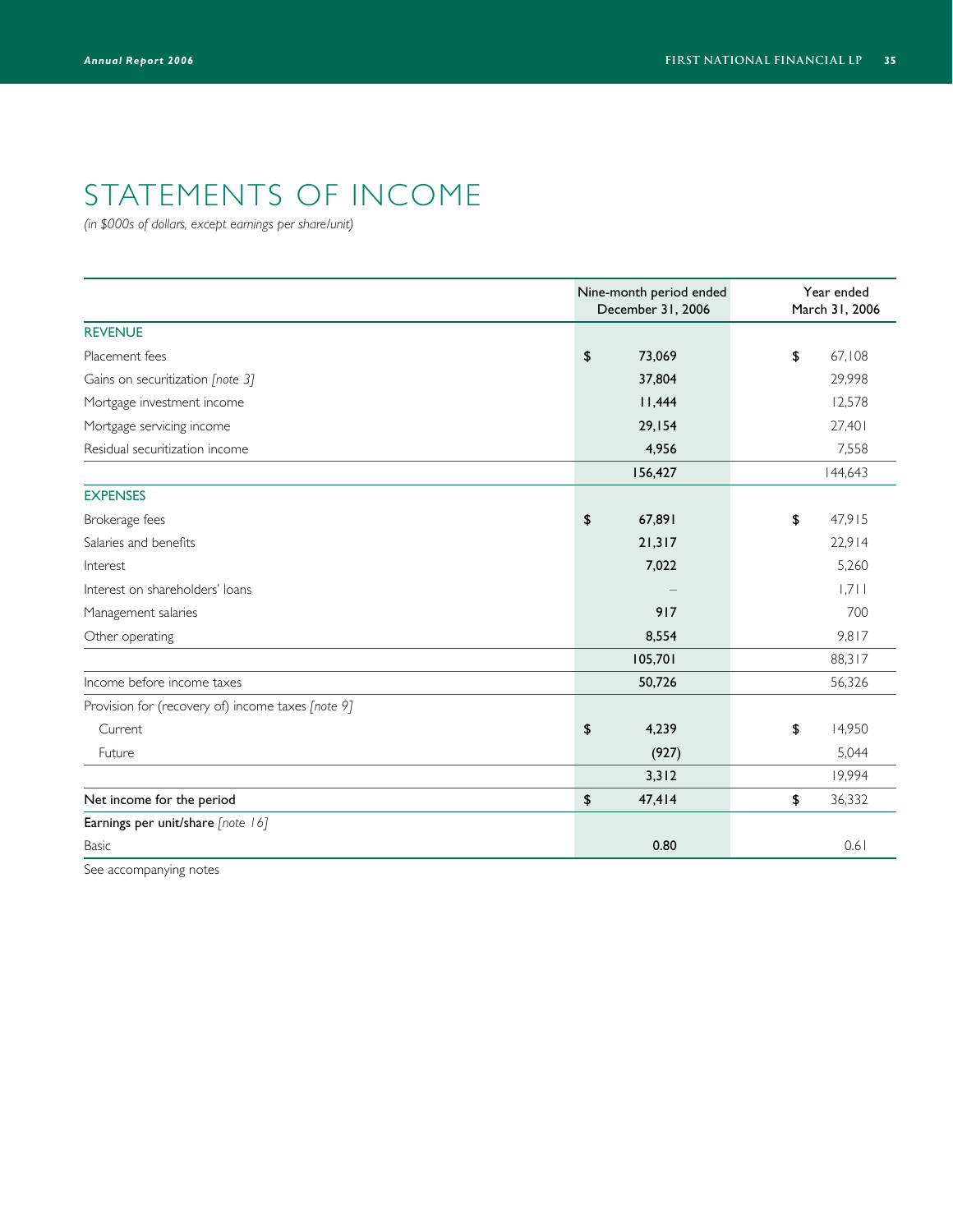# STATEMENTS OF CASH FLOWS

*(in \$000s of dollars)*

|                                                                                                                                                                                                                                                                      | Nine-month period ended<br>December 31, 2006           |                                                      |
|----------------------------------------------------------------------------------------------------------------------------------------------------------------------------------------------------------------------------------------------------------------------|--------------------------------------------------------|------------------------------------------------------|
| <b>OPERATING ACTIVITIES</b>                                                                                                                                                                                                                                          |                                                        |                                                      |
| Net income for the period                                                                                                                                                                                                                                            | 47,414<br>\$                                           | \$<br>36,332                                         |
| Add (deduct) items not affecting cash<br>Gains on securitization<br>Amortization of securitization receivable<br>Amortization of purchased mortgage servicing rights<br>Amortization of capital assets<br>Amortization of servicing liability<br>Future income taxes | (37, 804)<br>21,839<br>502<br>803<br>(4, 135)<br>(927) | (29,998)<br>23,141<br>574<br>895<br>(3,797)<br>5,044 |
|                                                                                                                                                                                                                                                                      | 27,692                                                 | 32,191                                               |
| Net change in non-cash working capital balances<br>related to operations [note 12]                                                                                                                                                                                   | (63, 778)                                              | 3,574                                                |
| Cash provided by (used in) operating activities                                                                                                                                                                                                                      | (36,086)                                               | 35,765                                               |
| <b>INVESTING ACTIVITIES</b>                                                                                                                                                                                                                                          |                                                        |                                                      |
| Additions to capital assets                                                                                                                                                                                                                                          | \$<br>(1,036)                                          | \$<br>(1,699)                                        |
| Acquisition FNFC business                                                                                                                                                                                                                                            | (97, 140)                                              |                                                      |
| Investment in cash collateral and short-term notes, net                                                                                                                                                                                                              | (22, 100)                                              | (7,685)                                              |
| Investment in mortgage and loan investments                                                                                                                                                                                                                          | (46, 428)                                              | (59,687)                                             |
| Repayment of mortgage and loan investments                                                                                                                                                                                                                           | 29,969                                                 | 49,965                                               |
| Investment in purchased mortgage servicing rights                                                                                                                                                                                                                    | (1, 391)                                               | (3, 454)                                             |
| Cash used in investing activities                                                                                                                                                                                                                                    | \$<br>(138, 126)                                       | \$<br>(22, 560)                                      |
| <b>FINANCING ACTIVITIES</b>                                                                                                                                                                                                                                          |                                                        |                                                      |
| Repayment in shareholders' loans                                                                                                                                                                                                                                     |                                                        | (13,700)                                             |
| Issuance of Class A LP Units [note 1]                                                                                                                                                                                                                                | 109,140                                                |                                                      |
| Issuance of GP Units [note 1]                                                                                                                                                                                                                                        | 59                                                     |                                                      |
| Distributions paid                                                                                                                                                                                                                                                   | (25, 728)                                              |                                                      |
| Exercise of over-allotment option                                                                                                                                                                                                                                    | (12,000)                                               |                                                      |
| Distribution related to working capital adjustment                                                                                                                                                                                                                   | (6, 339)                                               |                                                      |
| Securities purchased under resale agreements and owned                                                                                                                                                                                                               | (132, 349)                                             | 9,992                                                |
| Securities sold under repurchase agreements and sold short                                                                                                                                                                                                           | 132,349                                                | (9,992)                                              |
| Cash provided by (used in) financing activities                                                                                                                                                                                                                      | 65,132                                                 | (13,700)                                             |
| Net increase in bank indebtedness during the period                                                                                                                                                                                                                  | (109,080)                                              | (495)                                                |
| Bank indebtedness, beginning of period                                                                                                                                                                                                                               | (60, 558)                                              | (60,063)                                             |
| Bank indebtedness, end of period                                                                                                                                                                                                                                     | (169, 638)                                             | (60, 558)                                            |
| Supplemental cash flow information                                                                                                                                                                                                                                   |                                                        |                                                      |
| Income taxes paid                                                                                                                                                                                                                                                    | 15,794<br>\$                                           | 3,004<br>\$                                          |
| Interest paid                                                                                                                                                                                                                                                        | 7,022                                                  | 6,971                                                |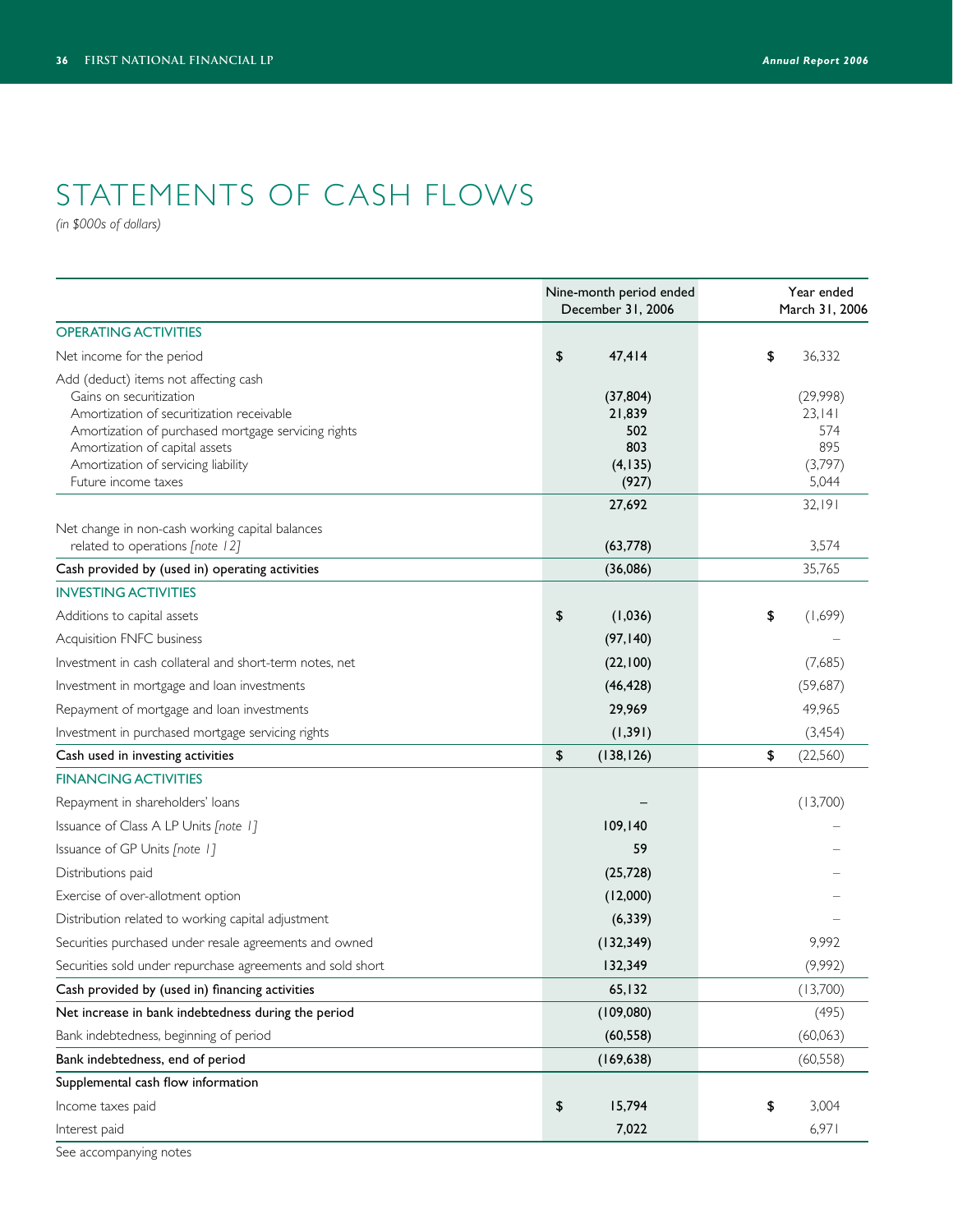# STATEMENTS OF CHANGES IN EQUITY

*(in \$000s of dollars)*

|                                                                                                                                            | Number of<br>Units | Nine-month period ended<br>December 31, 2006 | Year ended<br>March 31, 2006 |  |
|--------------------------------------------------------------------------------------------------------------------------------------------|--------------------|----------------------------------------------|------------------------------|--|
| <b>GP</b> units                                                                                                                            |                    |                                              |                              |  |
| Balance, beginning of period                                                                                                               |                    | \$                                           | \$                           |  |
| Issued upon formation [note 1]                                                                                                             | 59,092             | 59                                           |                              |  |
| Balance, end of period                                                                                                                     | 59,092             | 59                                           |                              |  |
| Class A LP units                                                                                                                           |                    |                                              |                              |  |
| Balance, beginning of period                                                                                                               |                    |                                              |                              |  |
| Issued upon acquisition of FNFC business [note 1]                                                                                          | 10,600,000         | 97,140                                       |                              |  |
| Issued upon exercise of over-allotment option [note 1]                                                                                     | 1,200,000          | 12,000                                       |                              |  |
| Balance, end of period                                                                                                                     | 11,800,000         | 109,140<br>\$                                | \$                           |  |
| Exchangeable Class B LP units                                                                                                              |                    |                                              |                              |  |
| Balance, beginning of period                                                                                                               |                    |                                              |                              |  |
| Transfer of excess of purchase price over net book<br>value to exchangeable Class B LP Units upon<br>acquisition of FNFC business [note 1] | 48,486,316         | (10, 940)                                    |                              |  |
| Repurchased upon exercise of over-allotment<br>option [note 1]                                                                             | (1,200,000)        | (12,000)                                     |                              |  |
| Balance, end of period                                                                                                                     | 47,286,316         | \$<br>(22, 940)                              | \$                           |  |
| Shareholders' equity - predecessor                                                                                                         |                    |                                              |                              |  |
| Balance, beginning of period                                                                                                               | 2                  | 68,318                                       | 31,986                       |  |
| Net income for the period [note 18]                                                                                                        |                    | 7,266                                        | 36,332                       |  |
| Distribution related to working capital adjustment                                                                                         |                    | (6, 339)                                     |                              |  |
| Paid to FNFC on acquisition of FNFC business [note 18]                                                                                     |                    | (97, 140)                                    |                              |  |
| Future income tax liabilities applicable to predecessor<br>not assumed by the partnership on acquisition [note 1]                          |                    | 16,955                                       |                              |  |
| Transfer of excess of purchase price over net book<br>value to exchangeable Class B LP Units upon<br>acquisition of FNFC business [note 1] | (2)                | 10,940                                       |                              |  |
| Balance, end of period                                                                                                                     |                    | \$                                           | \$<br>68,318                 |  |
| Retained earnings                                                                                                                          |                    |                                              |                              |  |
| Balance, beginning of period                                                                                                               |                    |                                              |                              |  |
| Net income for the period $[note 18]$                                                                                                      |                    | 40,148                                       |                              |  |
| Less distributions declared                                                                                                                |                    | (30, 406)                                    |                              |  |
| Balance, end of period                                                                                                                     |                    | 9,742<br>\$                                  | \$                           |  |
| Equity                                                                                                                                     |                    | \$<br>96,001                                 | \$<br>68,318                 |  |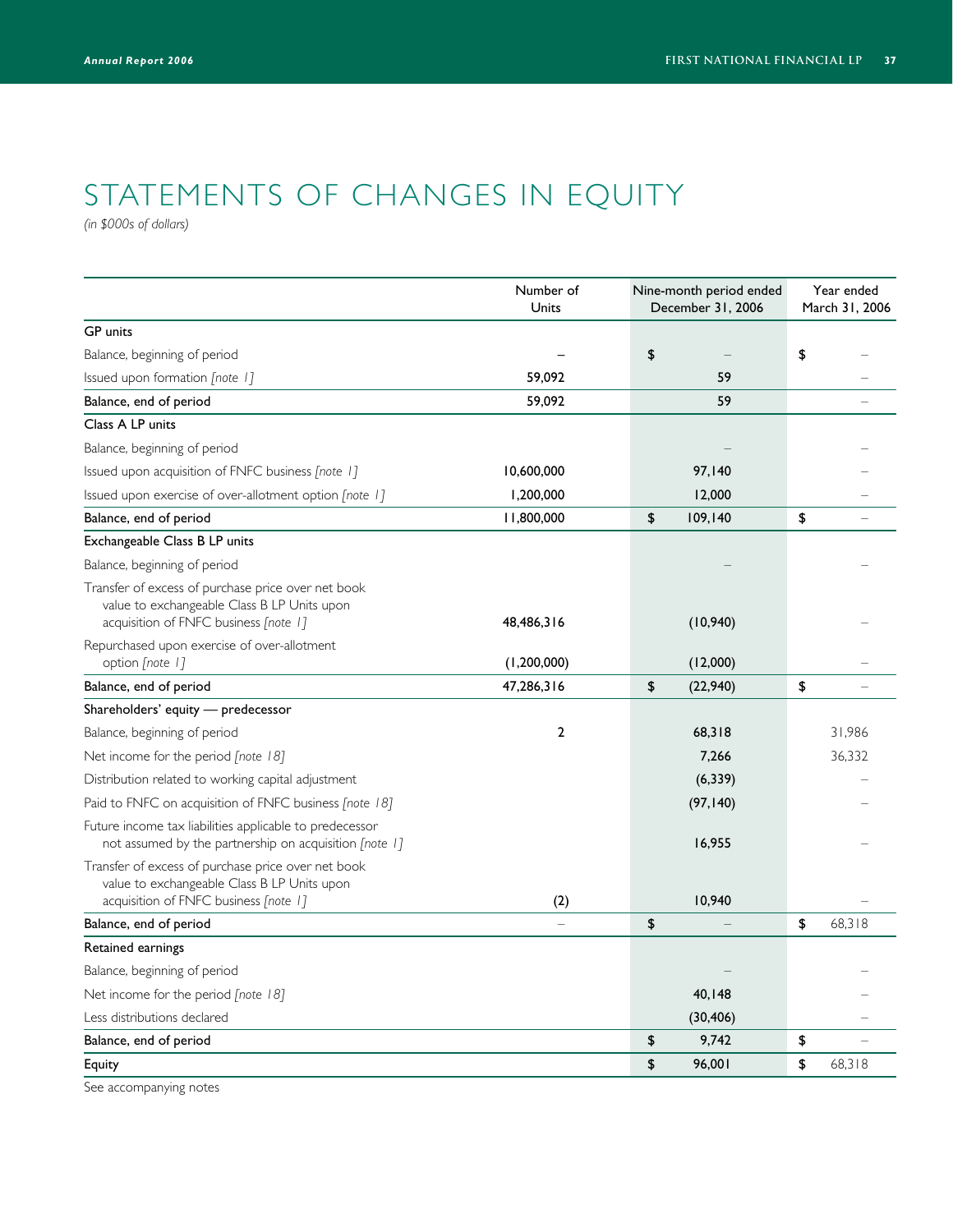# NOTES TO FINANCIAL STATEMENTS

*(December 31, 2006, in \$000s of dollars)*

## 1. General Organization And Business Of First National Financial LP

First National Financial LP [the "Company" or "FNLP"], a limited partnership established under the laws of Ontario, is a Canadian-based originator, underwriter and servicer of predominantly prime single-family residential and multi-unit residential and commercial mortgages.

As a Canada Mortgage and Housing Corporation approved lender, the Company is active in the single-family residential and commercial mortgage markets. As at December 31, 2006, the Company had mortgages under administration of \$24,359,481 [March 31, 2006 – \$19,622,960] and cash held in trust of \$287,382 [March 31, 2006 – \$236,392]. Mortgages under administration are serviced for financial institutions such as insurance companies, pension funds, mutual funds, trust companies, credit unions and special purpose entities [including trusts], also referred to as securitization vehicles. As at December 31, 2006, the Company administered 83,098 mortgages [March 31, 2006 – 66,846] for 106 institutional investors [March 31, 2006 – 105] with an average remaining term to maturity of 60 months [March 31, 2006 – 61 months].

First National Financial Income Fund [the "Fund"] owns an indirect interest in FNLP of 19.97% and First National Financial Corporation ["FNFC" or the "predecessor"] holds indirectly the controlling interest of 80.03%. The Fund is an unincorporated, open-ended trust established under the laws of the Province of Ontario on April 19, 2006, pursuant to a Declaration of Trust. The Fund was established to acquire and hold, through a newly constituted whollyowned trust, First National Financial Operating Trust [the "Trust"], investments in the outstanding limited partnership units of FNLP. Pursuant to an underwriting agreement dated June 6, 2006 and an initial public offering dated June 15, 2006 and the exercise of an over-allotment option by the underwriters on July 11, 2006, in aggregate the Fund sold 11,800,000 units of the Fund ["Fund Units", "Units" or "Unit"] at a price of \$10.00 per Unit for proceeds totalling \$118,000. The proceeds of the offering, net of underwriters fees of \$6,360 and other offering costs of \$2,500 were used to partially fund the indirect acquisition [through the Trust] of FNLP by the Fund through the issuance of Class A LP Units by FNLP.

Concurrent with the initial public offering and as part of the acquisition agreement between the Fund, FNLP and FNFC, FNLP purchased all of FNFC's assets and assumed its liabilities, except for income tax liabilities. The consideration for this purchase was:

- the issuance of 48,486,316 Class B exchangeable partnership units;
- an acquisition promissory note of \$97,140, of which \$10,940 has been accounted for as a distribution in FNLP's financial statements; •

• a working capital note of \$6,339, representing the difference between the net assets of FNFC as at March 31, 2006, excluding future income tax liabilities, and the net assets transferred to FNLP as at June 14, 2006. The issuance of this note has also been accounted for as a distribution in FNLP's financial statements.

FNLP is considered to be a continuation of FNFC business following the continuity of interest method of accounting. Under the continuity of interest method of accounting, FNLP's acquisition of the FNFC business is recorded at the net book value of FNFC business assets and liabilities on June 14, 2006 and the equity of FNLP represents the equity of the FNFC business at that date.

Pursuant to the Limited Partnership Agreement between FNLP, the Trust and FNFC dated June 15, 2006, First National Financial GP Corporation, as general partner, has full power and exclusive authority to employ all persons necessary for the conduct of the partnership, to enter into an agreement and to incur any obligation related to the affairs of the partnership and is entitled to full reimbursement of all costs and expenses incurred on behalf of the partnership. As general and administrative costs incurred by First National Financial GP Corporation are on behalf of the partnership, these costs have been reflected in the financial statements of FNLP.

On August 17, 2006, the acquisition promissory note and the working capital note were paid in full.

#### 2. Significant Accounting Policies

#### *Use of estimates*

The preparation of financial statements in conformity with Canadian generally accepted accounting principles requires management to make estimates and assumptions that affect the reported amounts of assets and liabilities, including contingencies, at the date of the financial statements and the reported amounts of revenue and expenses during the reporting period. Actual results may differ from those estimates. Major areas requiring use of estimates by management are the securitization receivable and the fair values of financial assets and liabilities.

#### *Change in fiscal year end*

Upon the reorganization of the Company going public, the shareholders/partners changed the Company's fiscal year end from March 31 to December 31. Consequently, the comparative numbers are as at and for the year ended March 31, 2006.

#### *Revenue recognition*

The Company earns revenue from placement, securitization and servicing activities related to its mortgage business. The majority of originated mortgages are funded either by placement of mortgages with institutional investors or the sale of mortgages to securitization conduits. The Company retains servicing rights on substantially all of the mortgages it originates, providing the Company with servicing fees.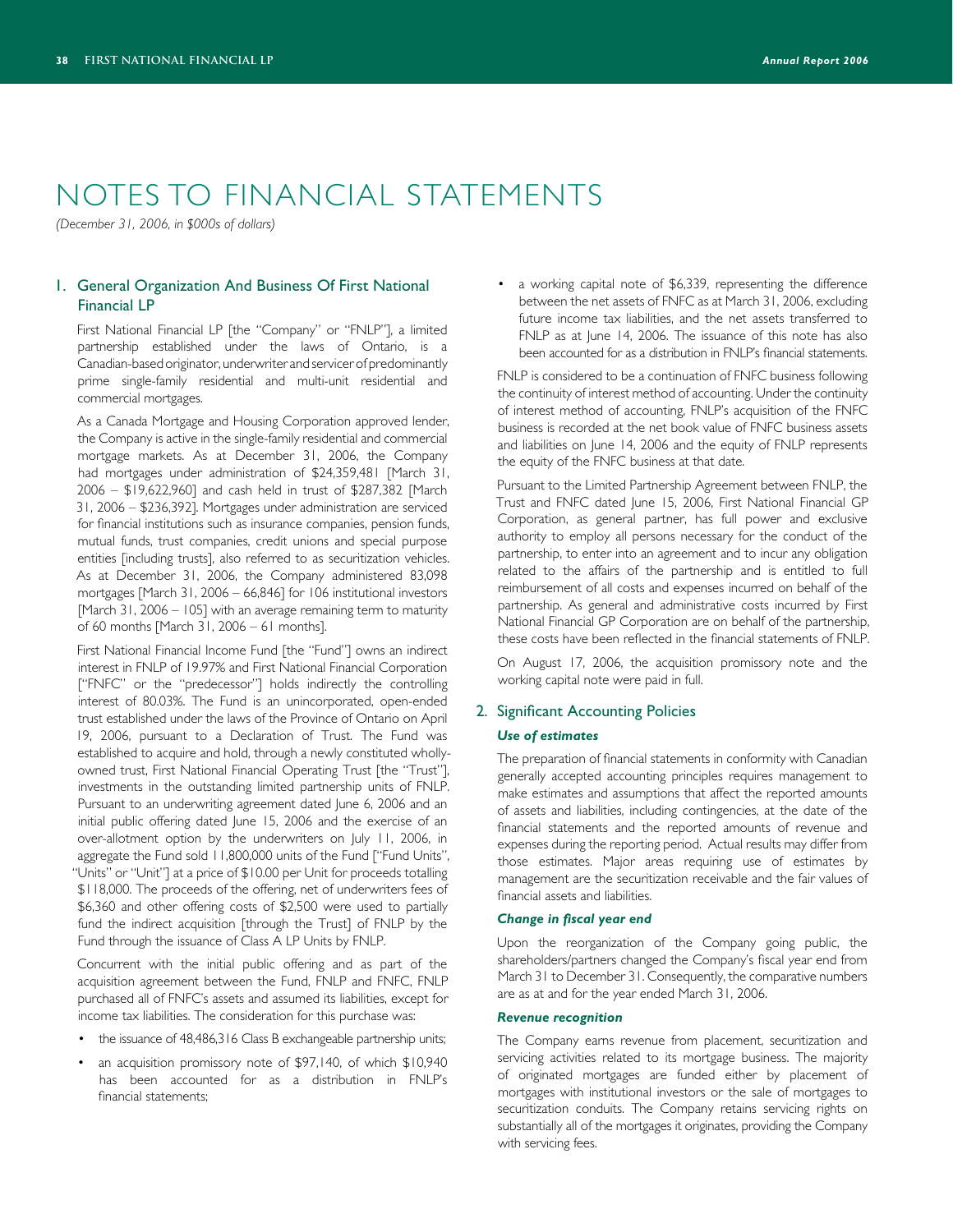Placement fees are earned by the Company for its origination and underwriting activities on a completed transaction basis when the mortgage is with the institutional investor or securitized. Amounts collected in excess of the mortgage principal are recognized as placement fees.

Securitization revenue consists of gain on securitization and residual securitization income. The Company complies with The Canadian Institute of Chartered Accountants' ["CICA"] Accounting Guideline 12, "Transfers of Receivables". Accordingly, gains on securitization are recognized in income at such time as the Company transfers mortgages to securitization vehicles and surrenders control whereby the transferred assets have been isolated presumptively beyond the reach of the Company and its creditors, even in bankruptcy or other receivership. When the Company securitizes mortgages, it generally retains a residual interest, presented in the balance sheet as securitization receivable, and the rights and obligations associated with servicing the mortgages. The measurement of gains or losses recognized on the sale of mortgages depends in part on the previous carrying amount of the transferred mortgages, as allocated between the assets sold and the interests that are retained by the Company as the seller, based on the relative fair value of the assets and the retained interest at the date of transfer. To obtain fair values, quoted market prices are used where available. Since quoted prices are generally not available for retained interests, the Company estimates fair value based on the net present value of future expected cash flows, calculated using management's best estimates of key assumptions related to expected credit loss experience, prepayment rates and discount rates commensurate with the risks involved.

Residual securitization income represents the difference between the actual cash flows received on securitized mortgages and the assumed cash flows, recognized in income as received. Further, subsequent to securitization, the fair value of retained interests is measured quarterly and compared to the securitization receivable at the balance sheet date. Should the securitization receivable exceed the fair value of the retained interests determined by reference to underlying remaining expected cash flows, an impairment charge is included in residual securitization income to reduce the carrying value of the securitization receivable.

The Company services substantially all of the mortgages that it originates whether the mortgage is placed with institutional investors or transferred to a securitization vehicle. In addition, mortgages are serviced on behalf of third-party institutional investors and securitization structures. Servicing revenue is recognized in income on an accrual basis and is collected on a monthly basis from institutional investors. For securitized mortgages, the Company retains the rights and obligations to service mortgages and records a liability for future servicing and a reduction of gain on securitization at the time of transfer. Servicing income related to securitized mortgages is accreted to income over the life of the servicing obligation and included in residual securitization income. Interest income earned by the Company related to servicing activities is classified as mortgage servicing income.

In addition to the foregoing sources of revenue, the Company earns interest income which is recorded on an accrual basis from its interest bearing assets including securitization receivable, mortgage and loan investments and mortgages accumulated for sale. Prior to placement or transfer, funded mortgages are presented in the balance sheet as mortgages accumulated for sale which are typically held for a period of less than 180 days and are carried at cost.

### *Brokerage fees*

Brokerage fees incurred to originate mortgages are deferred and amortized to income over the term of the underlying mortgage. Upon placement or securitization of the related mortgages, brokerage fees are recorded as an expense.

#### *Mortgage and loan investments*

Mortgage and loan investments are carried at outstanding principal balances adjusted for unamortized premiums or discounts and are net of specific provisions for credit losses, if any.

Mortgage and loan investments are recognized as being impaired when the Company is no longer reasonably assured of the timely collection of the full amount of principal and interest. An allowance for loan losses is established only for mortgages and loans that are known to be uncollectible.

#### *Mortgages accumulated for sale*

Mortgages accumulated for sale are mortgages funded on behalf of the Company's investors. These mortgages are carried at cost and held for terms of less than 90 days.

#### *Purchased mortgage servicing rights*

The Company purchases the rights to service mortgages from third parties. Purchased mortgage servicing rights are initially recorded at cost and charged to income over the life of the underlying mortgage servicing obligation. The fair value of such rights is determined on a periodic basis to assess the continued recoverability of the unamortized cost in relation to estimated future cash flows associated with the underlying serviced assets. Any loss arising from an excess of the unamortized cost over the fair value is immediately recorded as a charge to income.

#### *Other financial instruments*

To meet the criteria for hedge accounting, a financial instrument must be effective at reducing the risk associated with the exposure being hedged, and must be designated at the inception of the instrument. Accordingly, changes in the market value of the instrument must substantially offset the changes in the market value of the underlying hedged item, both at inception of the hedge and throughout the hedge period. If the hedging relationship is found to no longer be effective, the derivative is reclassified as a trading item and is marked to market. Upon reclassification to trading, any gain or loss associated with the derivative would be amortized over the remaining term of the hedged instrument.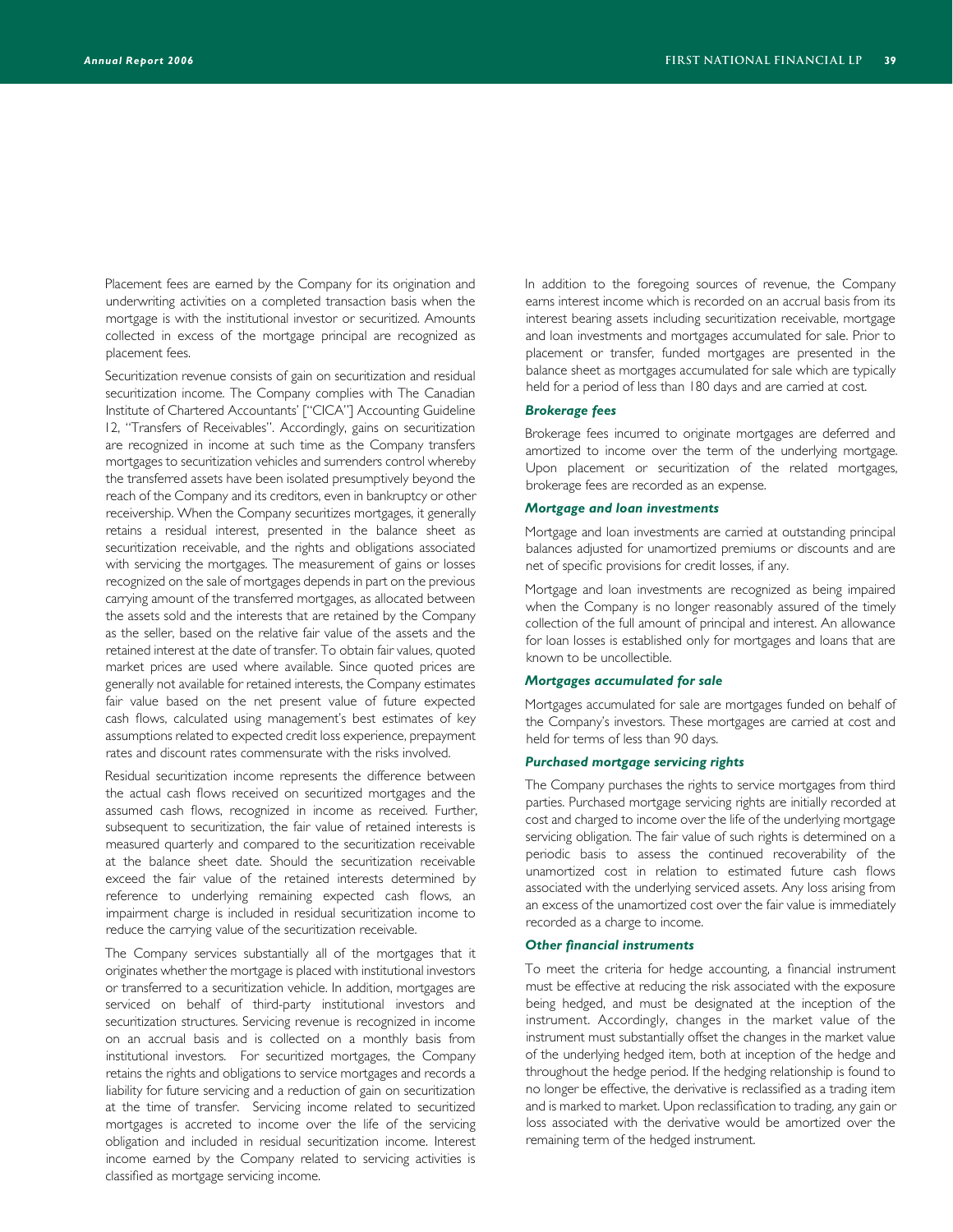When applying hedge accounting the Company complies with Accounting Guideline 13 ["AcG 13"], "Hedging Relationships", as issued and amended by the CICA. AcG 13 addresses the identification, designation, documentation and effectiveness of hedging relationships for the purpose of applying hedge accounting. AcG-13 establishes certain conditions for applying hedge accounting and the discontinuance of hedge accounting. The Emerging Issues Committee abstract [EIC] 128, "Accounting for Trading, Speculative or Non-Hedging Derivative Financial Instruments", requires that any derivative financial instrument not designated within an AcG-13-compliant hedging relationship be measured at fair value with changes in fair value recorded in current income. The Company applies hedge accounting for its hedging related to commercial mortgage securitization.

#### *Bonds sold short and bonds purchased under resale agreements*

Bonds sold short consist of the short sale of a bond. Bonds purchased under resale agreements consist of the purchase of a bond with the commitment by the Company to resell the bond to the original seller at a specified price. The Company uses combinations of bonds sold short and bonds purchased under resale agreements to create synthetic forward interest rate contracts that it uses to hedge the mortgage commitments and on balance sheet mortgages of the Company. Accordingly bonds sold short are carried at the proceeds from sale plus accrued interest less accrued coupon. The accrued coupon on bonds sold short is recorded as interest expense. Bonds purchased under resale agreements are carried at cost plus accrued interest, which approximates market value. The difference between the cost of the purchase and the predetermined proceeds to be received on a resale agreement is recorded over the term of the hedged mortgages as an offset to interest expense. Transactions are recorded on a settlement date basis.

#### *Bonds owned and bonds sold under repurchase agreements*

The Company purchases bonds and enters into bond repurchase agreements to close out hedging positions when mortgages are sold to special purpose entities or securitization vehicles.

These transactions are accounted for in a similar manner as the transactions described for bonds sold short and bonds purchased under resale agreements.

#### *Income taxes*

These financial statements are those of the partnership and do not reflect the assets, liabilities, revenues and expenses of its partners. FNLP is a partnership carrying on business in Canada, and consequently, is not directly subject to federal or provincial income taxes. The income or loss for income tax purposes of the partnership is required to be allocated to FNLP's partners. Accordingly, the tax provision recorded represents income taxes accrued on earnings while FNFC operated the Company's business from April 1, 2006 to June 14, 2006.

#### *Cash and cash equivalents*

Cash and cash equivalents consist of cash balances with banks and bank indebtedness.

#### *Capital assets*

Capital assets are recorded at cost, less accumulated amortization, at the following annual rates and bases:

Computer equipment 30% declining balance Office equipment 20% declining balance

Leasehold improvements straight-line over the term of the lease Computer software 30% declining balance except for computer licence, which is straightline over 10 years

#### *Variable interest entities*

The partnership adopted CICA Accounting Guideline 15 ["AcG-15"], "Consolidation of Variable Interest Entities" in the current year. AcG-15 provides a framework for identifying a variable interest entity ["VIE"] and requires a primary beneficiary to consolidate a VIE. A primary beneficiary is the enterprise that absorbs the majority of the VIE's expected losses or receives a majority of the VIE's residual returns, or both. The Company has interests in VIEs that are not consolidated because the Company is not considered the primary beneficiary.

#### *Future changes: financial instruments, hedges and comprehensive income*

The CICA has issued three new accounting standards - "Financial Instruments — Recognition and Measurement", "Hedges" and "Comprehensive Income". These standards are effective for the Company beginning with the first quarter of fiscal 2007. The principal impacts of the standards are detailed below:

Comprehensive income will be a new component of equity and a new statement entitled statement of comprehensive income will be added to the Company's primary financial statements.

Financial assets and liabilities will be required to be classified as available for sale, held to maturity, trading or loans and receivables. Such classification may affect their carrying value and timing of recognition of unrecognized gains and losses.

For fair value hedges, where the Company is hedging changes in the fair value of assets and liabilities or firm commitments, the change in the value of derivatives and hedged items will be recorded through income.

#### 3. Securitization

The Company securitizes residential and commercial mortgage loans. In all of those securitizations, the Company retains servicing responsibilities and subordinate interests. In approximately 26% [March 31, 2006 – 46%] of current-period securitizations, the Company securitized fixed-term mortgage loans through the NHA-MBS program and with institutional investors and received a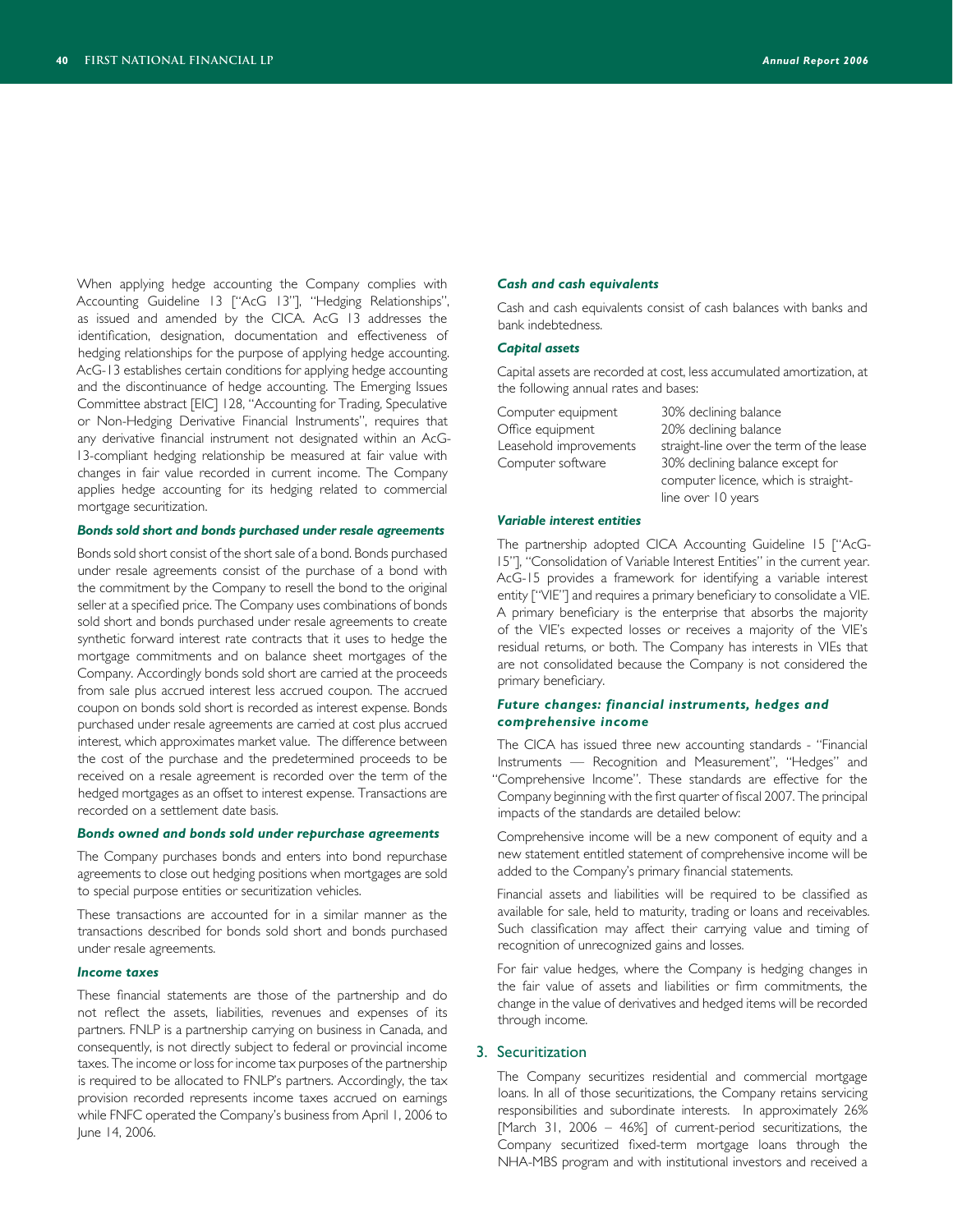fixed servicing fee for its servicing responsibilities. The remaining 74% [March 31, 2006 – 54%] of those securitizations consisted of sales of fixed and floating rate mortgages to special purpose entities. In these cases, the Company does not receive an explicit servicing fee; instead, the Company receives subordinated interests consisting of rights to future cash flows arising after the investors in the special purpose entities have received the return for which they contracted, and provides credit enhancement to the special purpose entity in the form of cash collateral accounts and short-term notes. The investors and the special purpose entities have no recourse to the Company's other assets for failure of debtors to pay when due. The Company's retained interests are subject to credit, prepayment and interest rate risks on the transferred receivables.

During the nine-month period ended December 31, 2006, the Company securitized \$2,152,161 [year ended March 31, 2006 – \$1,892,484] of mortgage loans to special purpose entities, recognizing gains on securitization of \$37,379 [year ended March 31, 2006 – \$27,940]. The Company also recognized gains on securitization of \$425 [year ended March 31, 2006 – \$2,058], in addition to placement fees, from the placement with institutional investors of \$762,534 mortgage loans during the period [year ended March 31, 2006 – \$1,167,232].

The liability for implicit servicing on securitization was \$15,038 as at December 31, 2006 [March 31, 2006 – \$11,315]. In the absence of quoted market rates for servicing securitized assets, management has estimated, based on industry expertise, that the fair market value of this liability approximates its carrying value. Amortization of the servicing liability during the period ended December 31, 2006 amounted to  $$4,135$  [year ended March 31, 2006 – \$3,797] and is included in residual securitization income.

As part of the securitization activities the Company is required to provide cash collateral and invest in subordinate short-term notes for credit enhancement purposes as required by the rating agency. Credit exposure to securitized mortgages is limited to the securitization receivable, cash collateral and amounts invested in the notes. The securitization receivable is paid to the Company by the special purpose entity over the term of the mortgages, as monthly net spread income. The full amount of the cash collateral and the notes held by the securitization trusts, and accrued interest thereon, is also recorded as a receivable and the Company anticipates full recovery of these amounts. As at December 31, 2006, the cash collateral was \$37,726 [March 31, 2006 – \$20,698] and the subordinate short-term notes were \$7,763 [March 31, 2006 – \$2,691].

The key weighted average assumptions used in determining the securitization gains were as follows:

|                 |   | December 31,<br>2006 |   | March 31,<br>2006 |  |  |
|-----------------|---|----------------------|---|-------------------|--|--|
| Prepayment rate | % | 12. I                | ℅ | 12.0              |  |  |
| Discount rate   |   | 6.8                  |   | 6.8               |  |  |

There was no credit loss assumption used for insured mortgages as no loss is expected. For uninsured mortgages, the expected weighted average credit loss assumption used was 0.33% [March 31, 2006 – 0.32%].

Cash flows received from securitization vehicles for the nine-month period ended December 31, 2006 and the year ended March 31, 2006 are as follows:

|                                       | Nine-month period ended<br>December 31, 2006 | Year ended<br>March 31, 2006 |
|---------------------------------------|----------------------------------------------|------------------------------|
| Proceeds from new securitizations     | 2.887.222                                    | 3.043.980                    |
| Receipts on securitization receivable | 24.591                                       | 30.699                       |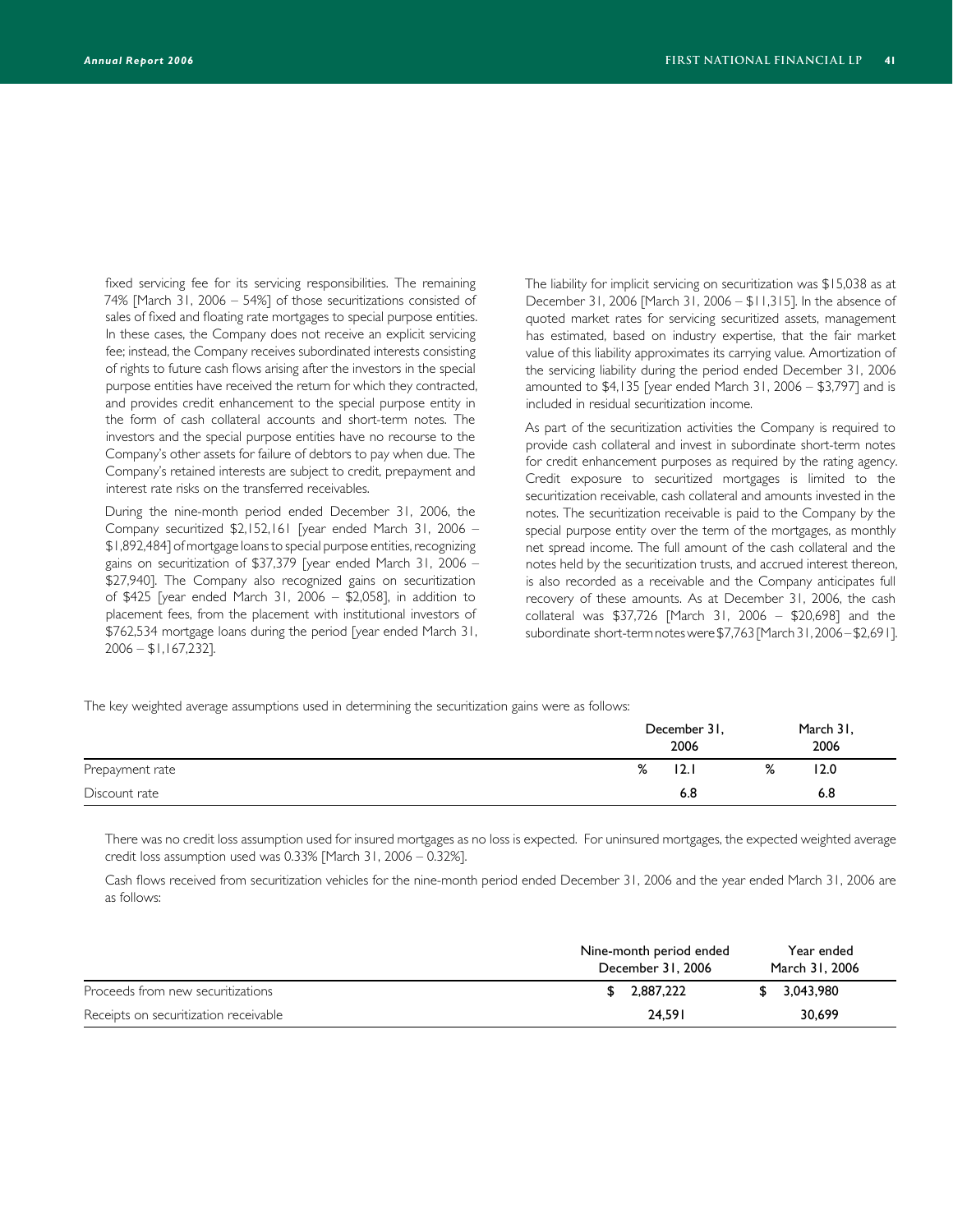The Company uses various assumptions to value the securitization receivable [excluding cash collateral and subordinate short-term notes held by the securitization trusts], which are set out below in the table, including the rate of unscheduled prepayments. Accordingly, the securitization receivable is subject to measurement uncertainty. The effect of variations between actual experience and assumptions will be recorded in future statements of income. Key economic weighted average assumptions and the sensitivity of the current carrying value of residual cash flows to immediate 10% and 20% adverse changes in those assumptions are as follows:

|                                                                                                                                        |                                | December 31, 2006                   |                                   |                                |  |  |
|----------------------------------------------------------------------------------------------------------------------------------------|--------------------------------|-------------------------------------|-----------------------------------|--------------------------------|--|--|
|                                                                                                                                        |                                | Commercial mortgage loans           |                                   | Residential mortgage loans     |  |  |
|                                                                                                                                        | Fixed rate                     | Adjustable                          | Fixed rate                        | Adjustable                     |  |  |
| Carrying value of retained interests                                                                                                   | \$18,628                       | \$2,550                             | \$23,110                          | \$33,661                       |  |  |
| Average life [in months] [1]                                                                                                           | 38                             | 4                                   | 35                                | 34                             |  |  |
| Prepayment speed assumption [annual rate]<br>Impact on fair value of 10% adverse change<br>Impact on fair value of 20% adverse change  | 0.9%<br> 4<br>\$<br>27<br>\$   | 31.7%<br>82<br>\$<br>161            | 12.6%<br>644<br>\$<br>1,266<br>\$ | 16.5%<br>896<br>\$<br>1,759    |  |  |
| Residual cash flows discount rate [annual]<br>Impact on fair value of 10% adverse change<br>Impact on fair value of 20% adverse change | 6.0%<br>282<br>\$<br>556<br>\$ | 8.0%<br>$\overline{19}$<br>37<br>\$ | 7.0%<br>275<br>\$<br>\$<br>545    | 7.0%<br>360<br>\$<br>713<br>\$ |  |  |
| Expected credit losses<br>Impact on fair value of 10% adverse change<br>Impact on fair value of 20% adverse change                     | 0.07%<br>107<br>\$<br>214      | 0.07%<br>$\overline{13}$<br>S<br>26 | 0.24%<br>366<br>\$<br>732<br>\$   | 0.05%<br>\$<br>$\perp$<br>221  |  |  |

|                                            | March 31, 2006 |                           |             |                            |  |
|--------------------------------------------|----------------|---------------------------|-------------|----------------------------|--|
|                                            |                | Commercial mortgage loans |             | Residential mortgage loans |  |
|                                            | Fixed rate     | Adjustable                | Fixed rate  | Adjustable                 |  |
| Carrying value of retained interests       | \$16,041       | 3.574<br>SF.              | 4.298<br>\$ | \$30.213                   |  |
| Average life [in months] [1]               | 40             | 16                        | 36          | 33                         |  |
| Prepayment speed assumption [annual rate]  | 0.04%          | 34.5%                     | 12.6%       | 16%                        |  |
| Impact on fair value of 10% adverse change | 3<br>S         | 192                       | 75          | 733                        |  |
| Impact on fair value of 20% adverse change | S.<br>6        | 369                       | 138<br>\$   | 1,439<br>\$.               |  |
| Residual cash flows discount rate [annual] | 6.88%          | 8.2%                      | 7.2%        | 8.2%                       |  |
| Impact on fair value of 10% adverse change | 249            | 30                        | 48<br>\$    | 384                        |  |
| Impact on fair value of 20% adverse change | 493            | 59                        | \$<br>95    | 760                        |  |
| Expected credit losses                     | 0.05%          | 0.06%                     | 0.3%        | 0.04%                      |  |
| Impact on fair value of 10% adverse change | 58             | 15                        | 83<br>\$    | 71                         |  |
| Impact on fair value of 20% adverse change | I I 5          | 30                        | 166<br>\$   | 143                        |  |

(1) The weighted average life of prepayable assets in periods [for example, months or years] can be calculated by multiplying the principal collections expected in each future period by the number of periods until that future period, summing those products, and dividing the sum by the initial principal balance.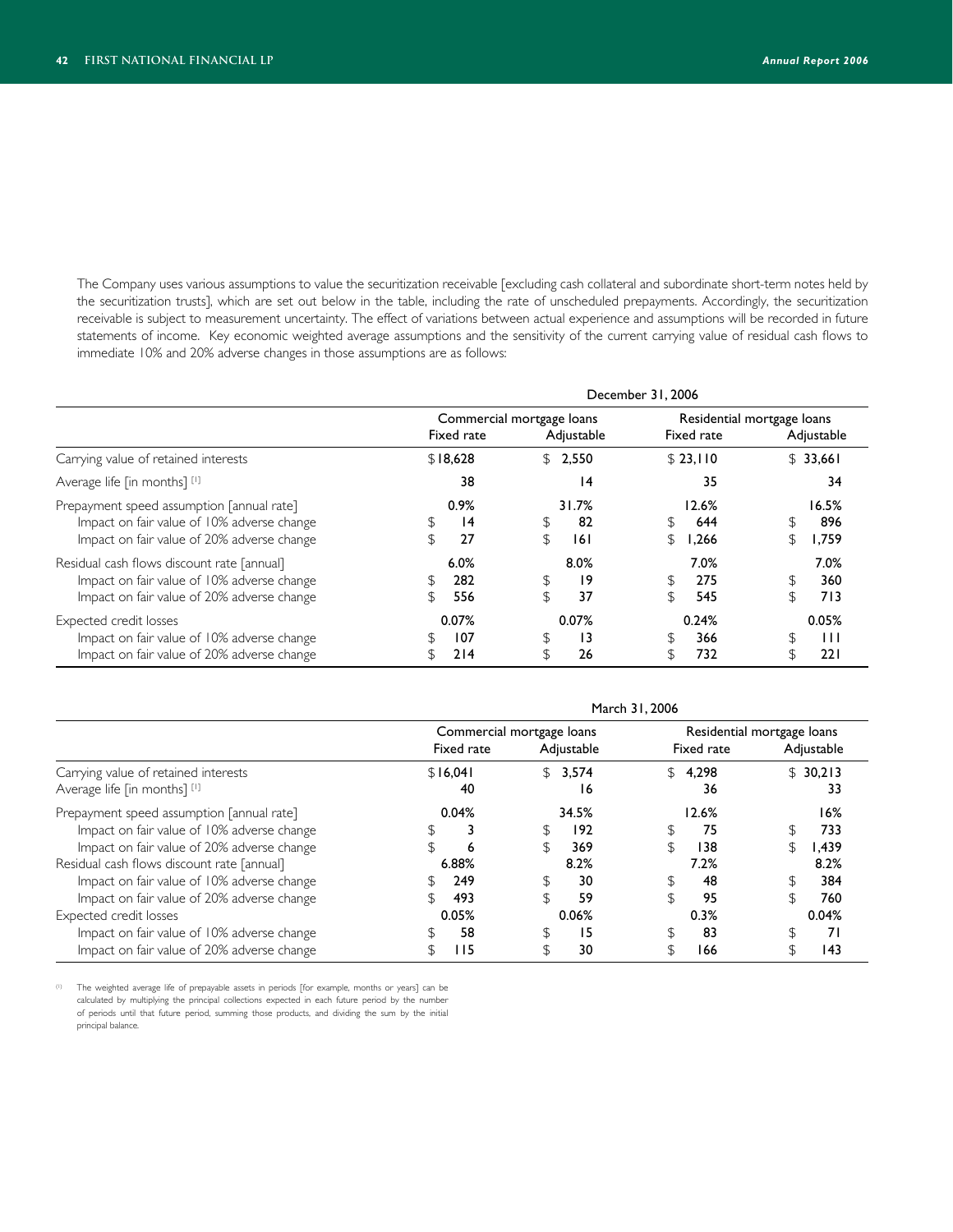These sensitivities are hypothetical and should be used with caution. As the figures indicate, changes in carrying value based on a 10% or 20% variation in assumptions generally cannot be extrapolated because the relationship of the change in assumption to the change in fair value may not be linear. Also, in this table, the effect of a variation in a particular assumption on the fair value of the retained interest is calculated without changing any other assumption; in reality, changes in one factor may result in changes in another [for example, increases in market interest rates may result in lower prepayments and increased credit losses], which might magnify or counteract the sensitivities.

The Company estimates that the expected cash flows of the securitization receivable will be as follows:

| 2007       | \$<br>25,738 |
|------------|--------------|
| 2008       | 21,381       |
| 2009       | 18,753       |
| 2010       | 8,172        |
| 2011       | 3,017        |
| Thereafter | 888          |
|            | \$<br>77,949 |

Mortgages under administration are serviced as follows:

|                         | December 31, 2006 |            |  | March 31, 2006 |
|-------------------------|-------------------|------------|--|----------------|
| Institutional investors |                   | 15,116,636 |  | 12,206,363     |
| Securitization vehicles |                   | 5,309,532  |  | 4.459.951      |
| CMBS conduits           |                   | 3,933,313  |  | 2,956,646      |
|                         |                   | 24.359.481 |  | 19.622.960     |

The Company's exposure to credit losses is limited to mortgages under administration totalling \$1,026,876 [March 31, 2006 – \$518,029]. The Company incurred actual credit losses, net of recoveries, of \$185 during the nine-month period ended December 31, 2006 [year ended March 31, 2006 – \$265].

#### 4. Mortgage And Loan Investments

As at December 31, 2006, mortgage and loan investments consist primarily of commercial first and second mortgages held for various terms up to 19 years. Due to the short-term, floating rate and bridging nature of most of these mortgages, management believes that fair value approximates carrying value.

The contractual repricing on the table below is based on the earlier of contractual repricing or maturity dates.

|             | December 31, 2006 |    |                          |  |                          |    |              |            |        |            | March 31, 2006 |
|-------------|-------------------|----|--------------------------|--|--------------------------|----|--------------|------------|--------|------------|----------------|
|             | Within I year     |    | Over 1 to 3 years        |  | Over 3 to 5 years        |    | Over 5 years | Book value |        | Book value |                |
| Residential | 3,417             | \$ | $\overline{\phantom{m}}$ |  | $\overline{\phantom{m}}$ | £. | 14           | S.         | 3.431  | \$         | 4,951          |
| Commercial  | 46,823            |    | 2.183                    |  | 172                      |    | 621          |            | 49.799 |            | 31,820         |
|             | 50,240            |    | 2.183                    |  | 172                      |    | 635          |            | 53,230 | S          | 36,771         |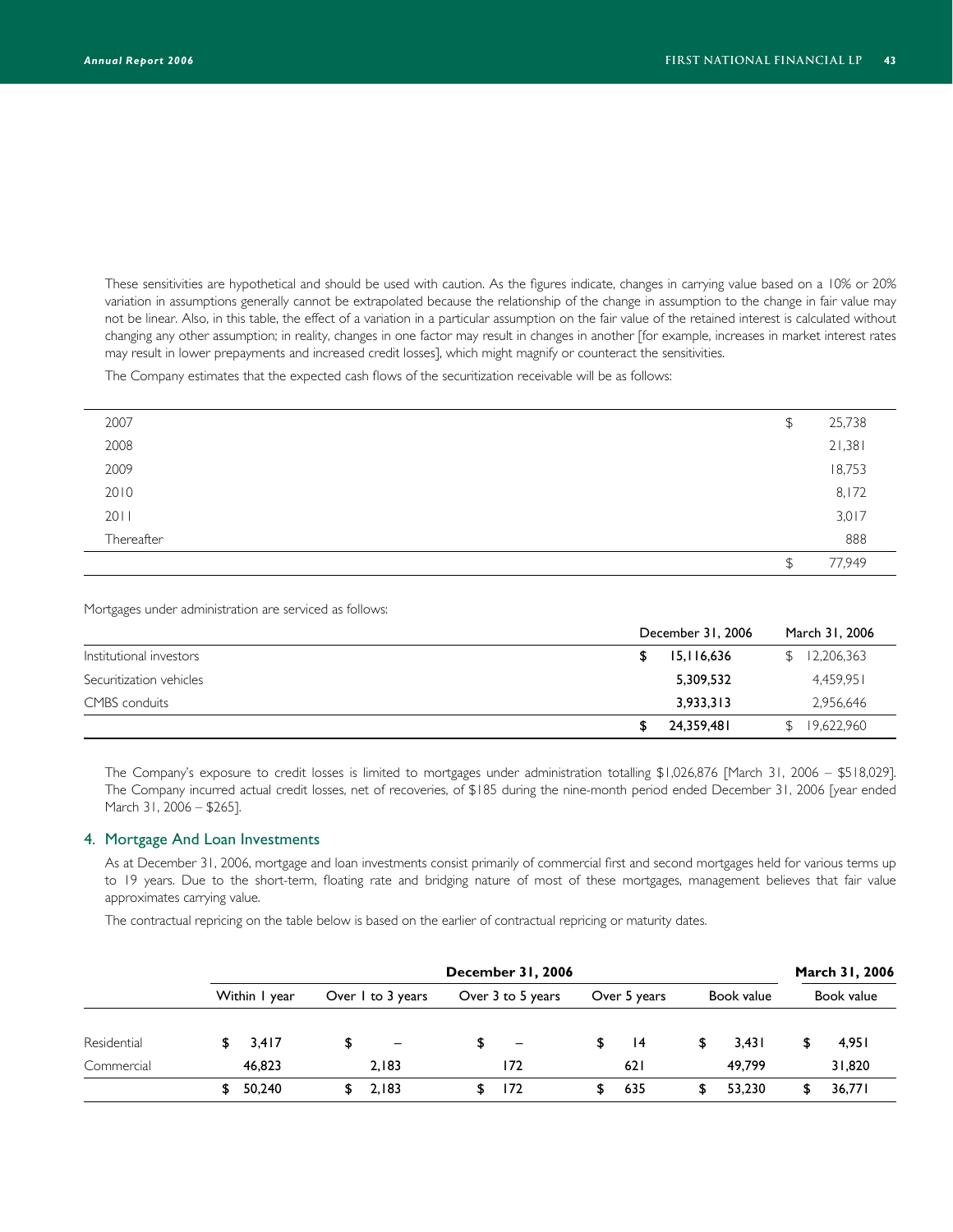The Company has not experienced any credit losses or impairment on these items in the nine-month period ended December 31, 2006 or in the year ended March 31, 2006.

The maturity profile of mortgage and loan investments is as follows:

| 2007       | \$ | 46,512 |  |
|------------|----|--------|--|
| 2008       |    | 5,575  |  |
| 2009       |    | 336    |  |
| 2010       |    |        |  |
| 2011       |    | 172    |  |
| Thereafter |    | 635    |  |
|            | ъ  | 53,230 |  |

#### 5. Purchased Mortgage Servicing Rights

As at period end, the balance consists of the following components:

|                                                              |    | December 31, 2006 |    |                                              |    |         |  |         | <b>March 31, 2006</b> |                          |  |                |
|--------------------------------------------------------------|----|-------------------|----|----------------------------------------------|----|---------|--|---------|-----------------------|--------------------------|--|----------------|
|                                                              |    | Cost              |    | Accumulated amortization Net Book Value Cost |    |         |  |         |                       | Accumulated amortization |  | Net Book Value |
| Third-party commercial<br>mortgage servicing rights \$ 3,614 |    |                   | s. | l,445                                        |    | \$2.169 |  | \$3.614 | S.                    | 1,157                    |  | 2,457          |
| CMBS primary and master<br>servicing rights                  |    | 5.492             |    | 394                                          |    | 5.098   |  | 4.101   |                       | 180                      |  | 3,921          |
|                                                              | S. | 9,106             |    | 1,839                                        | S. | 7.267   |  | \$7,715 | S                     | 1.337                    |  | 6,378          |

During the nine-month period ended December 31, 2006, the Company purchased servicing rights valued at \$1,391 [year ended March 31, 2006 – \$3,454]. Amortization charged to income for the nine-month period ended December 31, 2006 was \$502 [year ended March 31, 2006 – \$574].

During the nine-month period ended December 31, 2006 and the year ended March 31, 2006, management determined that the estimated fair market value of this asset at any time was not less than the Company's unamortized cost; accordingly, no write downs were recorded during the periods.

#### 6. Capital Assets

Capital assets consist of the following:

|                        |         | December 31, 2006<br>Accumulated amortization Net Book Value<br>S. |       |    |         |    |       | March 31, 2006           |                |
|------------------------|---------|--------------------------------------------------------------------|-------|----|---------|----|-------|--------------------------|----------------|
|                        | Cost    |                                                                    |       |    |         |    | Cost  | Accumulated amortization | Net Book Value |
| Computer equipment     | \$2,790 | S                                                                  | 1,453 | S  | 1.337   |    | 2,740 | 1,530                    | \$<br>1,210    |
| Office equipment       | 2.392   |                                                                    | 1,272 |    | I, I 20 |    | 2,048 | 1.105                    | 943            |
| Leasehold improvements | 1.293   |                                                                    | 721   |    | 572     |    | 1,166 | 542                      | 624            |
| Computer software      | I.I98   |                                                                    | 513   |    | 685     |    | 1.082 | 378                      | 704            |
|                        | \$7,673 | S.                                                                 | 3.959 | \$ | 3.714   | S. | 7,036 | 3.555                    | \$<br>3,481    |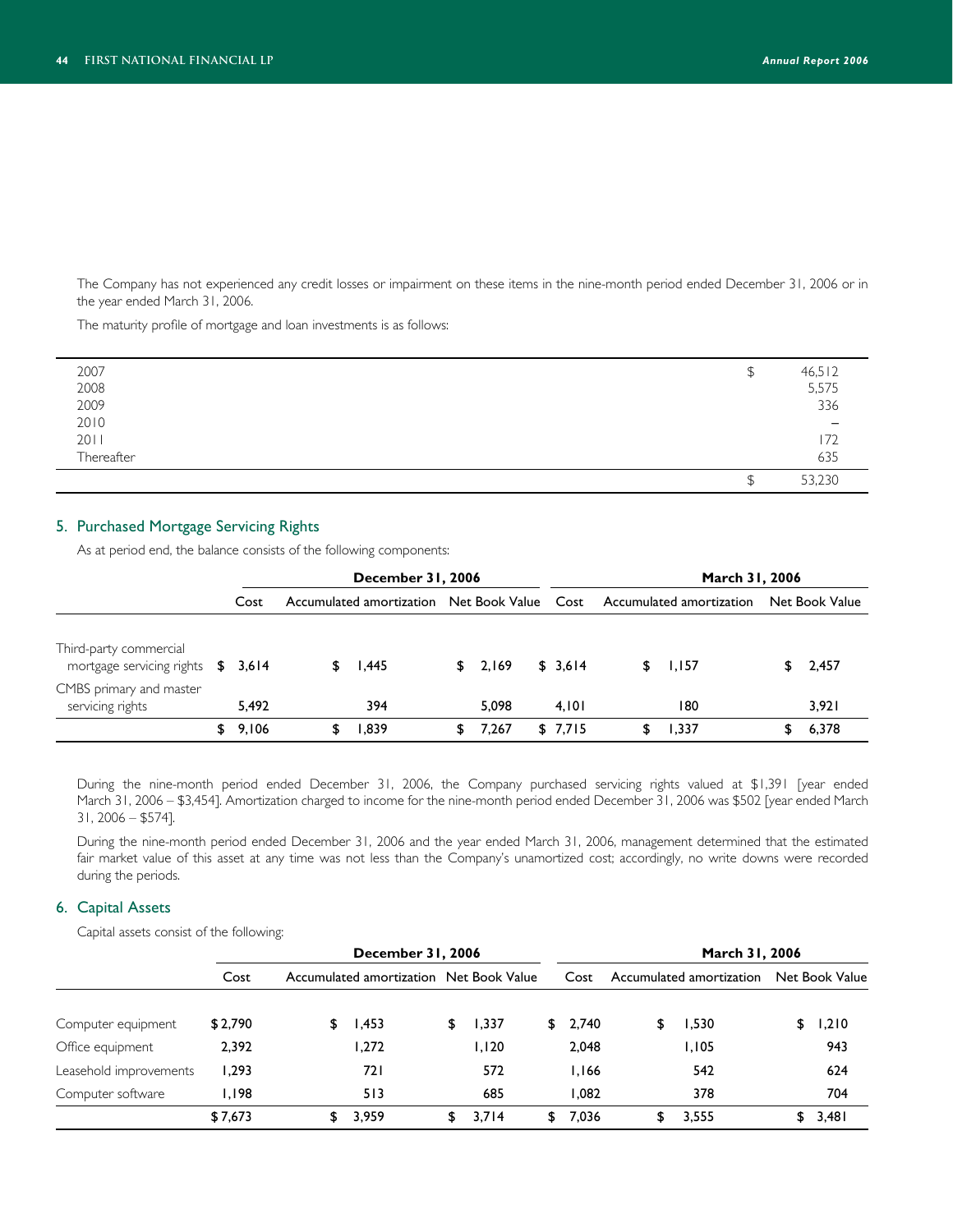### 7. Bank Indebtedness

Bank indebtedness includes a one year revolving line of credit of \$200,000 [March 31, 2006 – \$150,000], of which \$163,900 [March 31, 2006 – \$56,100] was drawn at December 31, 2006 and against which the following have been pledged as collateral:

- a) a general security agreement over all assets, other than real property, of the Company; and
- b) a general assignment of all mortgages owned by the Company.

The revolving line of credit bears variable rate interest based on prime or bankers' acceptance rates.

#### 8. Swap Contracts

Swaps are over-the-counter contracts in which two counterparties exchange a series of cash flows based on agreed upon rates to a notional amount. The Company uses interest rate swaps to manage interest rate exposure relating to variability of interest earned on Commercial Mortgage Backed Securities ["CMBS"] payments held in trust as the master servicer. The swap agreements that the Company entered into are interest rate swaps where two counterparties exchange a series of payments based on different interest rates applied to a notional amount in a single currency.

The following table presents the notional amounts and fair value of swap contracts as at December 31, 2006 and March 31, 2006 by remaining term to maturity:

|                              | December 31, 2006        |          |            |  |  |  |  |  |
|------------------------------|--------------------------|----------|------------|--|--|--|--|--|
|                              | 3 to 5 years             | >5 years | Fair value |  |  |  |  |  |
| Interest rate swap contracts | $\overline{\phantom{a}}$ | \$5.665  | 5.665      |  |  |  |  |  |
|                              |                          |          |            |  |  |  |  |  |

|                              |                          | March 31, 2006 |                       |            |  |  |  |  |  |
|------------------------------|--------------------------|----------------|-----------------------|------------|--|--|--|--|--|
|                              | 3 to 5 years             | >5 years       | Total notional amount | Fair value |  |  |  |  |  |
| Interest rate swap contracts | $\overline{\phantom{m}}$ | 4.056          | 4,056                 | (42,       |  |  |  |  |  |

## 9. Income Taxes

Reconciliation of income taxes consists of the following:

|                                                                                                                          | Nine-month period ended<br>December 31, 2006 | Year ended<br>March 31, 2006 |  |  |
|--------------------------------------------------------------------------------------------------------------------------|----------------------------------------------|------------------------------|--|--|
| Income before income taxes [while a taxable entity]                                                                      | 10,578<br>\$                                 | 56,326                       |  |  |
| Statutory income tax rate                                                                                                | 35.64%                                       | 35.87%                       |  |  |
| Income taxes at statutory rate                                                                                           | 3.770                                        | 20,204                       |  |  |
| Increase (decrease) resulting from<br>Effect of future tax rate changes<br>Other non-deductible amounts for tax purposes | (477)<br>19                                  | (322)<br>l 12                |  |  |
|                                                                                                                          | 3.312                                        | 19.994                       |  |  |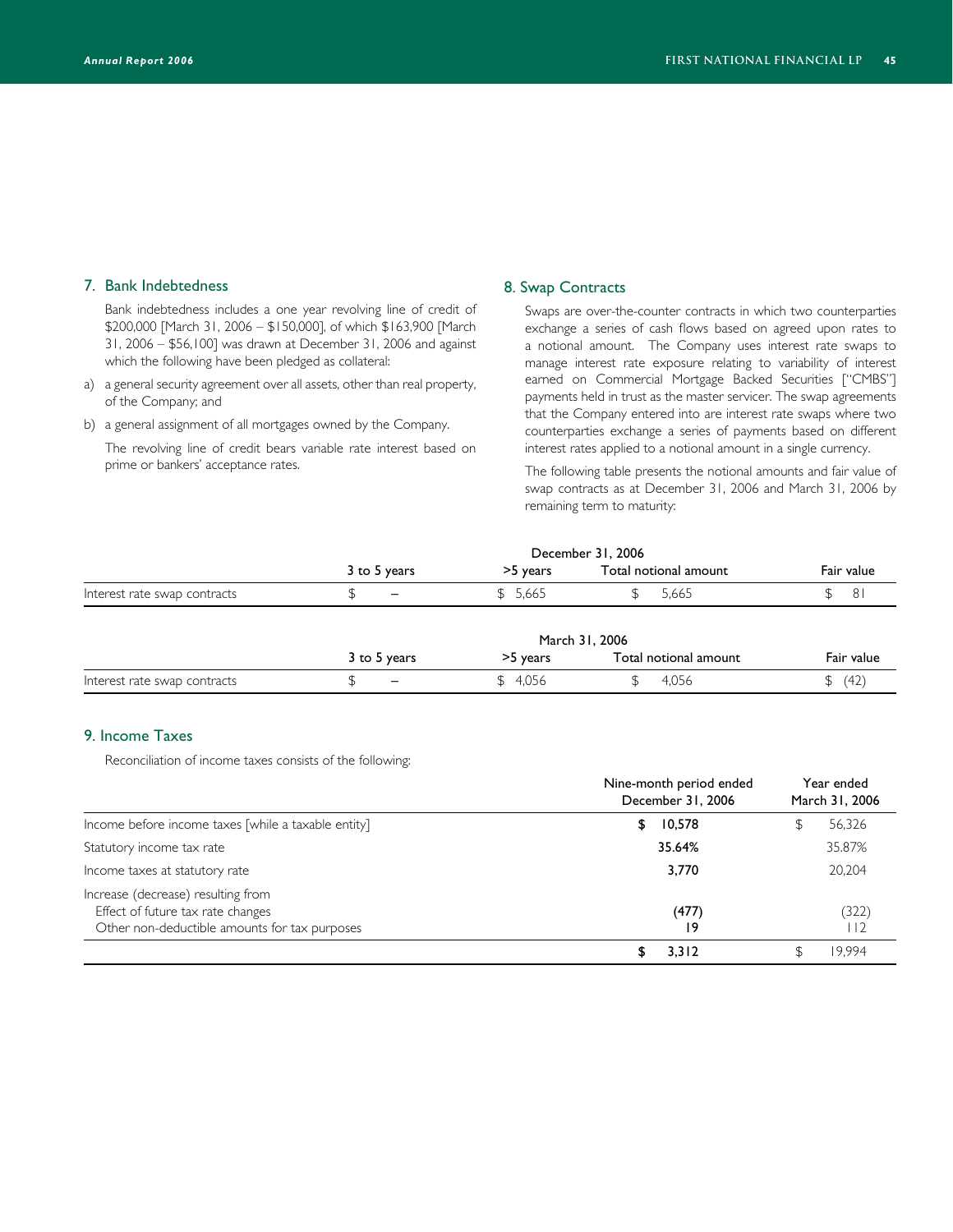#### *Future income taxes*

Future income taxes reflect the net tax effect of temporary differences between the carrying amounts of assets and liabilities for financial reporting purposes and the amounts used for income tax purposes. Future income tax liabilities are comprised of the following:

|                                                              | December 31, 2006 | March 31, 2006 |
|--------------------------------------------------------------|-------------------|----------------|
| Purchased mortgage servicing rights                          |                   | 2,296          |
| Retained interest in securitized assets and related benefits |                   | 19.485         |
| Servicing liability                                          |                   | (4,073)        |
| Other temporary differences                                  |                   | 174            |
| Total future income tax liabilities                          |                   | 17.882         |

#### 10. Commitments And Guarantees

As at December 31, 2006, the Company has the following operating lease commitments for its office premises:

| 2007<br>2008<br>2009<br>2010<br>2011 | \$<br>2,104<br>2,066<br>1,882<br>1,912<br>1.119 |
|--------------------------------------|-------------------------------------------------|
|                                      |                                                 |
|                                      | \$<br>9,083                                     |

Outstanding commitments for future advances on mortgages with terms of one to 10 years amounted to \$1,346,659 as at December 31, 2006 [March 31, 2006 – \$1,457,279]. The commitments generally remain open for a period of up to 90 days. These commitments have credit and interest rate risk profiles similar to those mortgages which are currently under administration. Certain of these commitments will expire before being drawn down. Therefore, these amounts do not represent the Company's future cash requirements.

In the normal course of business, the Company enters into a variety of guarantees. Guarantees include contracts where the Company may be required to make payments to a party, based on changes in the value of an asset or liability that the party holds. In addition, contracts under which the Company may be required to make payments if a third party fails to perform under the terms of the contract [such as mortgage servicing contracts] are considered guarantees. The Company has determined that the estimated potential loss from these guarantees is insignificant.

## 11. Securities Owned And Sold Short Under Resale And Repurchase Agreements

The Company's outstanding securities transactions under resale and repurchase agreements have a remaining term to maturity of less than one month.

## 12. Net Change In Non-cash Working Capital Balances Related To Operations

Net change in non-cash working capital balances related to operations consists of the following:

|                                          | Nine-month period ended<br>December 31, 2006 | Year ended<br>March 31, 2006 |
|------------------------------------------|----------------------------------------------|------------------------------|
| Accounts receivable and sundry           | (6, 531)<br>\$                               | \$<br>(3, 117)               |
| Mortgages accumulated for sale, net      | (45,981)                                     | 2,017                        |
| Accounts payable and accrued liabilities | 5,894                                        | 2,873                        |
| Management bonus payable                 |                                              | (8,000)                      |
| Distributions payable                    | (4,678)                                      |                              |
| Shareholders' loans                      |                                              | (2, 144)                     |
| Income taxes payable                     | (12, 482)                                    | 11,945                       |
|                                          | (63,778)<br>\$                               | \$<br>3.574                  |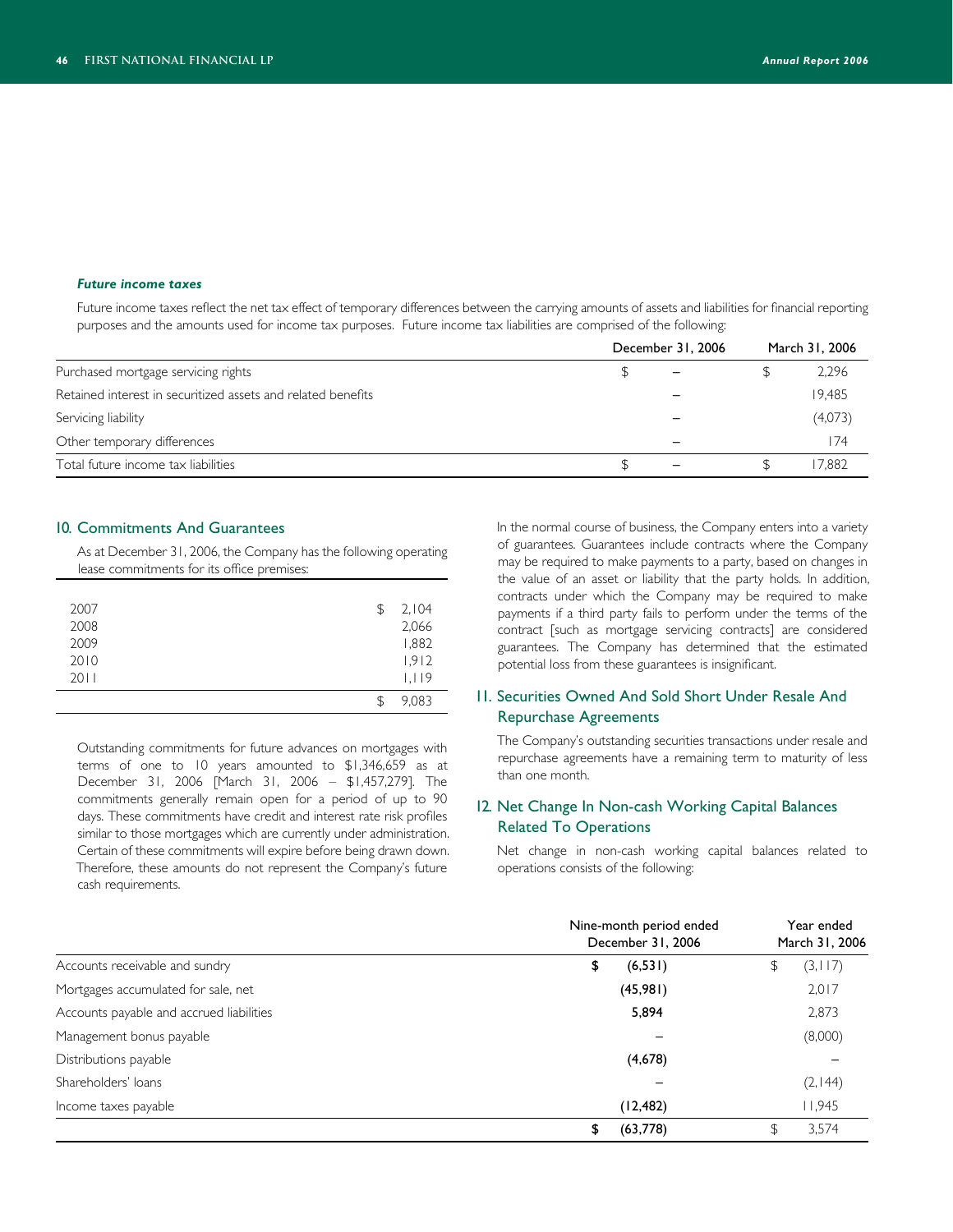#### 13. Financial Instruments

#### *Fair value*

The estimated fair value of the securitization receivable is determined using a discounted cash flow calculation and the market interest rates currently charged for CMBS with similar terms and credit risks.

The carrying values of accounts receivable and sundry, mortgages accumulated for sale and accounts payable and accrued liabilities are assumed to approximate their fair values due to their short-term nature or underlying interest rate repricing. Any assets that are not financial instruments have been excluded from the estimate of fair values.

#### *Market risk*

Market risk refers to the risk that a change in the level of one or more of market prices, interest rates, indices, volatilities, correlations or other market factors, such as liquidity, will result in losses. As certain financial instruments and investments held are recognized at fair value or net recoverable amount, these changes could affect reported earnings as they occur. The Company manages market risk on a divisional level and on an individual product basis.

#### *Credit risk*

The Company incurs credit risk when entering into, settling and financing various transactions. Credit risk arises from the potential

#### 16. Earnings Per Unit

Earnings per unit are calculated as follows:

that investors or counterparties fail to satisfy their obligations. Credit risk is managed by dealing with counterparties the Company believes to be creditworthy and by actively monitoring credit and margin exposure and the financial health of the counterparties.

#### *Interest rate risk*

Interest rate risk arises from the possibility that changes in interest rates will affect the value of financial instruments. The Company manages interest rate risk by entering into hedging activities.

#### 14. Related Party Transaction

During the period, the Company loaned a total of nil [year ended March 31, 2006 – \$3,942] by way of a promissory note, bearing interest at prime rate, to a company wholly owned by a shareholder of the Company. No amounts were outstanding in the note at March 31, 2006 or at any time subsequent to that date.

#### 15. Information About Major Customers

Placement fees and mortgage servicing income from two Canadian chartered banks represent approximately 37% of the Company's total revenue. During the nine-month period ended December 31, 2006, the Company placed 54% of all mortgages it originated with two institutional investors, who are Canadian chartered banks.

|                                       | Nine-month period ended<br>December 31, 2006 | Year ended<br>March 31, 2006 |
|---------------------------------------|----------------------------------------------|------------------------------|
| Net income available to unitholders   | 47.414                                       | 36.332                       |
| Number of unitholders [Class A and B] | 59,086                                       | 59.086                       |
| Basic earnings per unit (1)           | 0.80                                         | 0.61                         |

[1] For comparative purposes, the number of units reflects the reorganization of capital as if it had occurred on April 1, 2005.

#### 17. Earnings By Business Segment

The Company operates principally in two segments, being Residential and Commercial. These segments are organized by mortgage type and contain revenues and expenses related to origination, underwriting, securitization and servicing activities. Expenses not allocated to segments relate to compensation paid to senior management. Identifiable assets are those used in the operations of the segments.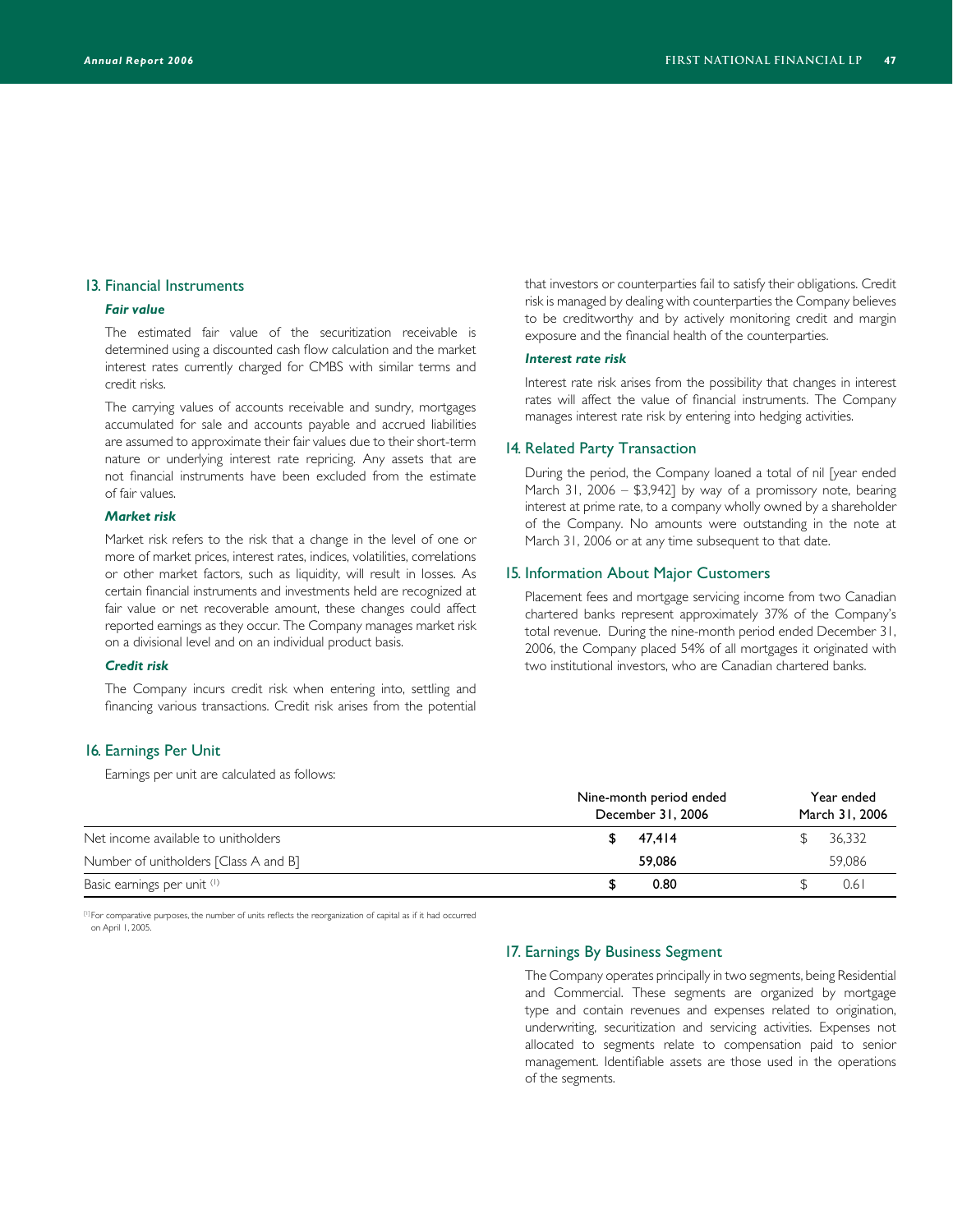|                                         | Nine-month period ended December 31, 2006 |    |            |    |         |
|-----------------------------------------|-------------------------------------------|----|------------|----|---------|
|                                         | Residential                               |    | Commercial |    | Total   |
| <b>REVENUE</b>                          |                                           |    |            |    |         |
| Placement, securitization and servicing | 113,982<br>\$                             | \$ | 31,001     | \$ | 144,983 |
| Mortgage investment income              | 5,058                                     |    | 6,386      |    | 11,444  |
|                                         | 119,040                                   |    | 37,387     |    | 156,427 |
| <b>EXPENSES</b>                         |                                           |    |            |    |         |
| Amortization                            | 619                                       |    | 184        |    | 803     |
| Interest                                | 2,948                                     |    | 4,074      |    | 7,022   |
| Other operating                         | 86,400                                    |    | 10,559     |    | 96,959  |
| Corporate non allocated expenses        |                                           |    |            |    | 917     |
|                                         | 89,967                                    |    | 14,817     |    | 105,701 |
| Income before income taxes              | 29,073                                    |    | 22,570     |    | 50,726  |
| Identifiable assets                     | 188,001                                   |    | 340, I I 5 |    | 528,116 |
| Capital expenditures                    | \$<br>898                                 | \$ | 138        | \$ | 1,036   |

|                                         | Year ended March 31, 2006 |              |               |  |
|-----------------------------------------|---------------------------|--------------|---------------|--|
|                                         | Residential               | Commercial   | Total         |  |
| <b>REVENUE</b>                          |                           |              |               |  |
| Placement, securitization and servicing | \$<br>92,676              | \$<br>39,389 | 132,065<br>\$ |  |
| Mortgage investment income              | 4,699                     | 7,879        | 12,578        |  |
|                                         | 97,375                    | 47,268       | 144,643       |  |
| <b>EXPENSES</b>                         |                           |              |               |  |
| Amortization                            | 647                       | 248          | 895           |  |
| Interest on shareholders' loans         | 855                       | 856          | 1,711         |  |
| Other interest                          | 2,530                     | 2,730        | 5,260         |  |
| Other operating expenses                | 66,917                    | 12,834       | 79,751        |  |
| Corporate non allocated expenses        |                           |              | 700           |  |
|                                         | 70,949                    | 16,668       | 88,317        |  |
| Income before income taxes              | 26,426                    | 30,600       | 56,326        |  |
| Identifiable assets                     | 107,402                   | 172,349      | 279,751       |  |
| Capital expenditures                    | 1,399<br>\$               | \$<br>300    | \$<br>1,699   |  |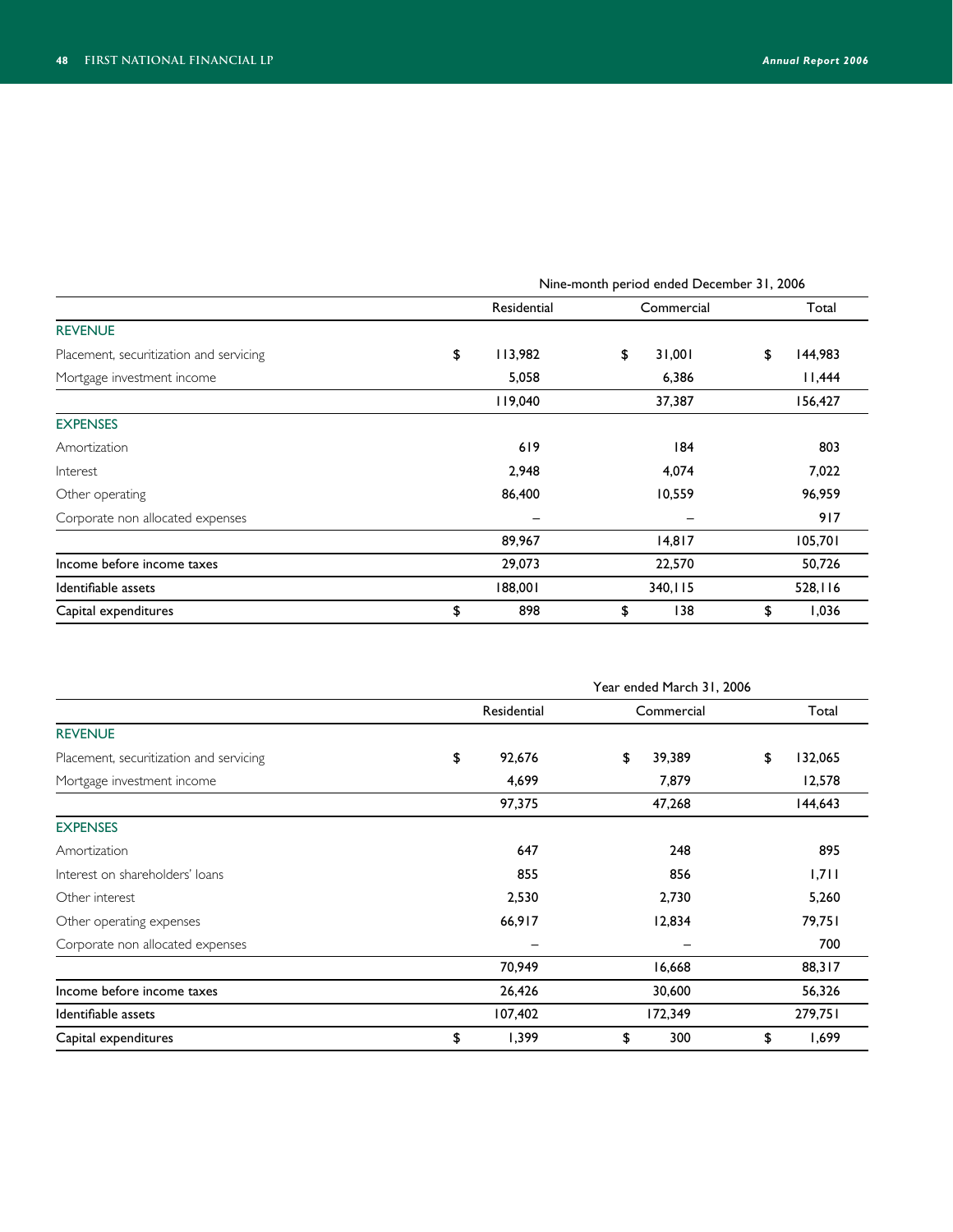### 18. Results Of FNLP

To provide information to the Fund's unitholders, management has prepared the following statements of income and cash flows, which reflect the activities of FNLP for the nine-month period ended December 31, 2006. The tables below show the results of the FNFC business prior to June 15, 2006 and the results of FNLP subsequent to June 14, 2006:

| Statements of income                     | April 1, 2006 to<br>June 14, 2006<br>[unaudited] | June 15, 2006 to<br>December 31, 2006<br>[unaudited] | Nine-month<br>period ended<br>December 31, 2006 |  |
|------------------------------------------|--------------------------------------------------|------------------------------------------------------|-------------------------------------------------|--|
| <b>REVENUE</b>                           |                                                  |                                                      |                                                 |  |
| Placement fees                           | 18,923<br>\$                                     | 54,146<br>\$                                         | 73,069<br>\$                                    |  |
| Gain on securitization                   | 4,349                                            | 33,455                                               | 37,804                                          |  |
| Mortgage investment income               | 2,783                                            | 8,661                                                | 11,444                                          |  |
| Mortgage servicing income                | 7,475                                            | 21,679                                               | 29,154                                          |  |
| Residual securitization income           | 1,209                                            | 3,747                                                | 4,956                                           |  |
|                                          | 34,739                                           | 121,688                                              | 156,427                                         |  |
| <b>EXPENSES</b>                          |                                                  |                                                      |                                                 |  |
| Brokerage fees                           | 14,837                                           | 53,054                                               | 67,891                                          |  |
| Salaries and benefits                    | 5,637                                            | 15,680                                               | 21,317                                          |  |
| Interest                                 | 1,435                                            | 5,587                                                | 7,022                                           |  |
| Management salaries                      | 105                                              | 812                                                  | 917                                             |  |
| Other operating                          | 2,147                                            | 6,407                                                | 8,554                                           |  |
|                                          | 24,161                                           | 81,540                                               | 105,701                                         |  |
| Income before income taxes               | 10,578                                           | 40,148                                               | 50,726                                          |  |
| Provision for (recovery of) income taxes |                                                  |                                                      |                                                 |  |
| Current                                  | 4,239                                            |                                                      | 4,239                                           |  |
| Future                                   | (927)                                            | -                                                    | (927)                                           |  |
|                                          | 3,312                                            |                                                      | 3,312                                           |  |
| Net income for the period                | 7,266<br>\$                                      | \$<br>40,148                                         | 47,414<br>\$                                    |  |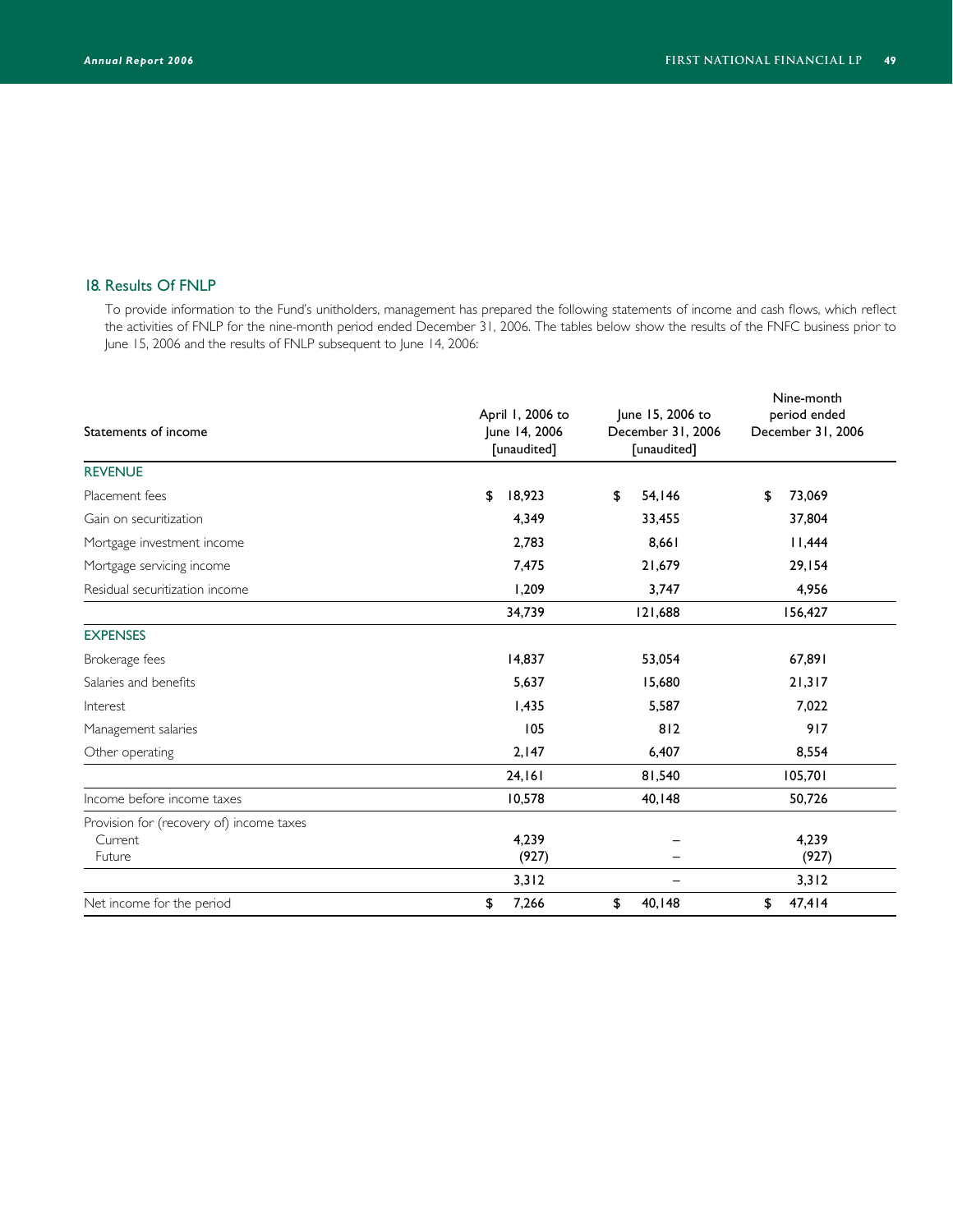| <b>Statements of Cash Flows</b>                                                                                                                                                                                                                                     | April 1, 2006 to<br>June 14, 2006                   | June 15, 2006 to<br>December 31, 2006         | Nine-month<br>period ended<br>December 31, 2006        |  |
|---------------------------------------------------------------------------------------------------------------------------------------------------------------------------------------------------------------------------------------------------------------------|-----------------------------------------------------|-----------------------------------------------|--------------------------------------------------------|--|
|                                                                                                                                                                                                                                                                     | [unaudited]                                         | [unaudited]                                   |                                                        |  |
| <b>OPERATING ACTIVITIES</b>                                                                                                                                                                                                                                         |                                                     |                                               |                                                        |  |
| Net income for the period                                                                                                                                                                                                                                           | 7,266<br>\$                                         | 40.148<br>\$                                  | 47,414<br>\$                                           |  |
| Add (deduct) items not affecting cash<br>Gain on securitization<br>Amortization of securitization receivable<br>Amortization of purchased mortgage servicing rights<br>Amortization of capital assets<br>Amortization of servicing liability<br>Future income taxes | (4,349)<br>7,665<br>125<br>214<br>(1, 516)<br>(927) | (33, 455)<br>14, 174<br>377<br>589<br>(2,619) | (37, 804)<br>21,839<br>502<br>803<br>(4, 135)<br>(927) |  |
|                                                                                                                                                                                                                                                                     | 8,478                                               | 19,214                                        | 27,692                                                 |  |
| Net change in non-cash working capital<br>balances related to operations                                                                                                                                                                                            | (68, 644)                                           | 4,866                                         | (63,778)                                               |  |
| Cash provided by (used in) operating activities                                                                                                                                                                                                                     | (60, 166)                                           | 24,080                                        | (36,086)                                               |  |
| <b>INVESTING ACTIVITIES</b>                                                                                                                                                                                                                                         |                                                     |                                               |                                                        |  |
| Additions to capital assets                                                                                                                                                                                                                                         | (418)                                               | (618)                                         | (1,036)                                                |  |
| Investment in cash collateral and subordinate<br>short-term notes                                                                                                                                                                                                   | (3,057)                                             | (19,043)                                      | (22, 100)                                              |  |
| Investment in mortgage and loan investments                                                                                                                                                                                                                         | (13, 811)                                           | (32, 617)                                     | (46, 428)                                              |  |
| Repayment of mortgage and loan investments                                                                                                                                                                                                                          | 3,338                                               | 26,631                                        | 29,969                                                 |  |
| Acquisition of FNFC business                                                                                                                                                                                                                                        |                                                     | (97, 140)                                     | (97, 140)                                              |  |
| Investment in purchased mortgage servicing rights                                                                                                                                                                                                                   |                                                     | (1, 391)                                      | (1, 391)                                               |  |
| Cash used in investing activities                                                                                                                                                                                                                                   | $$$ (13,948)                                        | (124, 178)<br>\$                              | (138, 126)<br>\$                                       |  |
| <b>FINANCING ACTIVITIES</b>                                                                                                                                                                                                                                         |                                                     |                                               |                                                        |  |
| Issuance of Class A LP Units                                                                                                                                                                                                                                        |                                                     | 109,140                                       | 109,140                                                |  |
| Issuance of GP Units                                                                                                                                                                                                                                                |                                                     | 59                                            | 59                                                     |  |
| Distribution related to working capital adjustment                                                                                                                                                                                                                  |                                                     | (6, 339)                                      | (6, 339)                                               |  |
| Distribution paid                                                                                                                                                                                                                                                   |                                                     | (25, 728)                                     | (25, 728)                                              |  |
| Exercise over-allotment option                                                                                                                                                                                                                                      |                                                     | (12,000)                                      | (12,000)                                               |  |
| Securities purchased under resale agreements and owned                                                                                                                                                                                                              | (71, 750)                                           | (60, 599)                                     | (132, 349)                                             |  |
| Securities sold under repurchase agreements and sold short                                                                                                                                                                                                          | 71,750                                              | 60,599                                        | 132,349                                                |  |
| Cash provided by financing activities                                                                                                                                                                                                                               |                                                     | 65,132                                        | 65,132                                                 |  |
| Net increase in bank indebtedness during the period                                                                                                                                                                                                                 | (74, 114)                                           | (34, 966)                                     | (109,080)                                              |  |
| Bank indebtedness, beginning of period                                                                                                                                                                                                                              | (60, 558)                                           |                                               | (60, 558)                                              |  |
| Bank indebtedness, end of period                                                                                                                                                                                                                                    | \$(134,672)                                         | (34,966)<br>\$                                | (169, 638)<br>\$                                       |  |

## 19. Comparative Financial Statements

The comparative financial statements have been reclassified from statements previously presented to conform to the presentation of the December 31, 2006 financial statements.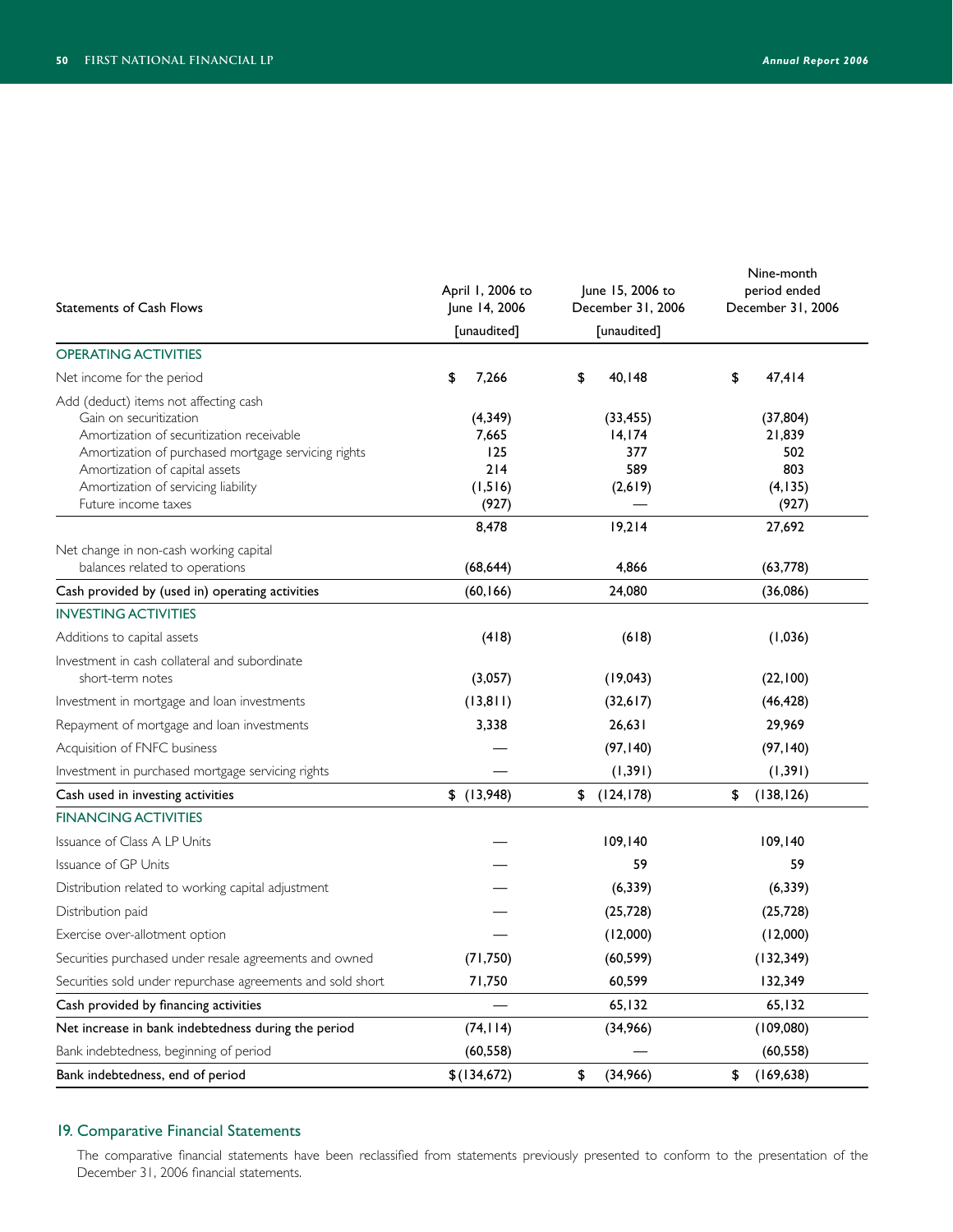# INVESTOR INFORMATION

## Company Address

First National Financial Income Fund 100 University Avenue North Tower, Suite 700 Toronto, Ontario M5J 1V6 P: 416-593-1100 F: 416-593-1900

## Senior Executives of First National Financial LP

Stephen Smith *Co-Founder, President & Chairman*

Moray Tawse *Co-Founder & Vice President, Mortgage Investments*

Rob Inglis *Vice President, Finance*

Scott McKenzie *Vice President, Residential Mortgages*

Jeremy Wedgbury *Managing Director, Mortgage Originations*

Stephen Craine *Managing Director, Mortgage Servicing*

## Legal Counsel

Stikeman Elliott LP Toronto, Ontario

## Auditor

Ernst & Young LLP Toronto, Ontario

## Registrar and Transfer Agent

Computershare Investor Services Inc. P: 1-800-564-6253

## Investor Relations Contacts

Rob Inglis *Vice President, Finance*  rob.inglis@firstnational.ca

Danna Broadworth *Account Executive* BarnesMcInerney Inc. dbroadworth@barnesmcinerney.com

Exchange Listing and Symbol

TSX: FN.UN

## Investor Relations Website

www.firstnational.ca

### Annual Meeting

April 25, 2007, 2 p.m. ET TSX Broadcast & Conference Centre The Gallery The Exchange Tower 130 King Street West Toronto, Ontario